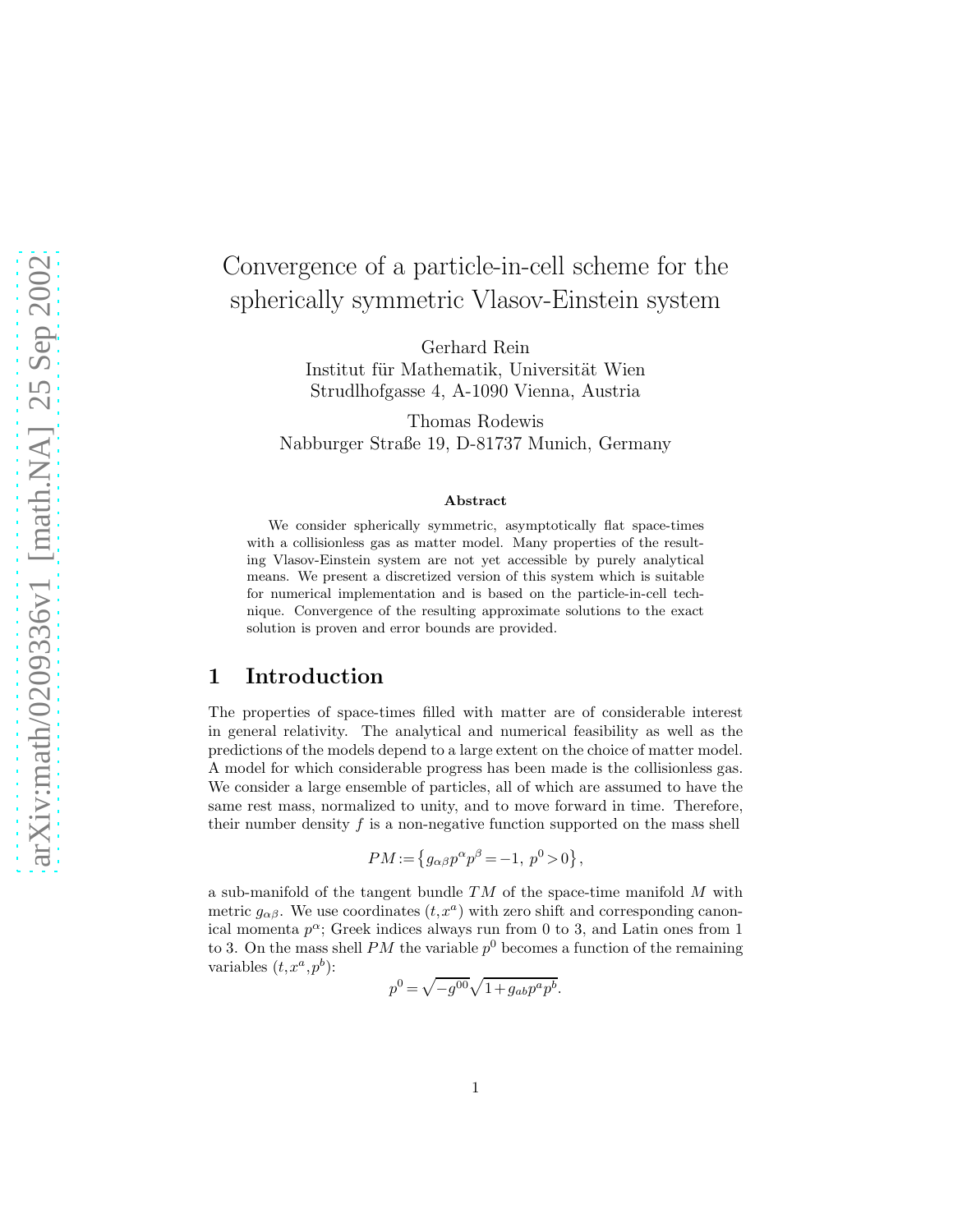<span id="page-1-0"></span>The Vlasov-Einstein system which governs the time evolution of such a fully relativistic, self-gravitating collisionless gas now reads

$$
\partial_t f + \frac{p^a}{p^0} \partial_{x^a} f - \frac{1}{p^0} \Gamma^a_{\beta\gamma} p^\beta p^\gamma \partial_{p^a} f = 0,
$$
  

$$
G^{\alpha\beta} = 8\pi T^{\alpha\beta},
$$
  

$$
T^{\alpha\beta} = \int p^\alpha p^\beta f |g|^{1/2} \frac{dp^1 dp^2 dp^3}{-p_0}
$$

where  $\Gamma^{\alpha}_{\beta\gamma}$  are the Christoffel symbols, |g| denotes the determinant of the metric,  $G^{\alpha\beta}$  the Einstein tensor, and  $T^{\alpha\beta}$  is the energy-momentum tensor. All physical constants, in particular the speed of light, are set to unity. We refer to[[1\]](#page-35-0) for a review of results on this system. Note that the characteristic system

$$
\dot{x}^a=p^a/p^0,\quad \dot{p}^a=\Gamma^a_{\beta\gamma}p^\beta p^\gamma/p^0
$$

of the Vlasov equation are precisely the geodesic equations in the given metric, written in coordinate time  $t$ . The characteristic flow leaves the mass shell  $PM$ invariant.

Little is known about the behavior of solutions to the Vlasov-Einstein system in full generality. In the present investigation we restrict ourselves to the spherically symmetric and asymptotically flat case. Using Schwarzschild coordinates the metric is taken to be

$$
ds^{2} = -e^{2\mu(t,r)}dt^{2} + e^{2\lambda(t,r)}dr^{2} + r^{2}(d\theta^{2} + \sin^{2}\theta d\varphi^{2}),
$$

where  $t \in \mathbb{R}, r \geq 0, \theta \in [0, \pi], \varphi \in [0, 2\pi]$ . Asymptotic flatness is then expressed as

$$
\lim_{r \to \infty} \lambda(t, r) = \lim_{r \to \infty} \mu(t, r) = 0, \quad t \in \mathbb{R},
$$
\n(1.1)

and a regular centre is guaranteed by

$$
\lambda(t,0) = 0, \quad t \in \mathbb{R}.\tag{1.2}
$$

To formulate the system it is convenient to let  $x=r(\sin\theta\cos\varphi,\sin\theta\sin\varphi,\cos\theta)$ and, instead of using the corresponding canonical momenta to coordinatize the mass shell over the space-time point  $(t, x)$  use frame components

$$
v^{a} = p^{a} + (e^{\lambda} - 1) \frac{x \cdot p}{r} \frac{x^{a}}{r};
$$

from now on  $\cdot$  denotes the usual scalar product in  $\mathbb{R}^3$  and |v| the Euclidean length of  $v \in \mathbb{R}^3$ . With the abbreviation

$$
E := \sqrt{1 + |v|^2}, \text{ i. e., } p^0 = e^{-\mu}E
$$

the Vlasov-Einstein system now takes the following form:

$$
\partial_t f + e^{\mu - \lambda} \frac{v}{E} \cdot \partial_x f - \left(\lambda \frac{x \cdot v}{r} + e^{\mu - \lambda} \mu' E\right) \frac{x}{r} \cdot \partial_v f = 0, \tag{1.3}
$$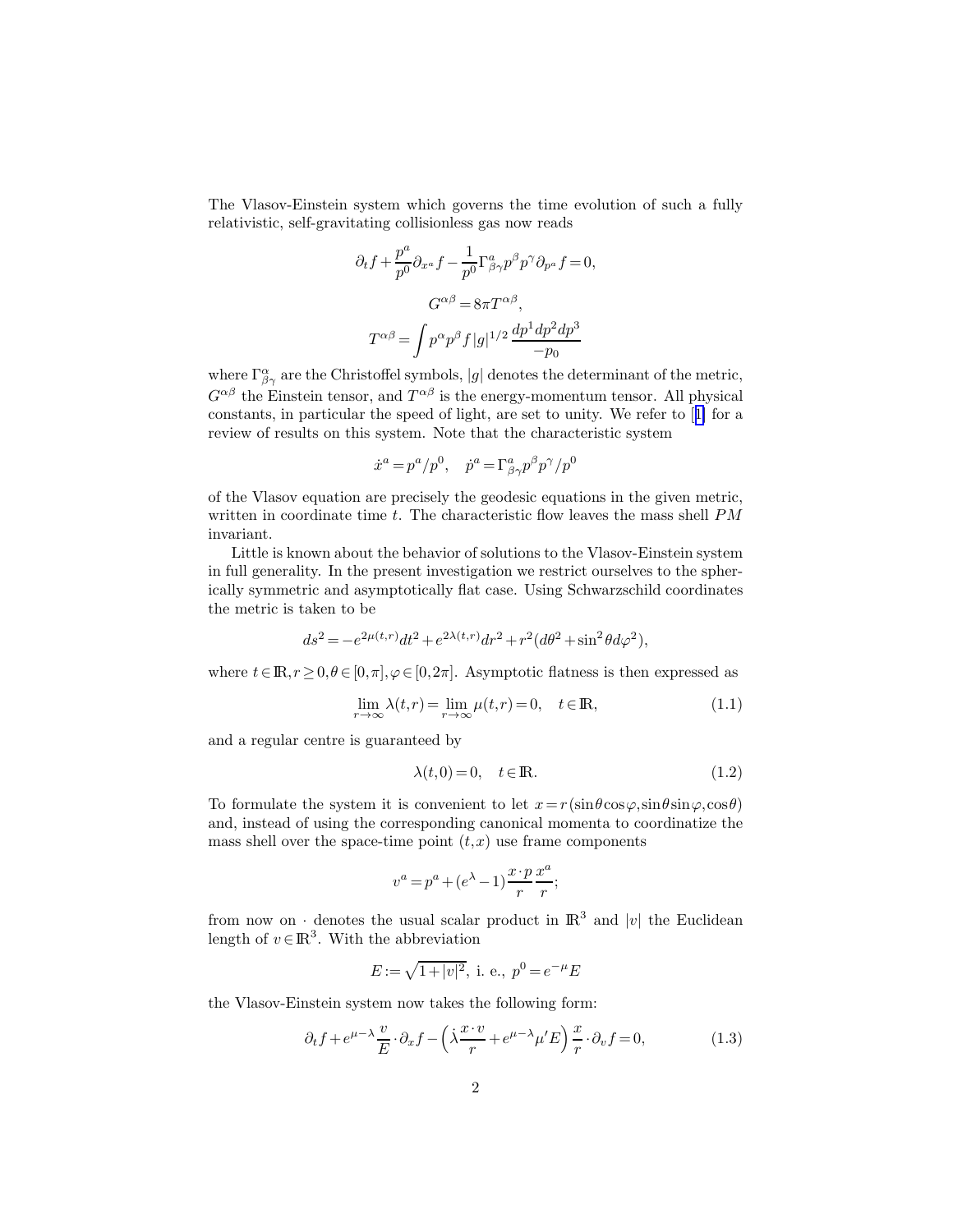$$
e^{-2\lambda}(2r\lambda' - 1) + 1 = 8\pi r^2 \rho,
$$
\n(1.4)

$$
e^{-2\lambda}(2r\mu'+1) - 1 = 8\pi r^2 p,\tag{1.5}
$$

<span id="page-2-0"></span>where

$$
\rho(t,r) = \rho(t,x) := \int Ef(t,x,v) dv,
$$
\n(1.6)

$$
p(t,r) = p(t,x) := \int \left(\frac{x \cdot v}{r}\right)^2 f(t,x,v) \frac{dv}{E}.
$$
 (1.7)

By  $\dot{ }$  and  $\dot{ }$  we denote the partial derivative with respect to t and r respectively. The phase space distribution function  $f$  is assumed to be spherically symmetric, i. e.,  $f(t, Ax, Av) = f(t, x, v)$  for every  $A \in SO(3)$  and  $t \in \mathbb{R}, x, v \in \mathbb{R}^3$ . It should be noted that while the above system is well-posed is is not the complete Vlasov-Einstein system: Only the 00 and 11 components of the field equations are written. The 01 component is also used in the sequel; like the also non-trivial 22 and 33 components it follows from the reduced system above, and it reads

$$
\dot{\lambda} = -4\pi r e^{\lambda + \mu} \mathbf{j},\tag{1.8}
$$

where

$$
j(t,r) = j(t,x) := \int \frac{x \cdot v}{r} f(t,x,v) dv.
$$
\n(1.9)

Due to the symmetry the field equations have no radiative degrees of freedom, and the solution is determined by an initial condition

$$
f(0, x, v) = \overset{\circ}{f}(x, v).
$$

The initial data are taken to be spherically symmetric, non-negative, continuously differentiable, compactly supported, and such that

$$
\int_{|y|\le r}\int \mathring{f}(y,v)\,dv\,dy<\frac{r}{2},\ r\ge 0.
$$

The latter condition rules out trapped surfaces at  $t=0$ . We briefly discuss the main analytical results on this system. In [\[13](#page-36-0)] it was shown that each initial datum as above launches a unique smooth solution for which all derivatives which appear in the system exist and are continuous. The solution can be extended in time as long as  $\rho$  remains bounded. For small initial data it is then shown that a global, geodesically complete solution results which decays to flat Minkowski space for  $t\to\infty$ . On the other hand, it is shown in [\[19](#page-36-0)] that large data will lead to a singularity, and in [\[17](#page-36-0)] it is shown that the first such singularity will be at the centre. The main open problem is whether large data still lead to solutions which are global in Schwarzschild time; if so this would imply the cosmic censorship hypotheses. This problem was investigated by numerical simulationin [[18\]](#page-36-0). Given  $\hat{f}$  as above the system was solved numerically with initial datum  $A \hat{f}$  where the amplitude  $A > 0$  was slowly increased from small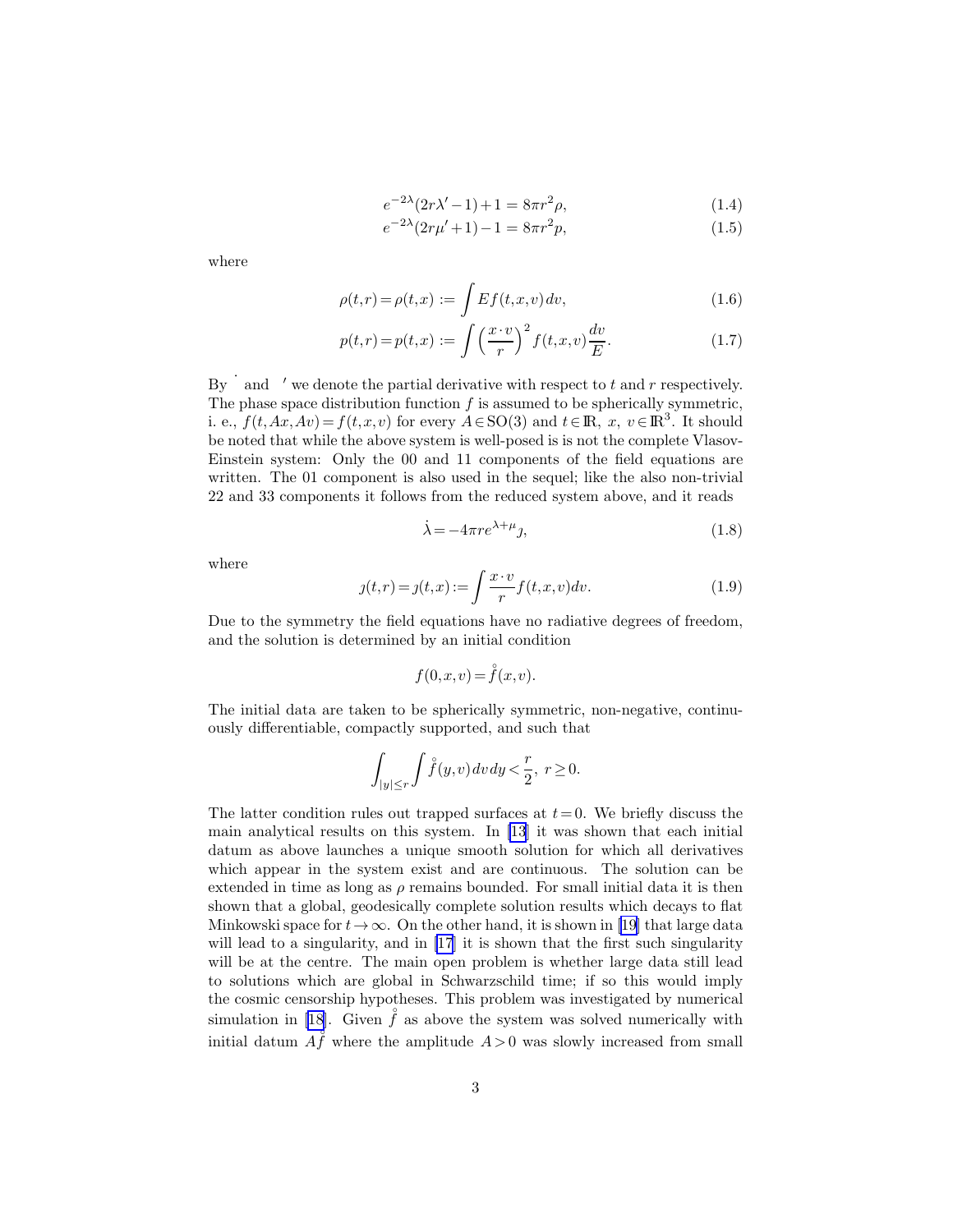to large values. There was no indication that the solutions might blow up in finite Schwarzschild time, and there existed a critical amplitude  $A_*$  such that for  $A < A_*$  the solution dispersed while for  $A > A_*$  a black hole with mass  $M(A)$ seemed to form. The system exhibited exclusively the so-called type I behavior:  $\lim_{A\to A_*+} M(A) = M_* > 0$ . This is in sharp contrast to results for the same sort of numerical experiment with different matter models which exhibit type II behavior,  $M_* = 0$ . The findings of [\[18](#page-36-0)] are confirmed in [\[8](#page-35-0)] so that considerable evidence seems to indicate that cosmic censorship holds for the Vlasov-Einstein system. One should note, however, that in[[24, 25, 26](#page-36-0), [27](#page-36-0)] the formation of naked singularities was reported in a numerical simulation of the Vlasov-Einstein system with axial symmetry. On the other hand, certain numerical findings which were claimed there for the Vlasov-Poisson system which is the Newtonian limit of the Vlasov-Einstein system contradict known analytical results.

Given the significance of these questions it is desirable to have a rigorous mathematical foundation for the numerical scheme which is used, that is, to show that the solutions of some appropriately discretized version of the system converge to solutions of the Vlasov-Einstein system if the parameters of the discretization vary appropriately, and to give corresponding error bounds. The aim of the present paper is to carry out this program for the scheme used in [[18\]](#page-36-0), a so-called particle-in-cell scheme. This scheme is discussed in detail in the next section, the basic set-up being as follows: The support of the initial datum is split into small cells. In each cell a point is chosen which carries a weight representing the integral of f over this cell. These particles are smeared out in space by a hat function. From this approximation for  $f$  approximations for the source terms in the field equations and thus approximations for the fields can be determined. With these we enter into the characteristic system of the Vlasov equation and propagate the particles by one time step. Then the process is repeated. This sort of numerical scheme is well known in plasma physics and in astrophysics where it is used to simulate the Vlasov-Maxwell or the Vlasov-Poisson system. For convergence results for these systems we refer to[[4, 5, 6](#page-35-0), [28](#page-37-0), [29](#page-37-0)] and in particular to [\[22\]](#page-36-0) where the spherically symmetric Vlasov-Poisson system is considered. General background on such schemes can be found in[[2, 3\]](#page-35-0).

For the present system particular difficulties arise due to the fact that the source terms in the field equations contribute to the fields also in a pointwise sense; as opposed to the Vlasov-Poisson and Vlasov-Maxwell systems they are not necessarily integrated in space(time). This lack of smoothing effect of the field equations which is apparent for example in [\(1.8](#page-2-0)) causes considerable analytical as well as numerical complications, and the analysis of a numerical scheme must be based on a careful analysis of the analytical properties of the solutions, which was initiated in [\[13](#page-36-0)], cf. also[[11\]](#page-35-0). The paper proceeds as follows: In the next section we first collect some additional information on the Vlasov-Einstein system which is needed in the sequel. Then we state the discretized version of our system and the main result. At this stage we only discretize in phase space, thereby reducing the system to a system of ordinary differential equations for the particle positions and other relevant quantities. The proofs of our convergence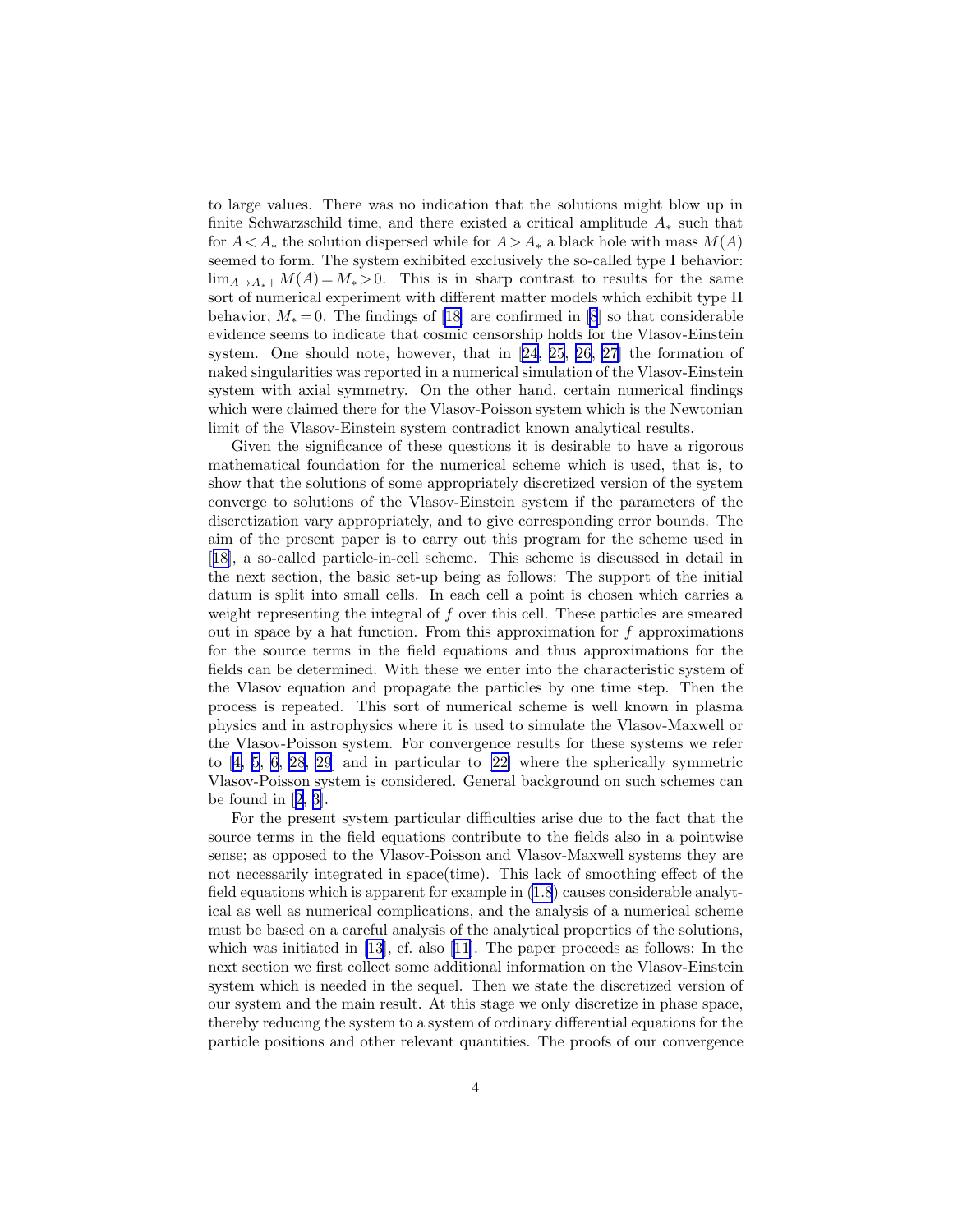<span id="page-4-0"></span>results and error estimates are carried out in Section 3 in a series of lemmas. In Section 4 we discuss the question of how to discretize the system also in time. Since our numerical findings coincide with those reported in[[17\]](#page-36-0) and[[8](#page-35-0)] we do not include them here. An open problem is to analyze the role which steady states of the system play in explaining the observed type I behavior. This will be the topic of a separate numerical investigation for which the present paper sets the theoretical stage.

We conclude this introduction with some further references to the literature. In [\[14\]](#page-36-0) and [\[20](#page-36-0)] it was shown that solutions of the Vlasov-Einstein system converge to solutions of the Vlasov-Poisson system in the Newtonian limit. The latter system is much better understood than the Vlasov-Einstein system, in particular, there exists an existence result for global smooth solutions to general initial data, cf. [\[9](#page-35-0), [7,](#page-35-0) [23\]](#page-36-0). Another important feature of the Vlasov-Einstein system as stated above is that it possesses a large family of steady states, cf. [[15, 16,](#page-36-0) [12\]](#page-35-0). All the results mentioned so far refer to the asymptotically flat case which is characterized by the boundary condition([1.1\)](#page-1-0) and from a physics point of view represents an isolated system such as a galaxy or globular cluster in an otherwise empty universe. There exists also a growing number of results on the cosmological case of the Vlasov-Einstein system, and we refer to[[1\]](#page-35-0) for a discussion of and references to these results. Finally we mention that the results of the present paper constitute the major part of the second author's PhD thesis [[21\]](#page-36-0).

## 2 The semi-discretized approximation—main result

An initial datum  $\mathring{f}$  as specified above launches a continuously differentiable and spherically symmetric solution f. Let  $[0,T]$  denote any time interval on which this solution exists. For numerical investigations it is important to make use of the spherical symmetry in such a way as to reduce the number of independent variables. We introduce

$$
r := |x|, w := \frac{x \cdot v}{r}, L = x^2 v^2 - (x \cdot v)^2 = |x \times v|^2
$$

so that

$$
E = \sqrt{1 + w^2 + L/r^2}.\tag{2.1}
$$

It can be shown that f must be of the form

$$
f(t, x, v) = f(t, r, w, L).
$$

Instead of writing the Vlasov equation in these variables we write down its characteristic system which is equivalent but more relevant for what follows:

$$
\dot{r} = e^{\mu - \lambda} \frac{w}{E},\tag{2.2}
$$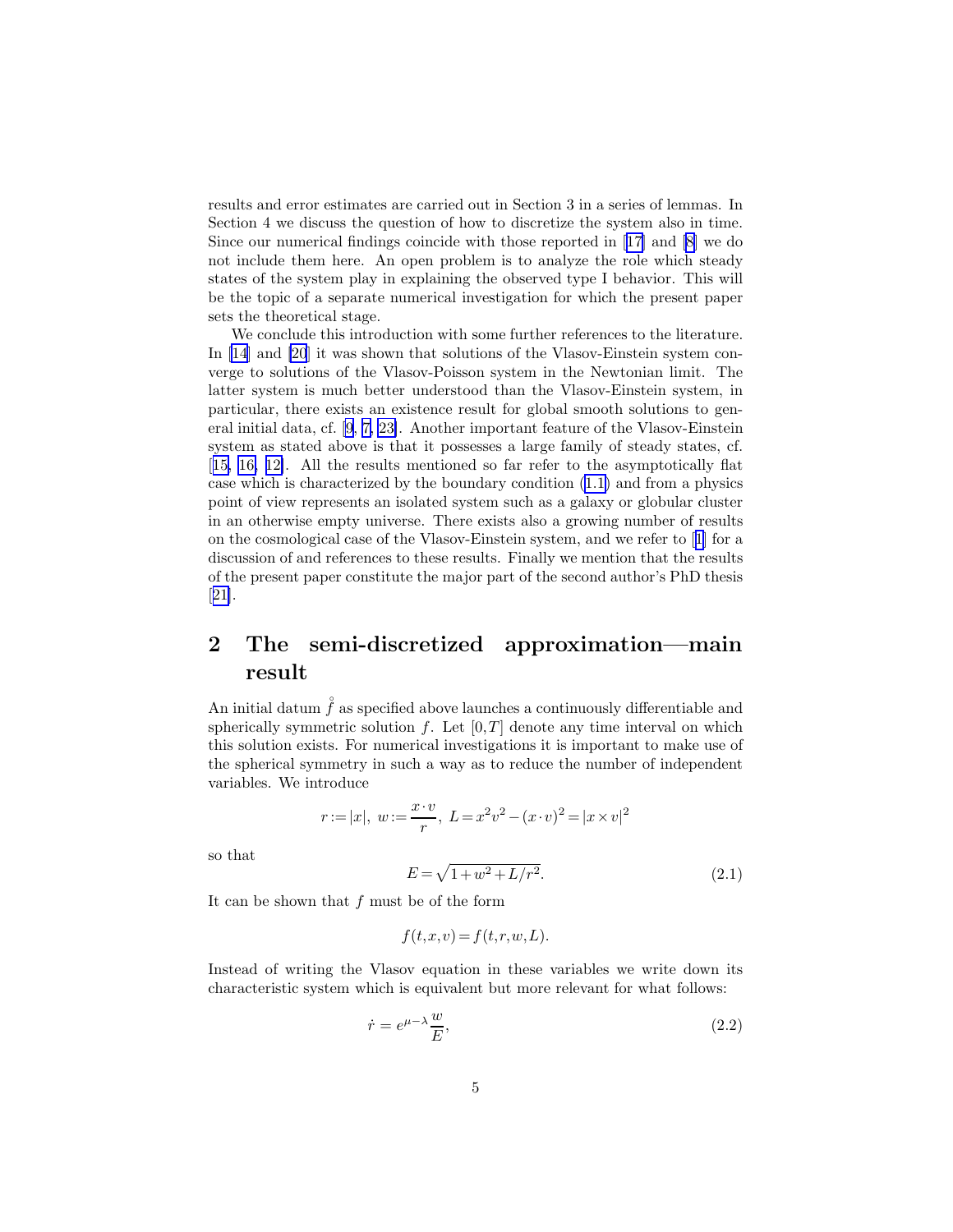$$
\dot{w} = -\dot{\lambda}w - e^{\mu - \lambda}\mu'E + e^{\mu - \lambda}\frac{L}{r^3E},\tag{2.3}
$$

$$
\dot{L} = 0.\tag{2.4}
$$

<span id="page-5-0"></span>Note that the quantity  $L$ , the modulus of angular momentum squared, is conserved along characteristics so that the characteristic system is essentially two dimensional.The field equations  $(1.4)$ ,  $(1.5)$  $(1.5)$ ,  $(1.8)$  $(1.8)$  remain unaffected by the above change of variables, and the source terms can be written as

$$
\rho(t,r) = \frac{\pi}{r^2} \int_{-\infty}^{\infty} \int_0^{\infty} Ef(t,r,w,) dL dw,
$$
\n(2.5)

$$
p(t,r) = \frac{\pi}{r^2} \int_{-\infty}^{\infty} \int_0^{\infty} \frac{w^2}{E} f(t,r,w,L) dL dw,
$$
\n(2.6)

$$
g(t,r) = \frac{\pi}{r^2} \int_{-\infty}^{\infty} \int_0^{\infty} w f(t,r,w,L) dL dw.
$$
 (2.7)

In the sequel we will use both  $(x, v)$  and  $(r, w, L)$  in our discussion, but the numerical scheme will be formulated in the latter coordinates. Let us denote by  $(X, V)(s,t,x,v)$  or  $(R, W, L)(s,t,r,w,L)$  the solution of the characteristic system which at time  $s = t$  takes the value  $(x, v) \in \mathbb{R}^6$  or  $(r, w, L) \in [0, \infty[ \times \mathbb{R} \times [0, \infty[$ . Then (by abuse of notation)

$$
f(t,x,v)=\overset{\circ}{f}((X,V)(0,t,x,v))=\overset{\circ}{f}((R,W,L)(0,t,r,w,L))=f(t,r,w,L).
$$

It is important that the field equations can be solved explicitly for  $\lambda$  and  $\mu$  and their relevant derivatives. Using([1.2\)](#page-1-0) the field equation [\(1.4](#page-2-0)) can be integrated to yield

$$
e^{-2\lambda(t,r)} = 1 - \frac{2m(t,r)}{r}
$$
 (2.8)

where

$$
m(t,r) := 4\pi \int_0^r s^2 \rho(t,s) \, ds; \tag{2.9}
$$

the right hand side of (2.8) is positive initially by assumption on  $\mathring{f}$  and remains so on the existence interval of the solution. It is worthwhile to note that  $m(t,\infty)$  is a conserved quantity of the system, the ADM mass. Another conserved quantity, related to the conservation of the number of particles, is

$$
\iint e^{\lambda(t,r)} f(t,x,v) \, dv \, dx. \tag{2.10}
$$

Next we solve [\(1.5\)](#page-2-0) for  $\mu'$ ,

$$
\mu'(t,r) = e^{2\lambda(t,r)} \left( \frac{m(t,r)}{r^2} + 4\pi r p(t,r) \right),\tag{2.11}
$$

and using [\(1.1\)](#page-1-0) this is integrated to give

$$
\mu(t,r) = -\int_{r}^{\infty} \mu'(t,s) \, ds. \tag{2.12}
$$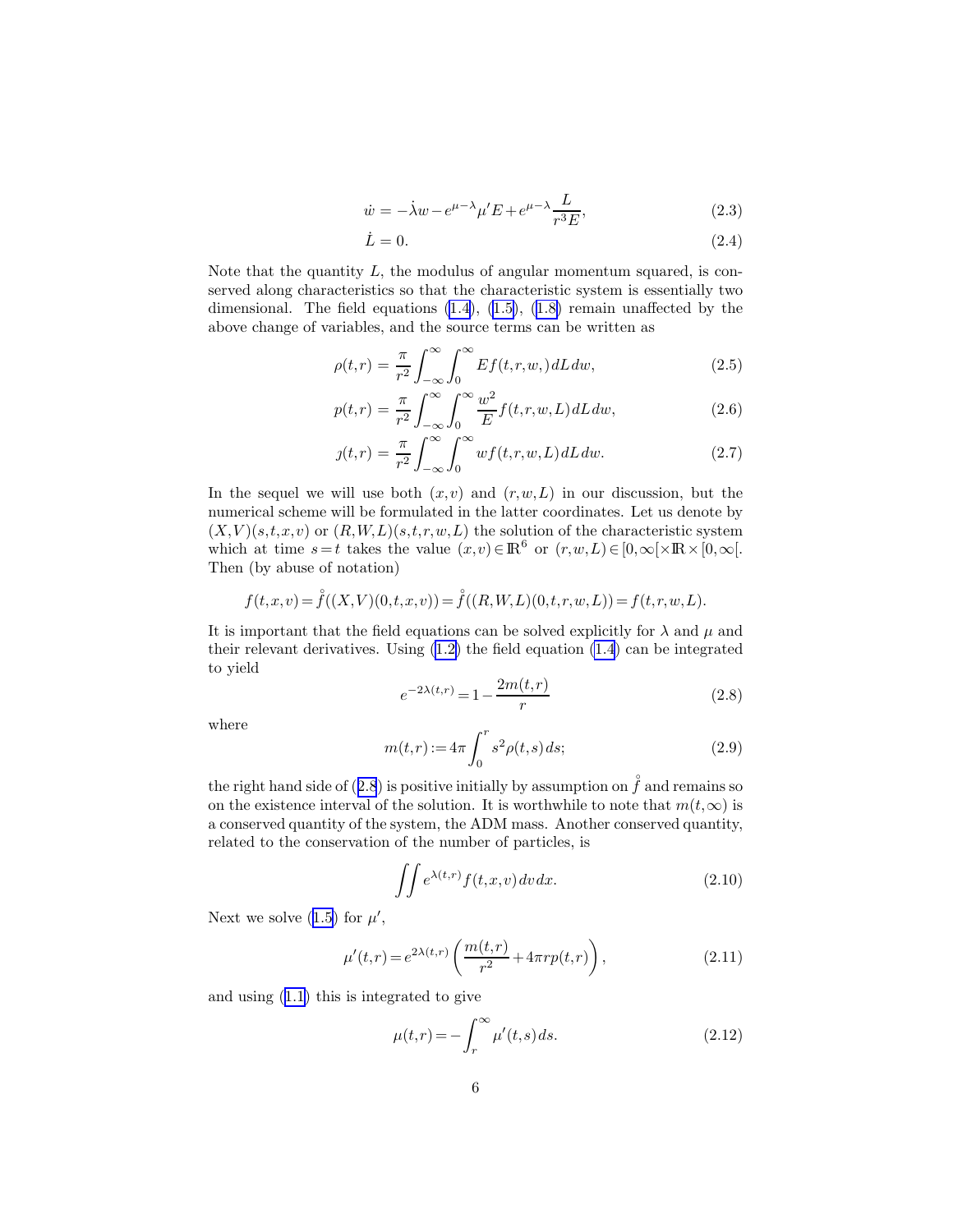<span id="page-6-0"></span>From([1.4\)](#page-2-0) we also have

$$
\lambda'(t,r) = e^{2\lambda(t,r)} \left( -\frac{m(t,r)}{r^2} + 4\pi r \rho(t,r) \right) \tag{2.13}
$$

which will become relevant shortly. Obviously,  $\lambda \geq 0$ ,  $\mu \leq 0$ , and by adding ([2.11\)](#page-5-0)and (2.13) and observing the boundary condition ([1.1\)](#page-1-0),  $\lambda + \mu \leq 0$ . As noted above,  $f$  is constant along characteristics, but the characteristic flow is not volumepreserving as can be seen from the factor  $e^{\lambda}$  in ([2.10](#page-5-0)). This complication is the price we pay for writing the system in non-canonical momentum variables which make the explicit representations of the metric quantities in terms of the source terms possible and greatly simplify the Vlasov equation. We need to know how integrals of  $f$  over pieces of phase space evolve:

**Lemma 2.1** Let  $Z(\cdot,t,z) = (X,V)(\cdot,t,x,v)$  denote the solution of the character-isticsystem of ([1.3\)](#page-1-0) with  $Z(t,t,z) = z \in \mathbb{R}^6$ . Then

$$
\det \partial_z Z(s,t,z) = e^{\lambda(t,x) - \lambda(s,X(s,t,z))}.
$$

Let  $A \subset \mathbb{R}^6$  be measurable and  $A(t) := Z(t,0,A)$ . Then we have for the solution f and any continuous function g,

$$
\int_{A(t)} g(t,z)f(t,z) dz = \int_A g(t,Z(t,0,z))\mathring{f}(z)e^{\lambda(0,r) - \lambda(t,R(t,0,z))} dz
$$

and

$$
\frac{d}{dt} \int_{A(t)} f(t, z) dz = - \int_{A(t)} f(t, z) \left( \dot{\lambda}(t, r) + \dot{R}(t, 0, Z(0, t, z)) \lambda'(t, r) \right) dz.
$$

Proof. The first assertion follows from Liouville's Theorem, and the rest follows by a change of variables and straight forward computation.  $\Box$ 

Since we will not be too careful in distinguishing between a symmetric subset  $A \subset \mathbb{R}^3 \times \mathbb{R}^3$  and the subset  $\widetilde{A}$  of  $(r, w, L)$ -space which describes A, that is

$$
A = \left\{ (x, v) \in \mathbb{R}^6 \mid (|x|, x \cdot v/|x|, |x \times v|^2) \in \widetilde{A} \right\},\
$$

we note that

$$
\text{meas}(A) = 4\pi^2 \text{meas}(\widetilde{A}).
$$

This follows from  $dv = \pi r^{-2} dw dL$  and  $dx = 4\pi r^2 dr$ .

We make the following additional assumption on the initial datum  $\hat{f}$ : With respect to the  $(r, w, L)$ -variables,

$$
\operatorname{supp} \mathring{f} \subset [r_{\min}, r_{\max}] \times [w_{\min}, w_{\max}] \times [L_{\min}, L_{\max}] \tag{2.14}
$$

with constants  $0 < r_{\min} < r_{\max}$ ,  $w_{\min} < w_{\max}$ ,  $0 < L_{\min} < L_{\max}$ . Since L is conserved along particle trajectories, the particles remain away from zero in space as long as their momenta  $v$  remain bounded. This assumption, which was also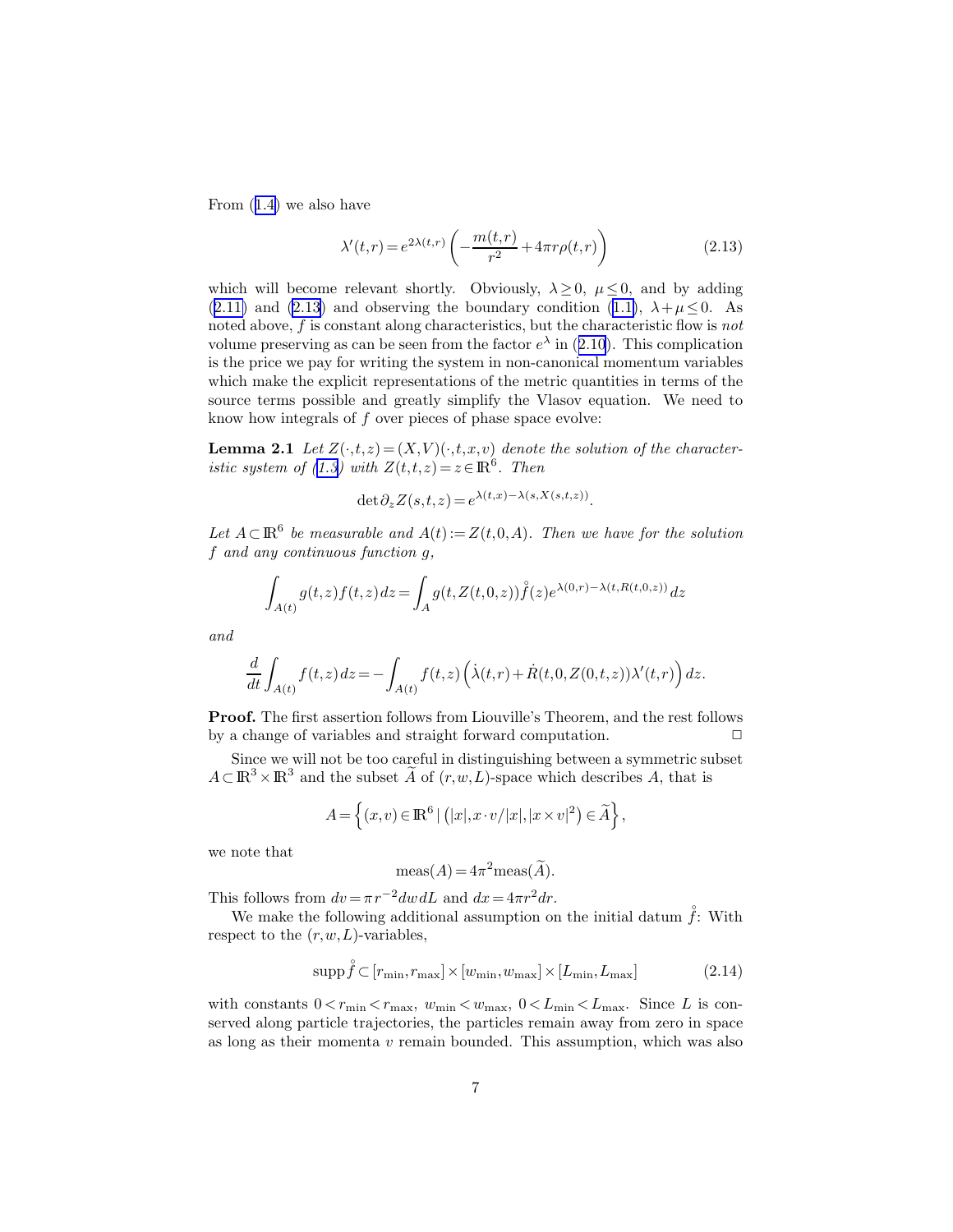<span id="page-7-0"></span>made in [\[22](#page-36-0)], avoids problems arising from particles at the origin where our coordinates $(r, w, L)$  are not suitable. In [[21\]](#page-36-0) it is shown for the Vlasov-Poisson system how this restriction can be avoided by switching to Cartesian coordinates in the neighborhood of the origin, but we prefer to avoid at least this technical complication. In passing we note that the numerical investigations in [[18,](#page-36-0) [8\]](#page-35-0) considered data satisfying this restriction.

We are now ready to formulate the

**Semi-discretized approximation:** We decompose the support of  $\hat{f}$  in  $(r, w, L)$ -space or a supset of the form  $(2.14)$  into disjoint, connected, and measurable sets  $A_n$ ,  $n \in \{1, 2, ..., N\}$ , with

$$
diam(A_n) \le \varepsilon, meas(A_n) \ge \frac{1}{100}\varepsilon^3, n \in \{1, 2, ..., N\},\
$$

where the fineness  $0 < \varepsilon \ll 1$  is a small parameter; the factor  $1/100$  can be replaced by any positive constant which is then kept fixed. In each cell  $A_n$  we fix a point  $(r_n, w_n, L_n) \in A_n$  and define

$$
(R_n, W_n, L_n)(t) := (R, W, L)(t, 0, (r_n, w_n, L_n)),
$$

the corresponding solutions of the characteristic system [\(2.2](#page-4-0)),([2.3\)](#page-4-0), [\(2.4](#page-4-0)). The cell in  $(x, v)$ -space which corresponds to  $A_n$  is denoted by the same symbol. Moreover, we define

$$
A_n(t) := Z(t, 0, A_n), \quad M_n(t) := \int_{A_n(t)} f(t, z) dz;
$$
\n(2.15)

note that Lemma [2.1](#page-6-0) tells us how  $M_n$  evolves.

Our aim is to obtain approximations to  $R_n(t)$ ,  $W_n(t)$ ,  $M_n(t)$  as solutions of an appropriately set-up system of ordinary equations. Throughout the paper approximating quantities will be denoted with a bar. Suppose we have  $N$  points in  $(r, w, L)$ -space with coordinates

$$
\overline{R} = (\overline{R}_1, \dots, \overline{R}_N) \in \mathbb{R}_+^N, \n\overline{W} = (\overline{W}_1, \dots, \overline{W}_N) \in \mathbb{R}^N, \n\overline{L} = (\overline{L}_1, \dots, \overline{L}_N) \in \mathbb{R}_+^N,
$$

carrying weights

$$
\overline{M} = (\overline{M}_1, \dots, \overline{M}_N) \in \mathbb{R}_+^N.
$$

From this information we generate approximations for the source terms at any  $r \geq 0$  $r \geq 0$  $r \geq 0$ : Following ([2.1\)](#page-4-0) we abbreviate

$$
\overline{E}_n := \overline{E}(\overline{R}_n, \overline{W}_n, \overline{L}_n) := \sqrt{1 + \overline{W}_n^2 + \overline{L}_n / \overline{R}_n^2}
$$
(2.16)

and define

$$
\overline{\rho}(r,\overline{R},\overline{W},\overline{L},\overline{M}) := \frac{1}{4\pi r^2 \delta} \sum_{n=1}^{N} \overline{E}_n \overline{M}_n \chi_{\delta}(r - \overline{R}_n),
$$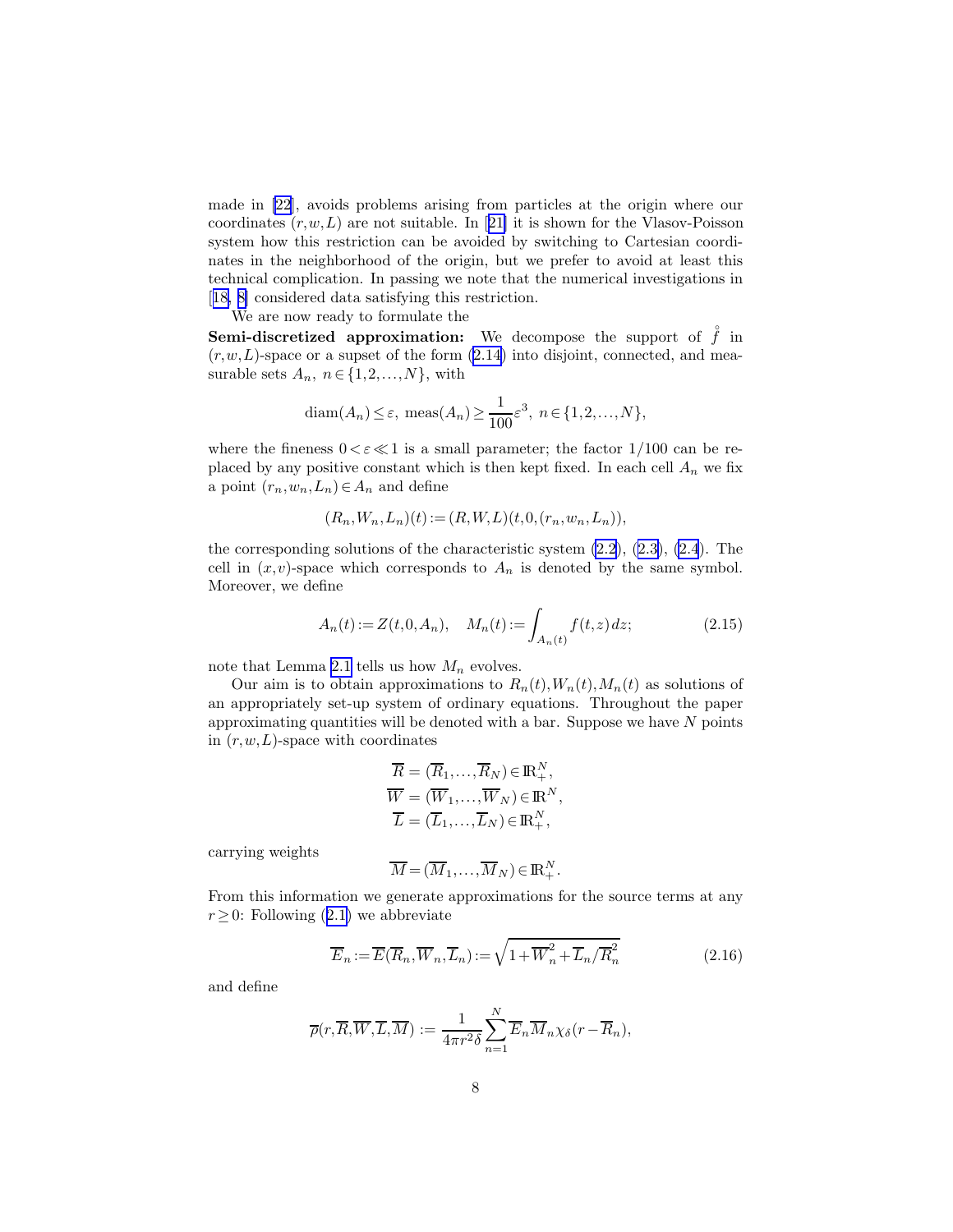<span id="page-8-0"></span>
$$
\overline{p}(r,\overline{R},\overline{W},\overline{L},\overline{M}) := \frac{1}{4\pi r^2 \delta} \sum_{n=1}^N \frac{\overline{W}_n^2}{\overline{E}_n} \overline{M}_n \chi_{\delta}(r - \overline{R}_n),
$$
  

$$
\overline{\jmath}(r,\overline{R},\overline{W},\overline{L},\overline{M}) := \frac{1}{4\pi r^2 \delta} \sum_{n=1}^N \overline{W}_n \overline{M}_n \chi_{\delta}(r - \overline{R}_n).
$$

Here the hat function  $\chi_{\delta}$  which is used to smear out the particles is defined by

$$
\chi_\delta(\zeta) := \left\{ \begin{array}{c} 1-|\zeta|/\delta \ , \ |\zeta| \leq \delta, \\ 0 \qquad , \ |\zeta| > \delta, \end{array} \right. \quad \zeta \in {\rm I\! R},
$$

where  $0 < \delta \ll 1$  is another small parameter; the necessary relations between  $\delta$ and  $\varepsilon$  will be specified shortly. Suppressing the variables  $\overline{R}, \overline{W}, \overline{L}, \overline{M}$  for the moment we can now define approximations for the various quantities appearing on the right hand side of the characteristic system etc.:

$$
\overline{m}(r) := 4\pi \int_0^r s^2 \overline{\rho}(s) ds,
$$
  
\n
$$
e^{-2\overline{\lambda}(r)} := 1 - \frac{2\overline{m}(r)}{r},
$$
  
\n
$$
\overline{\mu}'(r) := e^{2\overline{\lambda}(r)} \left( \frac{\overline{m}(r)}{r^2} + 4\pi r \overline{p}(r) \right),
$$
  
\n
$$
\overline{\mu}(r) := -\int_r^\infty \overline{\mu}'(s) ds,
$$
  
\n
$$
\overline{\lambda}'(r) := e^{2\overline{\lambda}(r)} \left( -\frac{\overline{m}(r)}{r^2} + 4\pi r \overline{\rho}(r) \right),
$$
  
\n
$$
\overline{\lambda}(r) := -4\pi r e^{\overline{\lambda}(r) + \overline{\mu}(r)} \overline{\jmath}(r).
$$

The approximations  $\overline{R}_n(t)$ ,  $\overline{W}_n(t)$ ,  $\overline{M}_n(t)$  to the true quantities  $R_n(t)$ ,  $W_n(t)$ ,  $M_n(t)$  are now defined as the solutions of of the following autonomous system of  $3N$  ordinary differential equations:

$$
\dot{\overline{R}}_n = e^{(\overline{\mu} - \overline{\lambda})(\overline{R}_n)} \frac{\overline{W}_n}{\overline{E}_n},
$$
\n(2.17)

$$
\dot{\overline{W}}_n = e^{(\overline{\mu}-\overline{\lambda})(\overline{R}_n)} \frac{L_n}{\overline{R}_n^3 \overline{E}_n} - \overline{\dot{\lambda}}(\overline{R}_n) \overline{W}_n - e^{(\overline{\mu}-\overline{\lambda})(\overline{R}_n)} \overline{\mu}'(\overline{R}_n) \overline{E}_n, \qquad (2.18)
$$

$$
\dot{\overline{M}}_n = -\left(\overline{\lambda}(\overline{R}_n) + e^{(\overline{\mu}-\overline{\lambda})(\overline{R}_n)} \frac{\overline{W}_n}{\overline{E}_n} \overline{\lambda}'(\overline{R}_n)\right) \overline{M}_n
$$
\n(2.19)

with initial conditions  $(\overline{R}_n, \overline{W}_n)(0) = (r_n, w_n)$  and  $\overline{M}_n(0) = M_n(0), n = 1, ..., N$ . Clearly, we set  $\overline{L}_n = L_n$ . Moreover, the dependence of  $\overline{\lambda}$ ,  $\overline{\mu}$ , and their various derivatives on the coordinates and weights of all the other particles has been suppressed in the notation above.

Given a solution  $\overline{R}(t),\overline{W}(t),\overline{M}(t)$  of the above discretized system it is suggestive to abuse our notation as follows:

$$
\overline{\rho}(t,r):=\overline{\rho}(r,\overline{R}(t),\overline{W}(t),\overline{M}(t),\overline{L}),
$$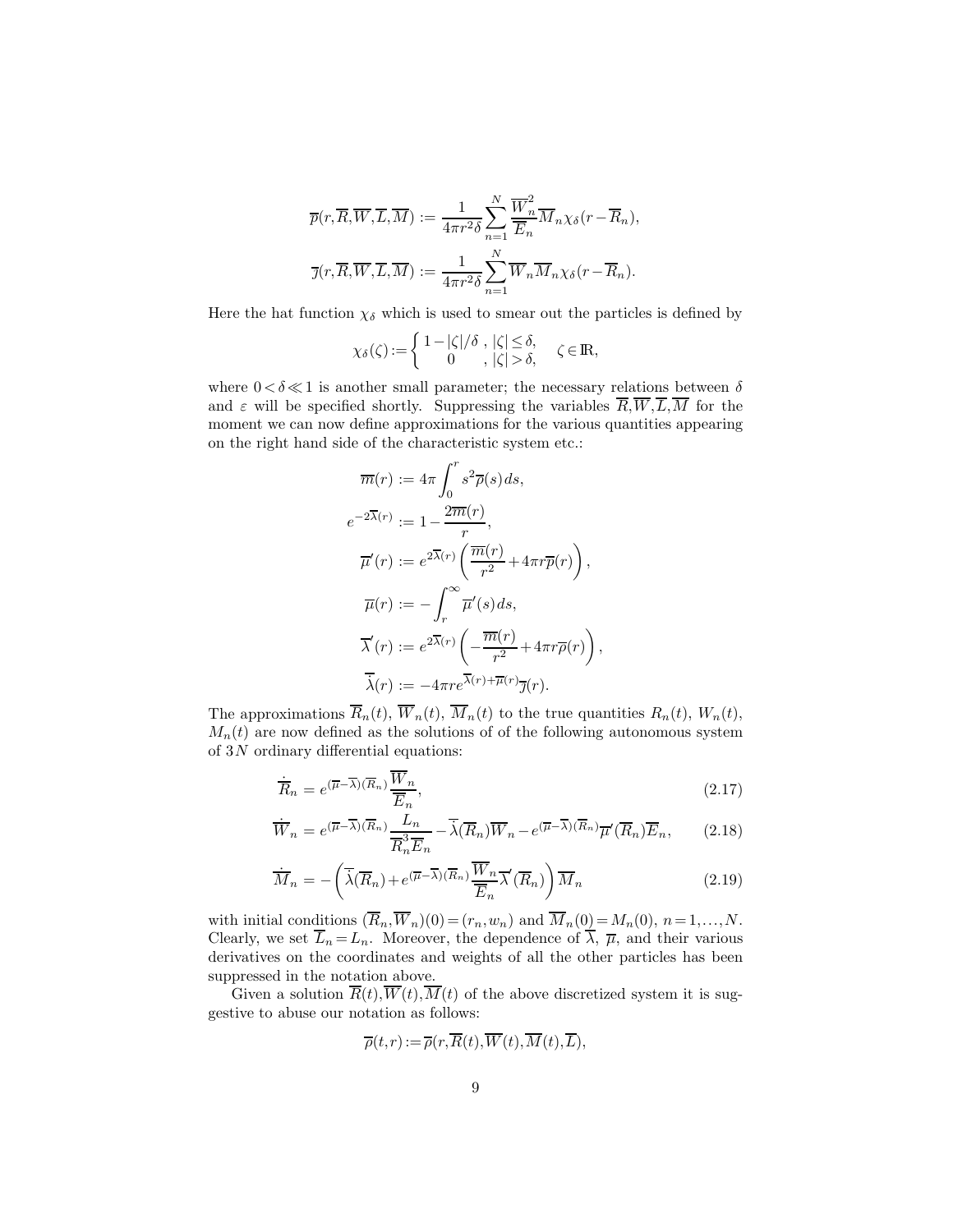<span id="page-9-0"></span>and analogously for all the other source terms, metric coefficients, and their various derivatives. Note that  $\lambda$  is just a name. In general  $\lambda \neq \partial_t \overline{\lambda}$ , whereas  $\overline{\mu}' = \partial_r \overline{\mu}$  and  $\overline{\lambda}' = \partial_r \overline{\lambda}$ . Nevertheless, we will use the notation  $\overline{\lambda}$  because we will compare  $\lambda$  to  $\lambda$  during the convergence proof.

Before we state the main result we specify certain quantities which we use to control the errors. By  $\|\cdot\|_{\infty}$  we denote the  $L^{\infty}$  norm with respect to  $r \in [0,\infty[$ . For the characteristics we define

$$
||R(t) - \overline{R}(t)|| := \max\{|R_n(s) - \overline{R}_n(s)|| \ n \in \{1, ..., N\}, \ s \in [0, t]\},
$$
  
\n
$$
||W(t) - \overline{W}(t)|| := \max\{|W_n(s) - \overline{W}_n(s)|| \ n \in \{1, ..., N\}, \ s \in [0, t]\},
$$
  
\n
$$
||M(t) - \overline{M}(t)|| := \varepsilon^{-3} \max\{|M_n(s) - \overline{M}_n(s)|| \ n \in \{1, ..., N\}, \ s \in [0, t]\};
$$

since the weights  $M_n$  are of order  $O(\varepsilon^3)$  we have inserted a suitable factor. We are now able to state the main result:

**Theorem 2.2** Assume in addition that  $\hat{f} \in C^2(\mathbb{R}^6)$  so that the solution has the same regularity with respect to x and v. Then there exist constants  $C_1 > 0$  and  $C_2 > 0$  depending only on the approximated solution f restricted to the time interval [0,T] such that the following holds: If  $0 < \varepsilon \le \delta \le C_1$  then any solution of the discretized system stated above exists on  $[0,T]$  and satisfies the following estimates for  $t \in [0,T]$ :

$$
||R(t) - \overline{R}(t)|| + ||W(t) - \overline{W}(t)|| + ||M(t) - \overline{M}(t)|| \le C\left(\delta^2 + \frac{\varepsilon}{\delta}\right),
$$
  

$$
||\lambda(t) - \overline{\lambda}(t)||_{\infty} + ||\mu(t) - \overline{\mu}(t)||_{\infty} + ||m(t) - \overline{m}(t)||_{\infty} \le C\left(\delta^2 + \frac{\varepsilon}{\delta}\right),
$$
  

$$
||\rho(t) - \overline{\rho}(t)||_{\infty} + ||p(t) - \overline{p}(t)||_{\infty} + ||\jmath(t) - \overline{\jmath}(t)||_{\infty} \le C\left(\delta + \frac{\varepsilon}{\delta^2}\right).
$$

Note that the error estimates for the source terms are one order worse than the other estimates; this is no coincidence.

Remark. Strictly speaking there exists in the literature no proof for the assertion that the regularity assumption  $\mathring{f} \in C^2(\mathbb{R}^6)$  will propagate to the solution. However,  $\partial_{x_i} f$  will satisfy a system of differential equations which is obtained from the Vlasov-Einstein system by differentiating the various equations accordingly, and this system will be linear in  $\partial_{x_i} f$  so that this derivative will be  $C^1$  on the existence interval of f. Turning this into a proof would be a lengthy exercise. A version of our theorem without the additional regularity assumption is also possible. However, we then no longer obtain error bounds for the source terms, and instead of the regularity assumption an a-priori bound of the approximating source terms, uniform in  $\varepsilon$  and  $\delta$  has to be made which can be monitored during a run-time situation. Since the statement of this second, weaker form of our result requires more technical preparation we postpone it to the next section.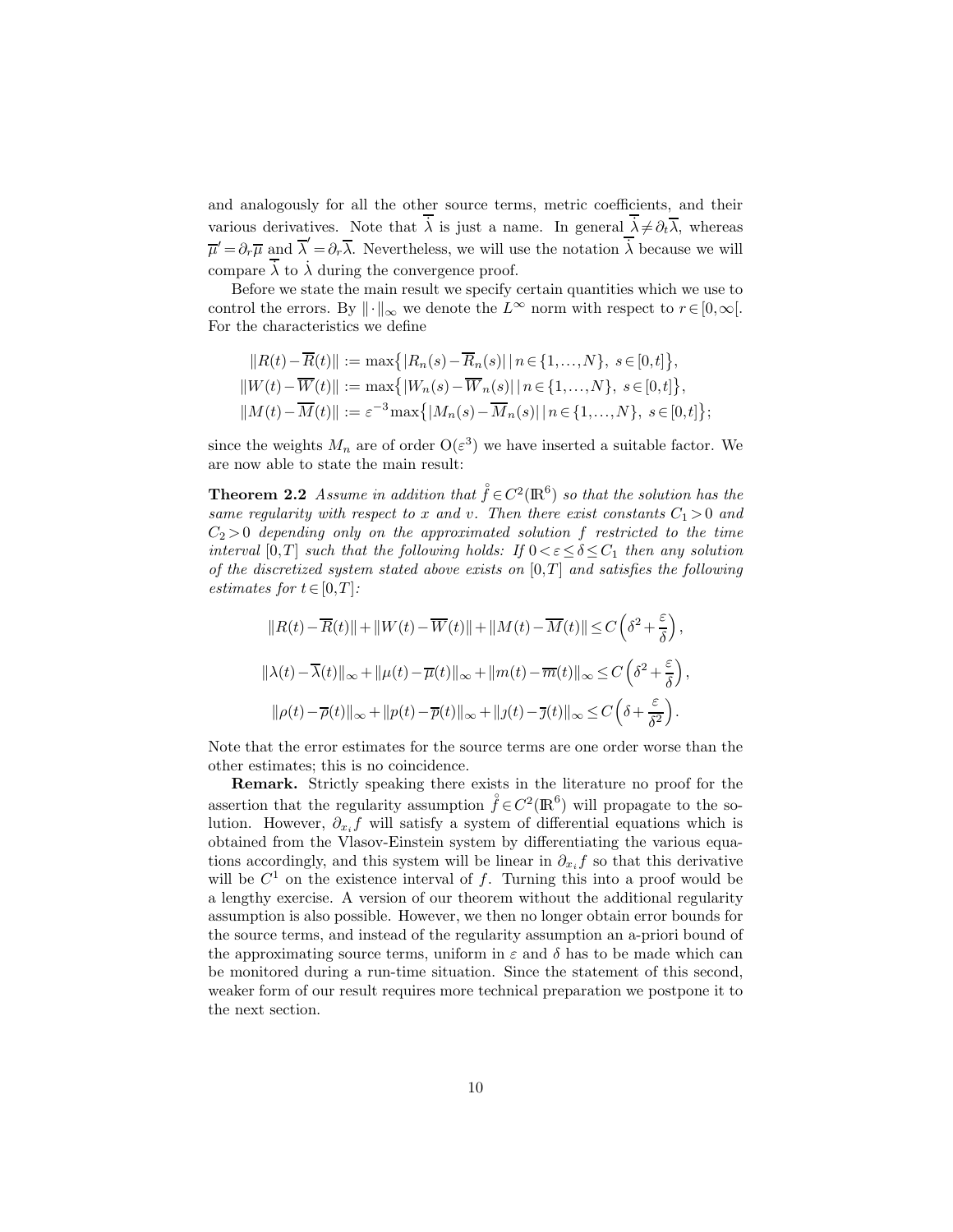### <span id="page-10-0"></span>3 The semi-discretized approximation—proofs

First we need to introduce some further information on the solutions of the Vlasov-Einsteinsystem. From [[13\]](#page-36-0) we know that any initial datum  $\ddot{f} \in C^1(\mathbb{R}^6)$ as specified above launches a unique solution  $f$ . Let  $[0,T]$  be any time interval on which this solution exists. Then  $f \in C^1([0,T] \times \mathbb{R}^6)$  with respect to  $(x, v)$ and

 $\rho, p, \jmath \in C^1([0,T] \times [0,\infty[), m, \lambda, \mu \in C^2([0,T] \times [0,\infty[))$ 

as functions of  $t$  and  $r$ . This solution together with the time interval are now kept fixed, and we will need the following bounds:

**Lemma 3.1** There is a constant  $D \ge 1$  such that for all  $t \in [0,T]$  and  $r \ge 0$ ,

$$
\rho(t,r), p(t,r), |j(t,r)|, e^{2\lambda(t,r)}, |\dot{\lambda}(t,r)|, |\lambda'(t,r)|,|\mu(t,r)|, |\mu'(t,r)|, |\dot{\lambda}'(t,r)|, |\lambda''(t,r)|, |\mu''(t,r)| \le D,
$$

and for all  $t \in [0,T]$  and  $(r, w, L) \in \text{supp} \hat{f}$ ,

$$
R(t,0,r,w,L),\ \frac{1}{R(t,0,r,w,L)},\ |\dot{R}(t,0,r,w,L)|,\ |W(t,0,r,w,L)|\leq D.
$$

Moreover, D can be chosen such that

$$
\varepsilon^{-3} M_n(t) \le D, \ n = 1, \dots, N,
$$

for any discretization of supp  $\overset{\circ}{f}$  as specified above.

**Proof.**The right hand side of  $(2.2)$  $(2.2)$  is bounded by 1, and hence the source terms vanish outside the light cone, that is for all  $(t,r)$  with  $r \geq r_{\text{max}} + t$ . Together with the regularity of the solution this implies the first set of estimates. Since  $V(t,0,z)$  is uniformly bounded for  $t \in [0,T]$  and  $z \in \text{supp } f$  and L is conserved we get a lower bound on R. Finally, by Lemma [2.1](#page-6-0),

$$
M_n(t) = \int_{A_n(t)} f(t, z) dz \le \int_{A_n} \mathring{f}(z) e^{\lambda(0, r)} dz \le ||\mathring{f} e^{\lambda(0)}||_{\infty} \text{meas}(A_n),
$$

and the proof is complete.  $\Box$ 

All the functions on the right hand side of [\(2.17\)](#page-8-0), [\(2.18\)](#page-8-0),([2.19\)](#page-8-0) are Lipschitzcontinuous in the unknowns. Let  $[0, T_{\varepsilon,\delta}]$  denote the maximal interval on which the approximate solution exists and satisfies the bounds

$$
\varepsilon^{-3}\overline{M}_n(t), \overline{R}_n(t), \frac{1}{\overline{R}_n(t)}, |\overline{W}_n(t)|, \|e^{2\overline{\lambda}(t)}\|_{\infty} \le 2D, \ n = 1, \dots, N. \tag{3.1}
$$

Here D is the constant used in Lemma 3.1. It must be emphasized that  $T_{\varepsilon,\delta}$ depends on the particular discretization of the support of  $\hat{f}$  and not just on  $\varepsilon$ and  $\delta$ .

We can now formulate the weaker version of our main result which does not require the additional regularity of the approximated solution: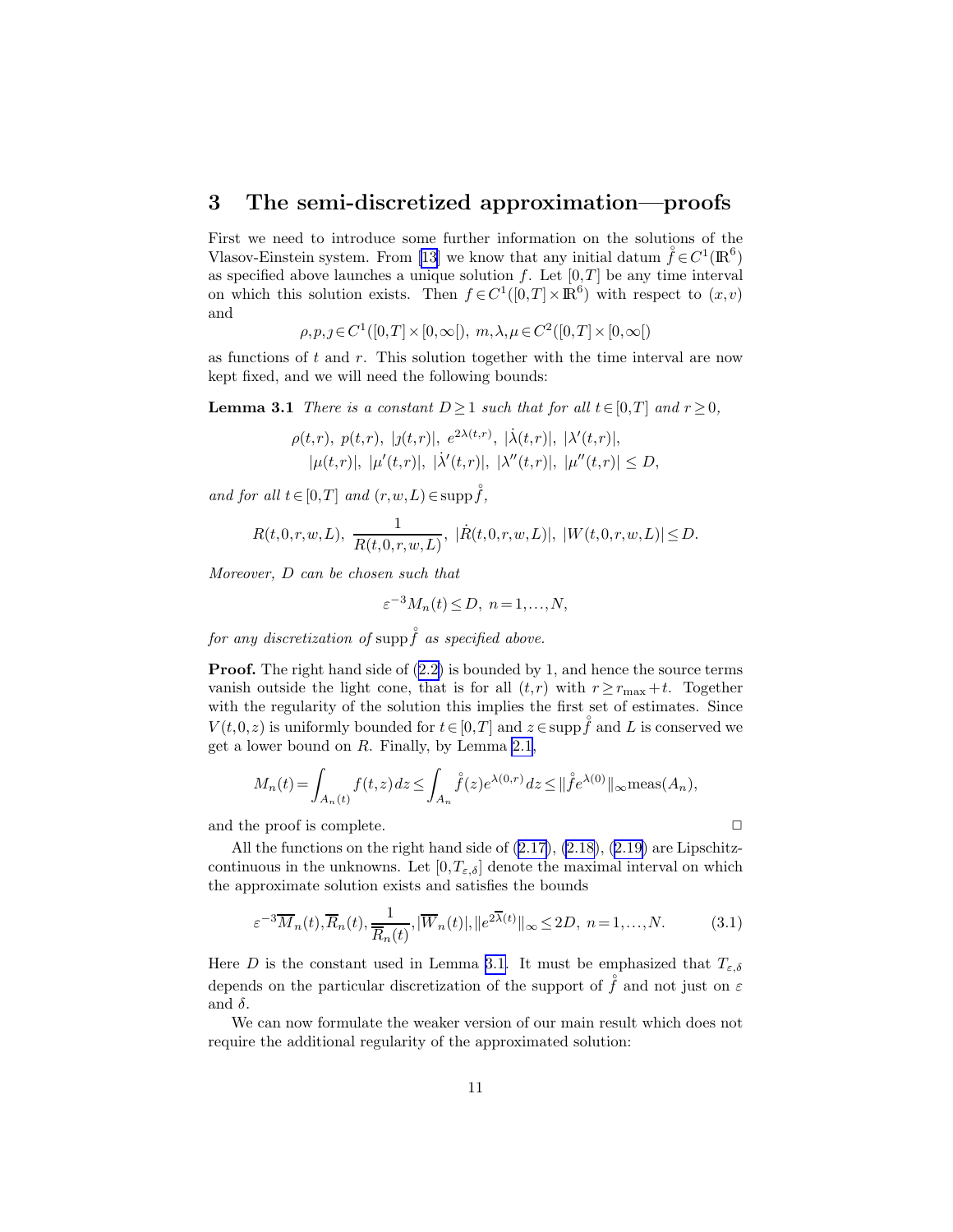<span id="page-11-0"></span>**Theorem 3.2** Let a family of approximating solutions parameterized by  $\varepsilon$  and  $\delta$  (or a sequence of such) be given and assume that for some constant  $C^* > 0$ ,

$$
\overline{\rho}(t) \le C^\star, \ 0 < \varepsilon \le \delta \le \frac{1}{4D}, \ t \in [0, T_{\varepsilon, \delta}].
$$

Then there exist constants  $C_1 > 0$  and  $C_2 > 0$  depending on the restriction of the approximated solution  $f$  to the time interval  $[0,T]$  and on  $C^*$  such that the following holds: If  $0 < \varepsilon \leq \delta \leq C_1$  then any solution of the discretized system stated above exists on [0,T] and satisfies the following estimates for  $t \in [0,T]$ :

$$
||R(t) - \overline{R}(t)|| + ||W(t) - \overline{W}(t)|| + ||M(t) - \overline{M}(t)|| \leq C\left(\delta + \frac{\varepsilon}{\delta}\right),
$$
  

$$
||\lambda(t) - \overline{\lambda}(t)||_{\infty} + ||\mu(t) - \overline{\mu}(t)||_{\infty} + ||m(t) - \overline{m}(t)||_{\infty} \leq C\left(\delta + \frac{\varepsilon}{\delta}\right).
$$

Note that in a run-time situation the assumption on the boundedness of  $\bar{\rho}$  can be monitored by looking at the numerical data.

Throughout the rest of this section we fix discretization parameters

$$
0 < \varepsilon \le \delta \le \frac{1}{4D}.
$$

The lower bound on meas $(A_n)$ ,  $n = 1,...,N$ , which is to hold for any discretization implies that

$$
N\varepsilon^3 \le C;\tag{3.2}
$$

as in all the estimates which follow  $C$  denotes a positive constant which may depend on  $D, C^*$ , or the restriction of f on  $[0,T]$ . We assume that the assumptions of Theorem [2.2](#page-9-0) or Theorem [3.2](#page-10-0) hold. In the situation of Theorem [2.2](#page-9-0) we redefine  $T_{\varepsilon,\delta}$  such that  $[0,T_{\varepsilon,\delta}]$  is the maximal interval on which the estimate

$$
\|\overline{\rho}(t)\|_{\infty} \le 2D\tag{3.3}
$$

holds in addition to those stated in  $(3.1)$ . In the arguments which follow there is almost no need to distinguish between Theorem [2.2](#page-9-0) and Theorem [3.2.](#page-10-0) The only difference is the bound on  $\bar{\rho}$ :  $\bar{\rho}(t,r) \leq 2D$  for  $t \in [0,T_{\varepsilon,\delta}]$  in case of Theorem [2.2](#page-9-0) and  $\overline{\rho}(t,r) \leq C^*$  for  $t \in [0,T_{\varepsilon,\delta}]$  in case of Theorem [3.2](#page-10-0).

We will use the following abbreviation for the index set of the decomposition of  $\mathrm{supp} f$ :

$$
\mathcal{N} := \{1, 2, \ldots, N\}.
$$

We start our chain of auxiliary results by collecting some information on our hat function  $\chi_{\delta}$ :

**Lemma 3.3** Let  $\delta > 0$  and define

$$
\chi(\zeta) := \frac{1}{\delta} \int_{-\infty}^{\zeta} \chi_{\delta}(\xi) \, ds, \ \zeta \in \mathbb{R}.
$$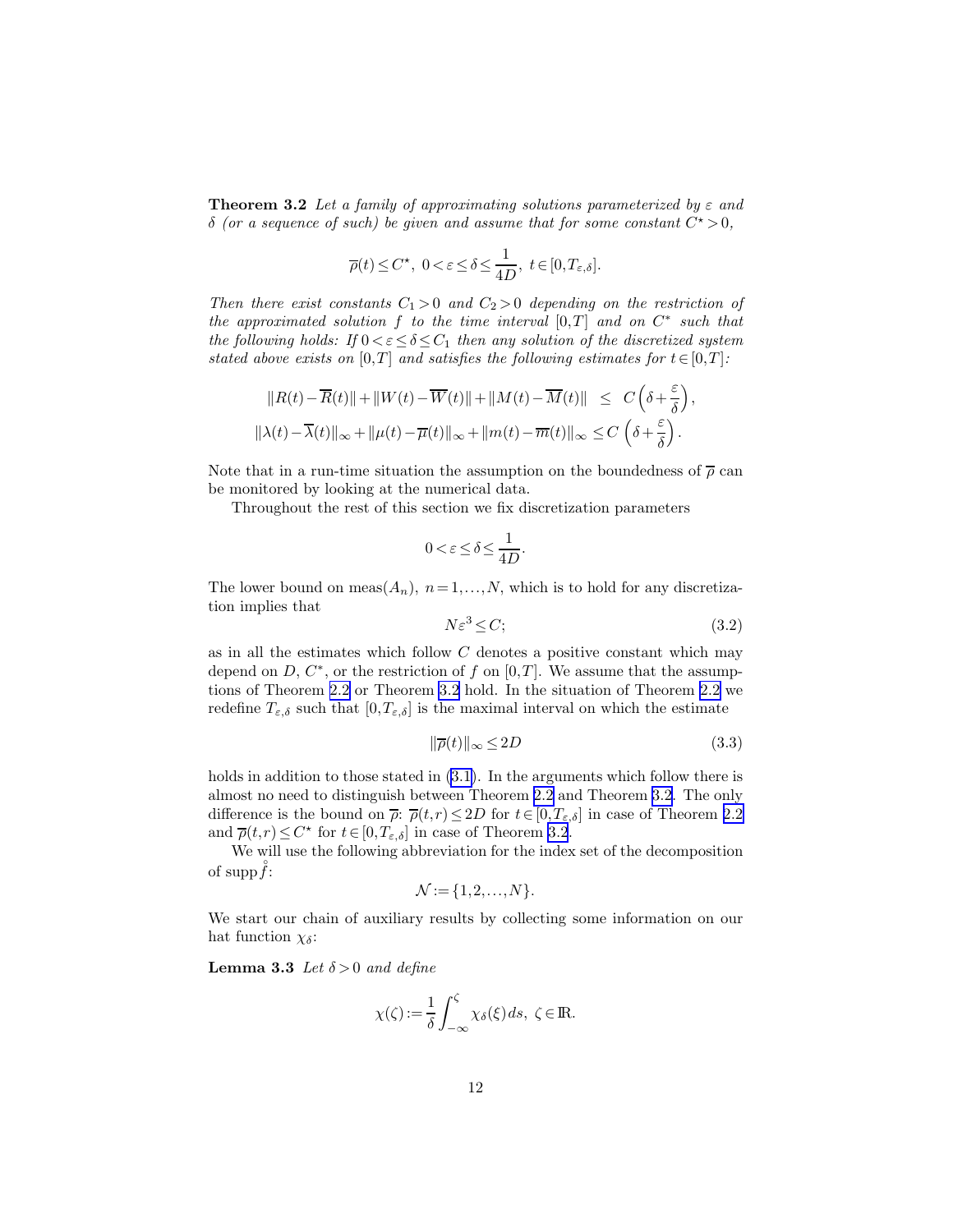<span id="page-12-0"></span>Then

$$
|\chi(\zeta) - \chi(\xi)| \le \frac{1}{\delta} |\zeta - \xi|, \quad 0 \le \chi(\zeta) \le 1, \ \zeta, \ \xi \in \mathbb{R},
$$

and for  $a, b, \zeta \in \mathbb{R}$  with  $|a-\zeta| \geq |a-b| + \delta$ ,

 $\chi(\zeta - a) = \chi(\zeta - b).$ 

The proof is straight forward. Next we collect some additional information on the characteristic flow of the Vlasov-Einstein system. As before, we often abbreviate  $z = (x, v) \in \mathbb{R}^3 \times \mathbb{R}^3$  and  $Z = (X, V)$  accordingly.

**Lemma 3.4** For all characteristics starting in the support of  $\hat{f}$  and all  $t \in [0,T]$ ,

$$
|Z(t,0,z_1)-Z(t,0,z_2)|\leq C|z_1-z_2|,
$$

in particular, for  $A \subset \text{supp} \hat{f} \subset \mathbb{R}^6$  and  $A(t) := Z(t,0,A)$ ,

$$
diam(A(t)) \leq C diam(A)
$$

Also

$$
\begin{aligned} \left| (R,W)(t,0,r_1,w_1,L_1) - (R,W)(t,0,r_2,w_2,L_2) \right| \\ &\leq C\big( |r_1 - r_2| + |w_1 - w_2| + |L_1 - L_2| \big). \end{aligned}
$$

Proof. The first estimate is included in[[11,](#page-35-0) Prop. 2.2], with the bounds from Lemma [3.1](#page-10-0) this implies the third estimate; note that  $1/R(t)$  is bounded.  $\Box$ 

We now start establishing bounds on the approximating solutions; recall that constants  $C$  may depends on the true solution  $f$ , but never on the discretization parameters  $\varepsilon$  and  $\delta$ .

**Lemma 3.5** For all  $t \in [0, T_{\varepsilon,\delta}], r > 0$  and  $n \in \mathcal{N}$ ,

$$
\overline{\rho}(t,r), \overline{p}(t,r), |\overline{\jmath}(t,r)|, \overline{m}(t,r), |\overline{\lambda}(t,r)|, |\overline{\mu}(t,r)|, |\overline{\lambda}(t,r)|, |\overline{\lambda}'(t,r)|, |\overline{\mu}'(t,r)| \leq C
$$
  
and  

$$
|\overline{\dot{M}}_n(t)| \leq C\varepsilon^3.
$$

$$
f_{\rm{max}}
$$

$$
\left|\dot{\overline{M}}_n(t)\right| \leq C\varepsilon^3
$$

Moreover, for  $r \notin [1/(4D),3D]$ ,

$$
\overline{\rho}(t,r) = \overline{p}(t,r) = \overline{\jmath}(t,r) = 0.
$$

**Proof.** Let  $t \in [0,T_{\varepsilon,\delta}]$ . By definition of  $T_{\varepsilon,\delta}$ ,  $r < 1/(4D)$  implies  $r - \overline{R}_n(t) <$  $1/(4D)-1/(2D)\leq -\delta$ , and  $r>3D$  implies  $r-\overline{R}_n(t)>3D-2D\geq \delta$ . Thus

$$
\overline{\rho}(t,r) = 0, \ r \notin [1/(4D),3D]. \tag{3.4}
$$

A bound on  $\bar{\rho}$  of the desired type holds either by assumption or by definition of  $T_{\varepsilon,\delta}$ . It is obvious that  $\overline{p}$ ,  $|\overline{\jmath}| \leq \overline{\rho}$  so that the assertions for  $\overline{p}$  and  $\overline{\jmath}$  follow. Using the bounds on the approximating source terms and (3.4) the remaining bounds follow from the definitions of the respective quantities and of  $T_{\varepsilon,\delta}$ .

Next we present an important tool for analyzing the approximating source terms: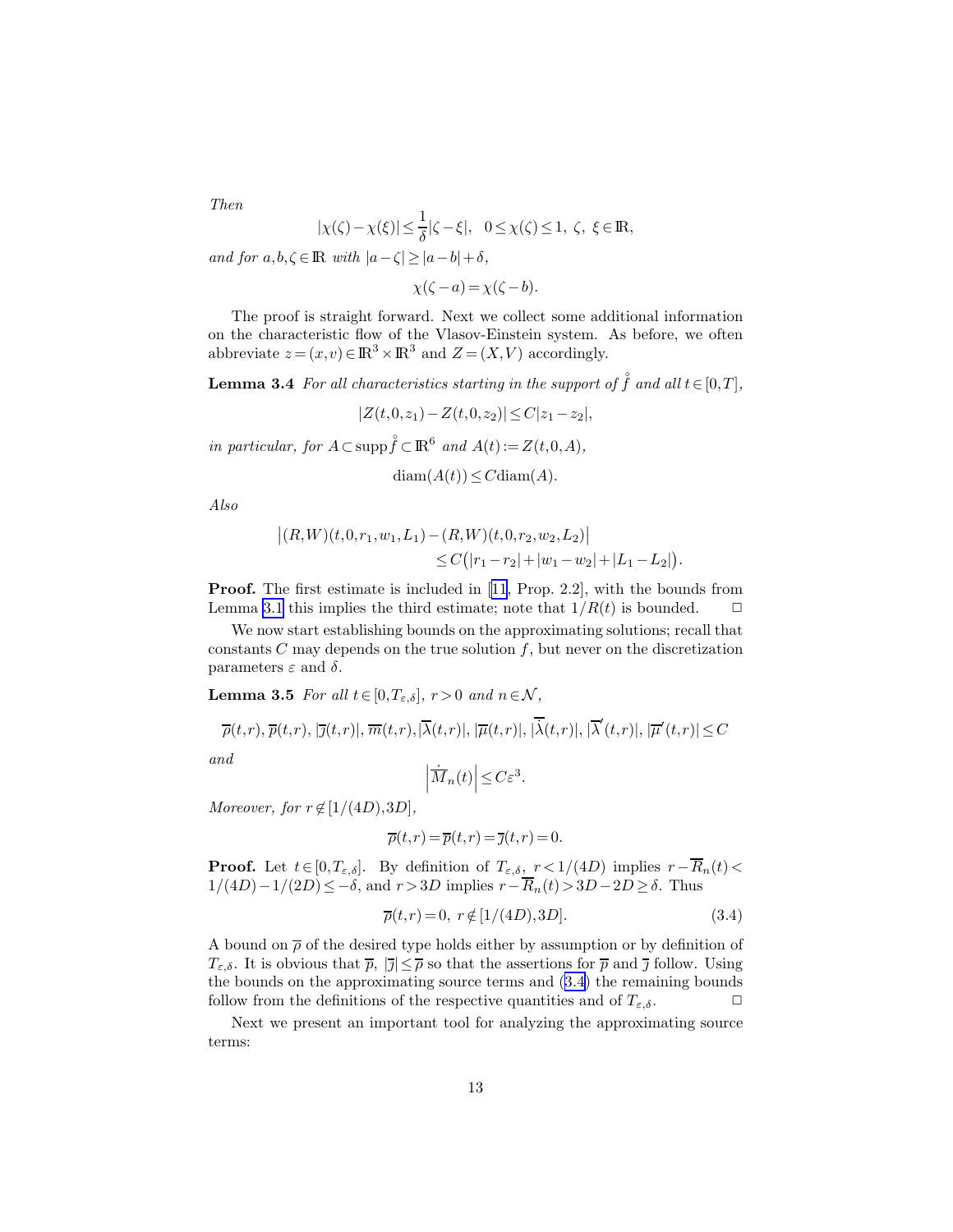**Lemma 3.6** Let  $0 < r_0 < r_1$ . For  $t \in [0, T_{\varepsilon, \delta}]$  define

$$
I(t) := \{ n \in \mathbb{N} \mid R_n(t) \in [r_0, r_1] \}, \ \overline{I}(t) := \{ n \in \mathbb{N} \mid \overline{R}_n(t) \in [r_0, r_1] \}.
$$

Then

$$
|I(t)| \leq C \frac{r_1 - r_0 + \varepsilon}{\varepsilon^3},
$$
  

$$
|\overline{I}(t)| \leq C \frac{r_1 - r_0 + ||R(t) - \overline{R}(t)|| + \varepsilon}{\varepsilon^3},
$$

where |I| denotes the number of elements of a set  $I \subset \mathbb{N}$ . Moreover,

$$
\sum_{n \in \overline{I}(t)} \overline{M}_n(t) \le C(r_1 - r_0 + \delta).
$$

**Proof.** The proof of the first assertion follows the one of [\[6](#page-35-0), Lemma 2]. Fix  $n \in I(t)$  and  $(r, w, L) \in A_n$ . Then Lemma [3.4](#page-12-0) implies that

$$
R(t,0,r,w,L)|\in[r_0-C\varepsilon,r_1+C\varepsilon],
$$

and thus

$$
\bigcup_{n\in I(t)} A_n(t) \subset [r_0 - C\varepsilon, r_1 + C\varepsilon] \times [-D, D] \times [0, D].
$$

Using Lemma [2.1](#page-6-0), the bound on  $\lambda$  from Lemma [3.1,](#page-10-0) and the lower bound on  $meas(A_n)$  we find

$$
(r_1 - r_0 + 2C\varepsilon)2D^2 \ge \sum_{n \in I(t)} \text{meas}(A_n(t)) \ge \frac{1}{C} \sum_{n \in I(t)} \text{meas}(A_n) \ge C|I(t)|\varepsilon^3,
$$

which implies the first assertion. The second one follows from the first, since

$$
\overline{I}(t) \subset \left\{ n \in \mathcal{N} \,|\, R_n(t) \in [r_0 - ||R(t) - \overline{R}(t)||, r_1 + ||R(t) - \overline{R}(t)|| \right\}.
$$

To prove the third inequality define for  $r\geq \delta/2,$ 

$$
\overline{I}(t,r) := \{ n \in \mathcal{N} \mid \overline{R}_n(t) \in [r - \delta/2, r + \delta/2] \}.
$$

Then  $n \in \overline{I}(t,r)$  implies  $|\overline{R}_n(t)-r| \leq \delta/2$  and therefore  $\chi_{\delta}(\overline{R}_n(t)-r) \geq 1/2$ . Hence

$$
\sum_{n \in \overline{I}(t,r)} \overline{M}_n(t) \le 2 \sum_{n \in \overline{I}(t,r)} \overline{M}_n(t) \chi_{\delta}(\overline{R}_n(t) - r)
$$
  

$$
\le 8\pi r^2 \delta \overline{\rho}(t,r) \le 8\pi r^2 \delta \max\{C^*, 2D\} = Cr^2 \delta, \ r \ge \delta/2.
$$

Now define  $k := [(r_1 - r_0)/\delta]$  and  $s_i := r_0 + i\delta, i = 0, ..., k$ . Here  $\lceil \zeta \rceil$  denotes the smallest integer larger than or equal to  $\zeta$ . Then  $s_0 = r_0$  and  $s_k \geq r_1$ , and therefore

$$
\overline{I}(t) \subset \bigcup_{i=0}^{k-1} \overline{I}(t, s_i + \delta/2).
$$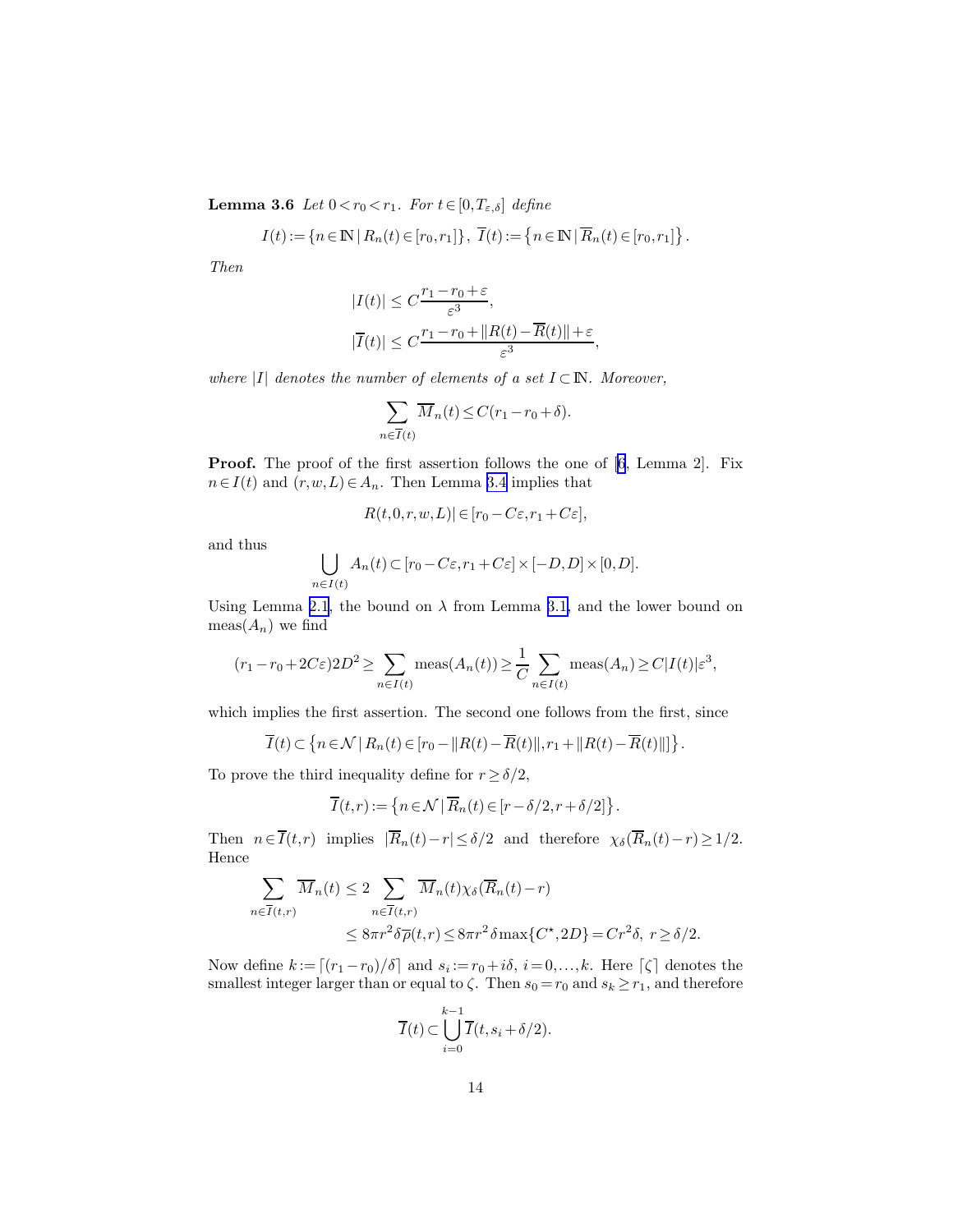<span id="page-14-0"></span>Using this inclusion and the previous estimate for every  $i$  together with the fact that by definition of  $T_{\varepsilon,\delta}$  only  $r_1 \leq 3D$  needs to be considered we get the estimate

$$
\sum_{n \in \overline{I}(t)} \overline{M}_n(t) \le \sum_{i=0}^{k-1} \sum_{n \in \overline{I}(t, s_i + \delta/2)} \overline{M}_n(t) \le \sum_{i=0}^{k-1} C(s_i + \delta/2)^2 \delta
$$
  

$$
\le C(r_1 + \delta/2)^2 k \delta + \le C \left[ (r_1 - r_0)/\delta \right] \delta \le C(r_1 - r_0 + \delta),
$$

and the proof is complete.  $\Box$ 

In order to analyze the errors appearing at the source terms and the metric coefficients due to the discretization we define quantities that are intermediate between the true quantities and their approximations in the sense that the formulas for the latter source terms are evaluated at the true characteristics with the true weight functions. These intermediate quantities are denoted by double-bars:

$$
\overline{\overline{\rho}}(t,r) := \frac{1}{4\pi r^2 \delta} \sum_{n=1}^{N} E_n(t) M_n(t) \chi_{\delta}(r - R_n(t))
$$

whereanalogously to  $(2.16)$  $(2.16)$  $(2.16)$ ,

$$
E_n(t) := \sqrt{1 + W_n^2(t) + L_n/R_n^2(t)},
$$

with corresponding definitions for  $\overline{\overline{p}}$  and  $\overline{\overline{j}}$ . Moreover,  $\overline{\overline{M}}_n$  is to be the solution of

$$
\dot{\overline{M}}_n(t) = -\left(\dot{\lambda}(t, R_n(t)) + \dot{R}_n(t)\lambda'(t, R_n(t))\right)\overline{\overline{M}}_n(t), \quad \overline{\overline{M}}_n(0) = M_n(0).
$$

Note that we have, similar to  $\bar{\rho}$  and  $\overline{M}$ ,  $\|\bar{\bar{\rho}}(t)\|_{\infty} + \varepsilon^{-3}\overline{M}(t) \leq C$  for all  $t \in [0, T]$ and  $\overline{\overline{\rho}}(t,r) = 0$  for all  $r \notin [1/(4D),3D], t \in [0,T]$ .

**Lemma 3.7** For all  $t \in [0, T_{\varepsilon,\delta}],$ 

$$
\|\mu(t) - \overline{\mu}(t)\|_{\infty} + \|\lambda(t) - \overline{\lambda}(t)\|_{\infty} + \|m(t) - \overline{m}(t)\|_{\infty}
$$
  
\n
$$
\leq C \Big( \|\rho(t) - \overline{\overline{\rho}}(t)\|_{\infty} + \|p(t) - \overline{\overline{p}}(t)\|_{\infty}
$$
  
\n
$$
+ \|R(t) - \overline{R}(t)\| + \|W(t) - \overline{W}(t)\| + \|M(t) - \overline{M}(t)\| \Big).
$$

**Proof.** Let  $t \in [0, T_{\varepsilon,\delta}]$  and  $r > 0$ . We start with analyzing the error  $m - \overline{m}$ . Due to the definition of  $\overline{m}$ ,  $\overline{\rho}$ , and  $\overline{\overline{\rho}}$ ,

$$
m(t,r) - \overline{m}(t,r) = 4\pi \int_0^r (\rho(t,s) - \overline{\rho}(t,s))s^2 ds = 4\pi \int_0^r (\rho(t,s) - \overline{\overline{\rho}}(t,s))s^2 ds
$$
  
+ 
$$
\frac{1}{\delta} \int_0^r \sum_{n=1}^N \left( E_n(t)M_n(t)\chi_\delta(s - R_n(t)) - \overline{E}_n(t)\overline{M}_n(t)\chi_\delta(s - \overline{R}_n(t)) \right) ds
$$
  
=:  $F_1 + F_2$ .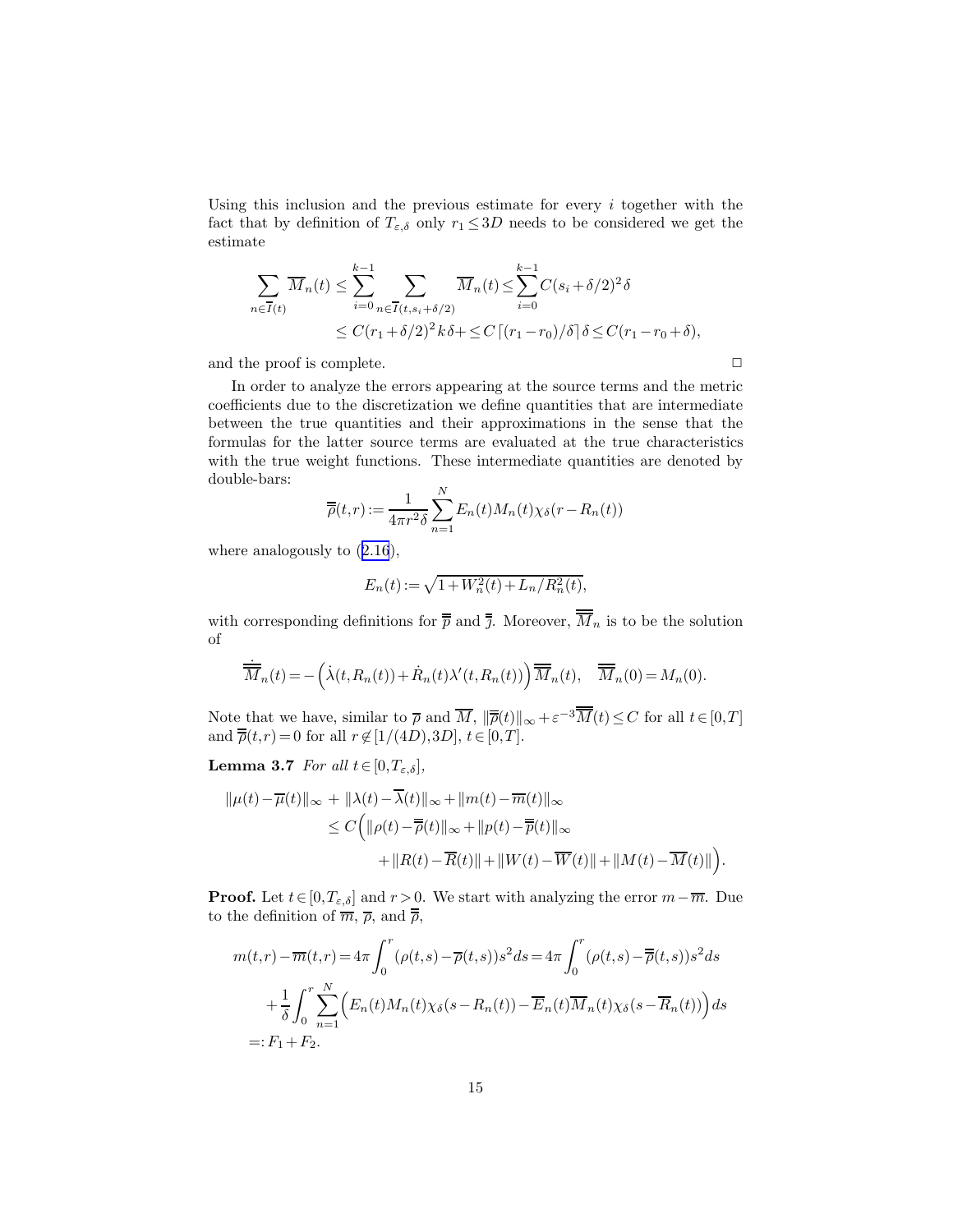Since for  $r \ge 3D$  we have  $\rho(t,r) = \overline{\overline{\rho}}(t,r) = 0$ ,

$$
|F_1|\leq C\|\rho(t)-\overline{\overline{\rho}}(t)\|_\infty.
$$

Using the definition of  $\chi$ , cf. Lemma [3.3,](#page-11-0) we have

$$
|F_2| \leq \left| \sum_{n=1}^{N} (M_n(t) - \overline{M}_n(t)) E_n(t) \chi(r - R_n(t)) \right|
$$
  
+ 
$$
\left| \sum_{n=1}^{N} \overline{M}_n(t) \left( E_n(t) - \overline{E}_n(t) \right) \chi(r - R_n(t)) \right|
$$
  
+ 
$$
\left| \sum_{n=1}^{N} \overline{M}_n(t) \overline{E}_n(t) \left( \chi(r - R_n(t)) - \chi(r - \overline{R}_n(t)) \right) \right| =: F_{21} + F_{22} + F_{23}.
$$

Since  $E_n$  and  $\chi$  are bounded and  $\varepsilon^3 N \leq C$  by [\(3.2\)](#page-11-0),

$$
F_{21} \leq C \sum_{n=1}^{N} |M_n(t) - \overline{M}_n(t)| \leq C ||M(t) - \overline{M}(t)||.
$$

Since  $W_n(t)$ ,  $\overline{W}_n(t)$ ,  $1/R_n(t)$ ,  $1/\overline{R}_n(t)$ , and  $L_n$  are bounded,

$$
\left|E_n(t) - \overline{E}_n(t)\right| \le C\left(\left|R_n(t) - \overline{R}_n(t)\right| + \left|W_n(t) - \overline{W}_n(t)\right|\right),\,
$$

and thus

$$
F_{22} \leq C \sum_{n=1}^{N} \overline{M}_n(t) \left( ||R(t) - \overline{R}(t)|| + ||W(t) - \overline{W}(t)|| \right)
$$
  

$$
\leq C \left( ||R(t) - \overline{R}(t)|| + ||W(t) - \overline{W}(t)|| \right).
$$

If we define

$$
I_1(t) := \left\{ n \in \mathcal{N} \, | \, |R_n(t) - r| \le ||R(t) - \overline{R}(t)||_{\infty} + \delta \right\}
$$

then by Lemma [3.3,](#page-11-0)

$$
\chi(r - R_n(t)) = \chi(r - \overline{R}_n(t)), \ n \not\in I_1(t),
$$

and by Lemma [3.6](#page-12-0),

$$
|I_1(t)| \le C \frac{\|R(t) - \overline{R}(t)\|_{\infty} + \delta}{\varepsilon^3}
$$

which implies, again with Lemma [3.3,](#page-11-0) that

$$
F_{23} \leq C \sum_{n \in I_1(t)} \overline{M}_n(t) \min \left\{ \frac{|R_n(t) - \overline{R}_n(t)|}{\delta}, 1 \right\} \leq C ||R(t) - \overline{R}(t)||.
$$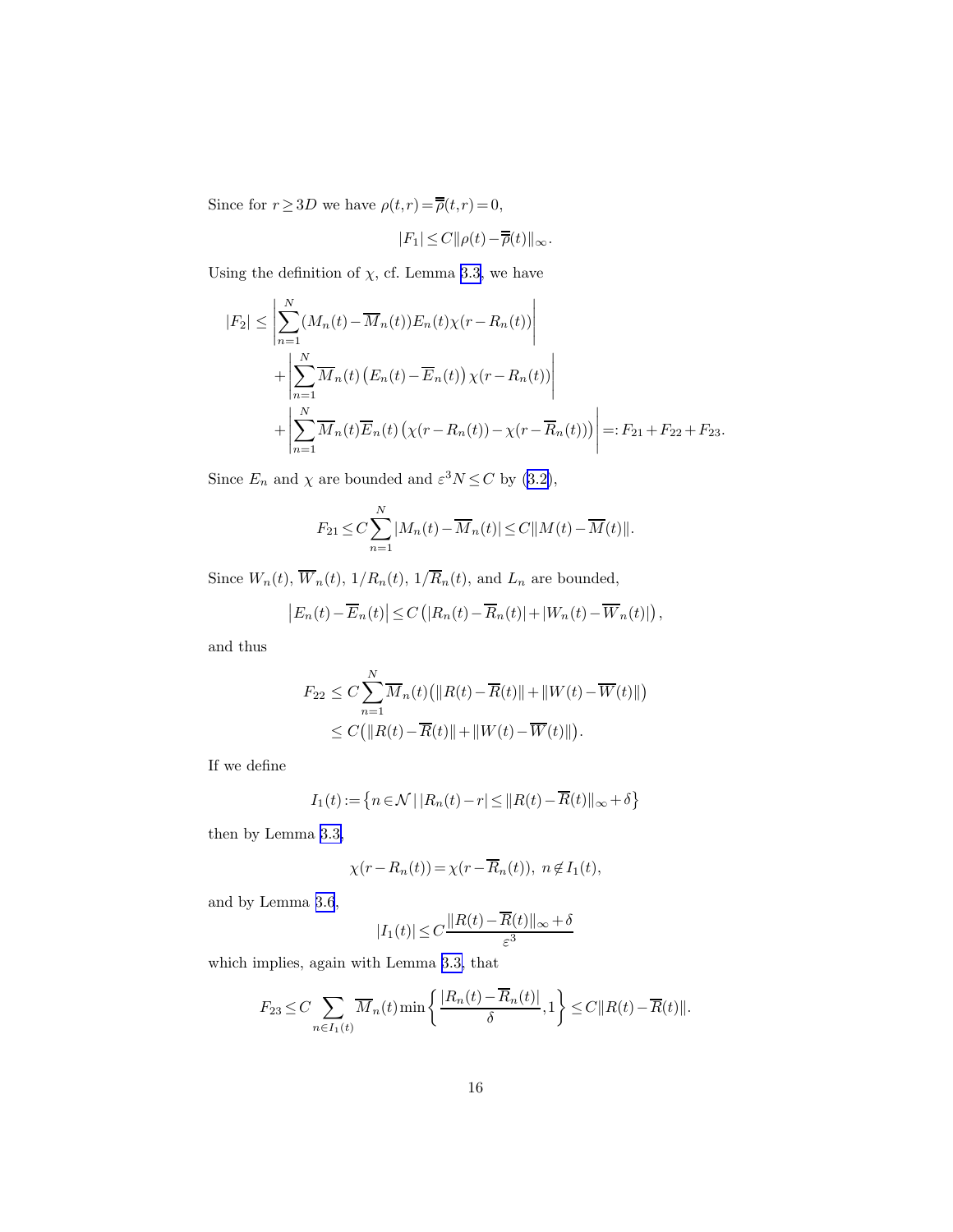This completes the desired estimate for  $m-\overline{m}$ . The estimate for  $\lambda-\overline{\lambda}$  follows directly from the expressions for  $\lambda$  and  $\overline{\lambda}$  in terms of m and  $\overline{m}$ , the fact that  $\lambda(t,r) = \overline{\lambda(t,r)} = 0$  for  $r < 1/(4D)$ , and the estimate which we just completed.

It remains to consider  $\mu - \overline{\mu}$ . For  $r < 1/(4D)$  we have  $\mu'(t,r) = \overline{\mu}'(t,r) = 0$  and therefore  $|\mu(t,r)-\overline{\mu}(t,r)|=|\mu(t,1/(4D))-\overline{\mu}(t,1/(4D))|$ . Let  $r\geq 1/(4D)$ . Then the definitions of  $\mu$ ,  $\overline{\mu}$ ,  $\mu'$ , and  $\overline{\mu}'$  yield

$$
|\mu(t,r) - \overline{\mu}(t,r)| = \left| \int_r^{\infty} \overline{\mu}'(t,s) - \mu'(t,s) ds \right|
$$
  
\n
$$
\leq \int_r^{\infty} e^{2\overline{\lambda}(t,s)} \left| \frac{\overline{m}(t,s)}{s^2} - \frac{m(t,s)}{s^2} \right| ds
$$
  
\n
$$
+ \int_r^{\infty} \left| e^{2\overline{\lambda}(t,s)} - e^{2\lambda(t,s)} \right| \left( \frac{m(t,s)}{s^2} + 4\pi s p(t,s) \right) ds
$$
  
\n
$$
+ \left| \int_r^{\infty} 4\pi s e^{2\overline{\lambda}(t,s)} \left( \overline{p}(t,s) - p(t,s) \right) ds \right|
$$
  
\n
$$
\leq C \|\overline{m}(t) - \overline{m}(t)\|_{\infty} + C \|\lambda(t) - \overline{\lambda}(t)\|_{\infty}
$$
  
\n
$$
+ \left| \int_r^{\infty} 4\pi s e^{2\overline{\lambda}(t,s)} \left( \overline{p}(t,s) - p(t,s) \right) ds \right|.
$$

We split the difference  $\bar{p}-p$  into  $\bar{p}-\bar{p}$  and  $\bar{p}-p$ . The integral resulting from the second term can obviously be estimated as desired. As to the first term,

$$
\left| \int_{r}^{\infty} 4\pi s e^{2\overline{\lambda}(t,s)} (\overline{\overline{p}}(t,s) - \overline{p}(t,s)) ds \right|
$$
  
\n
$$
\leq \frac{C}{\delta} \sum_{n=1}^{N} |M_n(t) - \overline{M}_n(t)| \int_{1/(4D)}^{3D} \chi_{\delta}(s - R_n(t)) ds
$$
  
\n
$$
+ \frac{C}{\delta} \sum_{n=1}^{N} \overline{M}_n(t) \left| \frac{W_n^2(t)}{E_n(t)} - \frac{\overline{W}_n^2(t)}{\overline{E}_n(t)} \right| \int_{1/(4D)}^{3D} \chi_{\delta}(s - R_n(t)) ds
$$
  
\n
$$
+ \frac{C}{\delta} \sum_{n=1}^{N} \overline{M}_n(t) \left| \int_{r}^{\infty} \frac{e^{2\overline{\lambda}(t,s)}}{s} \left( \chi_{\delta}(s - R_n(t)) - \chi_{\delta}(s - \overline{R}_n(t)) \right) ds \right|
$$
  
\n= : F\_3 + F\_4 + F\_5

where we used the bounds on the supports of  $\bar{p}$  and  $\bar{p}$  and recalled that  $r \geq 1/(4D)$ . The first two terms are comparatively easy to deal with: Define  $I_2(t,s) := \{ n \in \mathcal{N} \mid |s - R_n(t)| \leq \delta \}$ . By Lemma [3.6](#page-12-0),  $|I_2(t,s)| \leq C(\delta + \varepsilon) \varepsilon^{-3} \leq$  $C\delta \varepsilon^{-3}$  for all  $s \geq r$ . Thus

$$
F_3 \leq \frac{C}{\delta} \varepsilon^3 \|M(t) - \overline{M}(t)\| \int_{1/(4D)}^{3D} |I_2(t, s)| ds \leq C \|M(t) - \overline{M}(t)\|,
$$
  
\n
$$
F_4 \leq \frac{C}{\delta} \varepsilon^3 \left( \|R(t) - \overline{R}(t)\| + \|W(t) - \overline{W}(t)\| \right) \int_{1/(4D)}^{3D} |I_2(t, s)| ds
$$
  
\n
$$
\leq C \left( \|R(t) - \overline{R}(t)\| + \|W(t) - \overline{W}(t)\| \right).
$$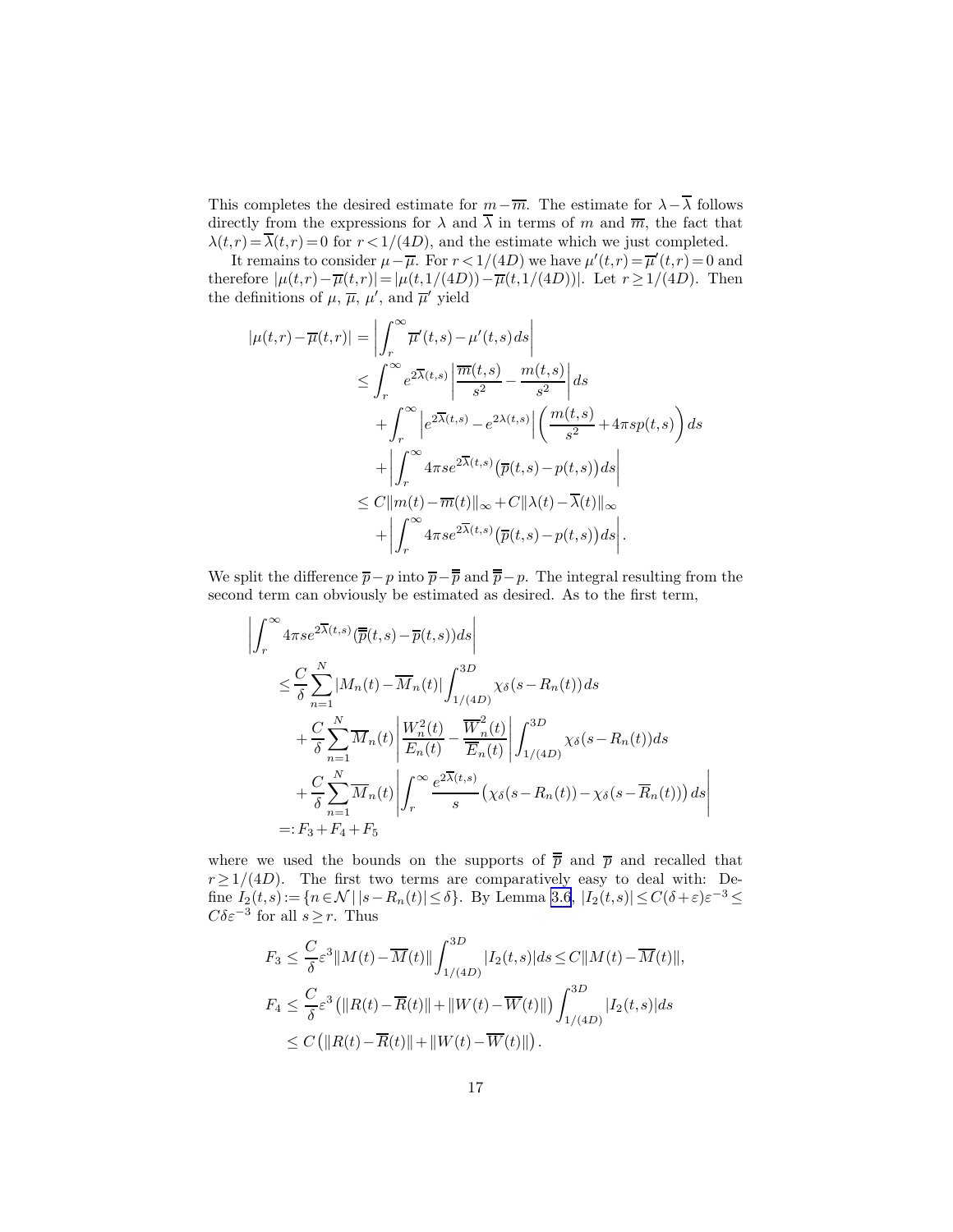<span id="page-17-0"></span>To deal with  $F_5$  we fix some  $n \in \mathcal{N}$  and assume without loss of generality that  $\overline{R}_n(t) \leq R_n(t)$ . A change of variables yields

$$
\left| \int_{r}^{\infty} \frac{e^{2\overline{\lambda}(t,s)}}{s} \left( \chi_{\delta}(s - R_{n}(t)) - \chi_{\delta}(s - \overline{R}_{n}(t)) \right) ds \right|
$$
\n
$$
= \left| \int_{r - R_{n}(t)}^{\infty} \frac{e^{2\overline{\lambda}(t,s + R_{n}(t))}}{z + R_{n}(t)} \chi_{\delta}(z) dz - \int_{r - \overline{R}_{n}(t)}^{\infty} \frac{e^{2\overline{\lambda}(t,s + \overline{R}_{n}(t))}}{z + \overline{R}_{n}(t)} \chi_{\delta}(z) dz \right|
$$
\n
$$
\leq \int_{r - R_{n}(t)}^{r - \overline{R}_{n}(t)} \frac{e^{2\overline{\lambda}(t,s + R_{n}(t))}}{z + R_{n}(t)} \chi_{\delta}(z) dz
$$
\n
$$
+ \int_{r - \overline{R}_{n}(t)}^{\infty} \left| \frac{e^{2\overline{\lambda}(t,s + R_{n}(t))}}{z + R_{n}(t)} - \frac{e^{2\overline{\lambda}(t,s + \overline{R}_{n}(t))}}{z + \overline{R}_{n}(t)} \right| \chi_{\delta}(z) dz
$$
\n
$$
\leq C \int_{r - R_{n}(t)}^{r - \overline{R}_{n}(t)} \chi_{\delta}(z) dz + C \int_{r - \overline{R}_{n}(t)}^{\infty} \chi_{\delta}(z) dz \left| R_{n}(t) - \overline{R}_{n}(t) \right|
$$
\n
$$
\leq C \min \left\{ |R_{n}(t) - \overline{R}_{n}(t)|, \delta \right\} + C\delta ||R(t) - \overline{R}(t)||.
$$

Define

$$
I_3(t) := \left\{ n \in \mathcal{N} \, | \, [r - R_n(t), r - \overline{R}_n(t)] \cap [-\delta, +\delta] \neq \emptyset \right\}
$$
  

$$
\subset \left\{ n \in \mathcal{N} \, | \, |R_n(t) - r| \leq \delta + \|R(t) - \overline{R}(t)\| \right\}.
$$

Then Lemma [3.6](#page-12-0) yields  $|I_3(t)| \leq C \varepsilon^{-3} (\delta + ||R(t) - \overline{R}(t)||)$ , and putting everything together, we obtain

$$
|F_5| \leq \frac{C\varepsilon^3}{\delta} \sum_{n \in I_3(t)} \min\left\{|R_n(t) - \overline{R}_n(t)|, \delta\right\} + \frac{C\varepsilon^3}{\delta} \sum_{n=1}^N \delta \|R(t) - \overline{R}(t)\|
$$
  
 
$$
\leq C \|R(t) - \overline{R}(t)\|
$$

by [\(3.2](#page-11-0)), and the proof is complete.  $\Box$ 

Next we estimate the differences of the intermediate, double-barred source terms and their true counterparts:

**Lemma 3.8** For all  $t \in [0, T_{\varepsilon,\delta}]$ ,

$$
\label{eq:estim} \begin{split} &\|\rho(t)-\overline{\overline{\rho}}(t)\|_\infty\leq C\left(\delta+\varepsilon/\delta\right),\\ &\|\rho(t)-\overline{\overline{\rho}}(t)\|_\infty\leq C\left(\delta^2+\varepsilon/\delta\right),\,\, provided\,\, \rho^{\prime\prime}\!\in\! C([0,T]\times{\rm I\!R}^+), \end{split}
$$

and the analogous assertions hold for  $p$  and  $j$ .

**Proof.** We restrict ourselves to considering  $\rho$ ; p and  $\jmath$  can be dealt with in the same fashion. Let  $t \in [0, T_{\varepsilon,\delta}]$  and  $r > 0$ . Then

$$
4\pi r^2 \delta \rho(t,r) = \int_{r-\delta}^{r+\delta} 4\pi s^2 \rho(t,s) \chi_{\delta}(r-s) ds
$$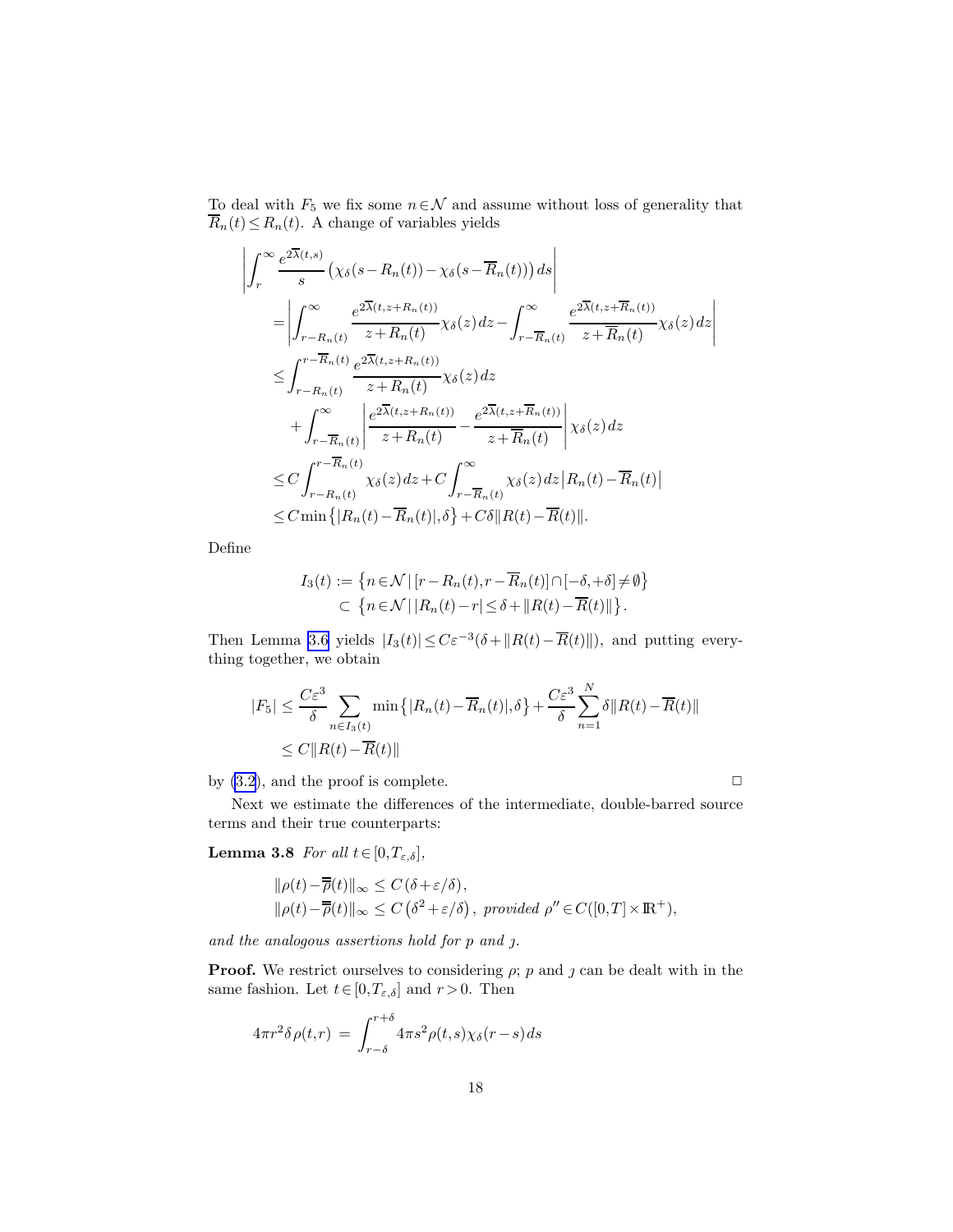$$
+\int_{r-\delta}^{r+\delta} 4\pi (r^2 \rho(t,r) - s^2 \rho(t,s)) \chi_{\delta}(r-s) ds
$$
  
=:  $F_1 + F_2$ ,  

$$
4\pi r^2 \delta \overline{\overline{\rho}}(t,r) = \sum_{n=1}^N E_n(t) \chi_{\delta}(r - R_n(t)) \int_{A_n(t)} f(t,z) dz
$$
  
= 
$$
\sum_{n=1}^N \int_{A_n(t)} E f(t,z) \chi_{\delta}(r - |x|) dz
$$
  
+ 
$$
\sum_{n=1}^N \int_{A_n(t)} (E_n(t) - E) f(t,z) \chi_{\delta}(r - R_n(t)) dz
$$
  
+ 
$$
\sum_{n=1}^N \int_{A_n(t)} Ef(t,z) (\chi_{\delta}(r - R_n(t)) - \chi_{\delta}(r - |x|)) dz
$$
  
=:  $F_3 + F_4 + F_5$ .

Clearly,  $F_1 = F_3$ . Since  $\rho(t,r) = \overline{\overline{\rho}}(t,r) = 0$  for all  $r \notin [1/(4D),3D],$ 

$$
\left|\rho(t,r)-\overline{\overline{\rho}}(t,r)\right|\leq\frac{C}{\delta}\big(|F_2|+|F_4|+|F_5|\big).
$$

Using the fact that we assume a bound on the derivative of  $s^2 \rho(t,s)$  with respect to s we find

$$
|F_2| \le C \int_{r-\delta}^{r+\delta} |r-s| \chi_{\delta}(r-s) ds \le C\delta^2.
$$

To estimate  $F_4$  let  $z = (x, v) \in A_n(t)$ . Let  $Z_n(t) = (X_n(t), V_n(t))$  be any Cartesian characteristic starting at a point with  $(r, w, L)$  coordinates  $(R_n(0), W_n(0), L_n)$ . Then  $Z_n(t) \in A_n(t)$  and  $|z - Z_n(t)| \leq \text{diam}(A_n(t)) \leq C\varepsilon$  by Lemma [3.4.](#page-12-0) The function E used to compute  $\rho$  and  $\bar{\bar{\rho}}$  is Lipschitz on the relevant domain; the same is true for p and j. If we define  $I_1(t) := \{n \in \mathcal{N} \mid |R_n(t) - r| \leq \delta\}$  then Lemma [3.6](#page-12-0) yields  $|I_1(t)| \leq C \delta \varepsilon^{-3}$  and therefore,

$$
|F_4| \leq \sum_{n \in I_1(t)} \int_{A_n(t)} |E_n(t) - E| f(t, z) dz
$$
  

$$
\leq \sum_{n \in I_1(t)} C \text{diam}(A_n(t)) \int_{A_n(t)} f(t, z) dz \leq C \delta \varepsilon.
$$

For  $F_5$  we define

$$
I_2(t) := \left\{ n \in \mathcal{N} \, | \, |R_n(t) - r| \le \delta + \max_{m \in \mathcal{N}} \text{diam}(A_m(t)) \right\}.
$$

Then  $\chi_{\delta}(r-R_n(t)) = \chi_{\delta}(r-|x|)$  for all  $n \notin I_2(t)$  and  $z \in A_n(t)$ , and by Lemma [3.6](#page-12-0),  $|I_2(t)| \leq C \varepsilon^{-3} (\delta + \max_{m \in \mathcal{N}} \text{diam}(A_m(t)) + \varepsilon) \leq C \varepsilon^{-3} \delta$ . Hence

$$
|F_5| \le \frac{1}{\delta} \sum_{n \in I_2(t)} \int_{A_n(t)} Ef(t, z) |R_n(t) - |x|| dz
$$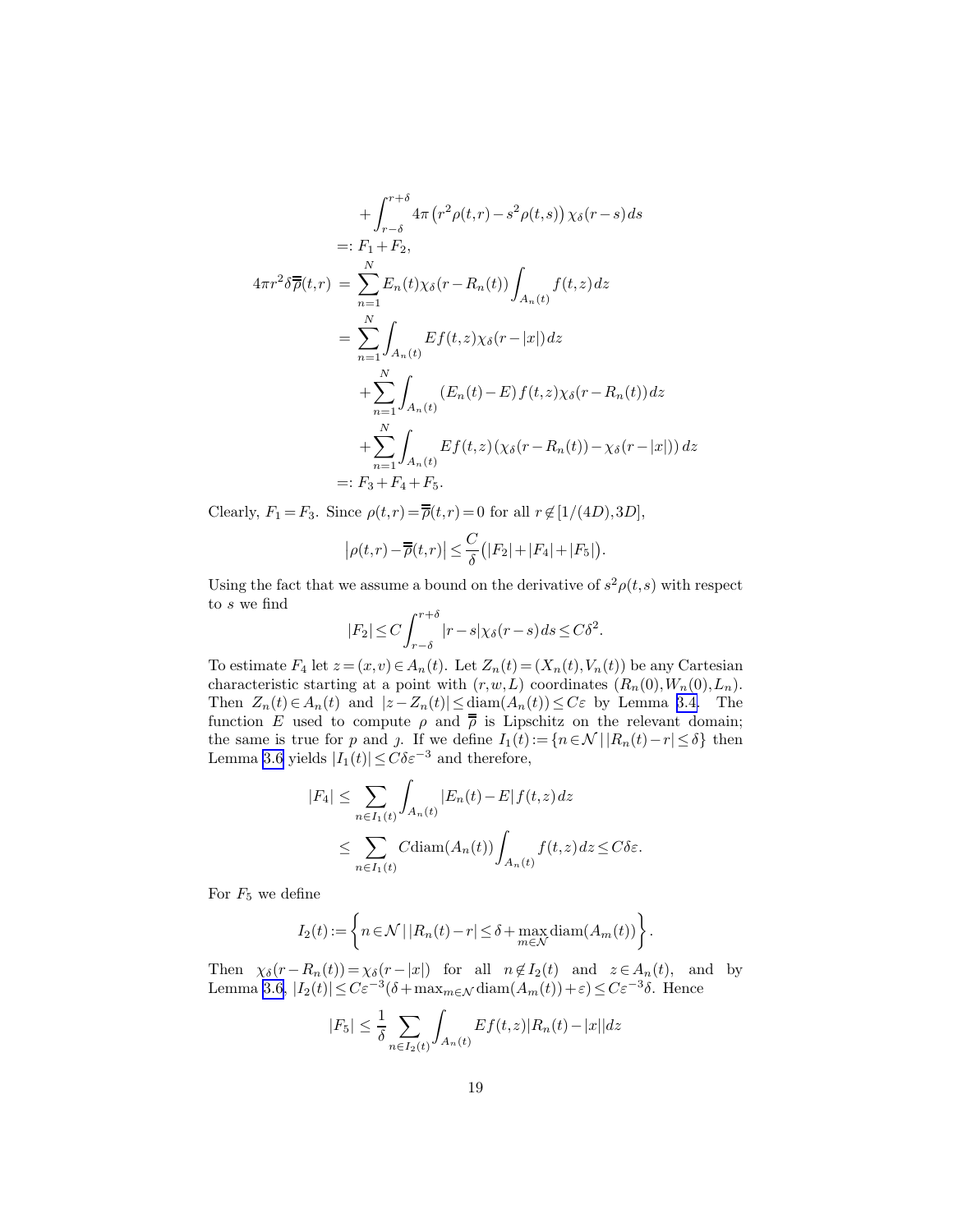$$
\leq \frac{C}{\delta} \sum_{n \in I_2(t)} \text{diam}(A_n(t)) M_n(t) \leq C \varepsilon,
$$

and the first assertion is proven.

To prove the second one, we have to sharpen the estimate for  $F_2$  in the case that  $\rho''$  exists and is continuous and thus bounded on the relevant domain. First we rewrite this term; since throughout the argument  $t$  remains fixed we suppress this variable:

$$
F_2 = 4\pi \int_{r-\delta}^{r+\delta} (r^2 - s^2)\rho(r)\chi_{\delta}(r-s)ds
$$
  
+4\pi \int\_{r-\delta}^{r+\delta} \left(\rho(r) - \frac{1}{2}\left(\rho(r+\delta) + \rho(r-\delta)\right)\right) s^2 \chi\_{\delta}(r-s)ds  
+4\pi \int\_{r-\delta}^{r+\delta} \left(\frac{1}{2}\left(\rho(r+\delta) + \rho(r-\delta)\right) - \rho(s)\right) s^2 \chi\_{\delta}(r-s)ds  
=: F\_6 + F\_7 + F\_8.

By the mean value theorem

$$
|F_6| \le C \left| \int_{r-\delta}^{r+\delta} (r^2 - s^2) \, ds \right| = C \delta^3.
$$

To analyze  $F_7$  we use the extra regularity of  $\rho$ . By Taylor expansion,

$$
|F_7| \le C \int_{r-\delta}^{r+\delta} \left| \rho(r) - \frac{1}{2} \left( \rho(r+\delta) + \rho(r-\delta) \right) \right| s^2 ds \le C\delta^3.
$$

Finally, by the mean value theorem and Taylor expansion,

$$
|F_8| \le C \left| \int_{r-\delta}^{r+\delta} \left( \frac{1}{2} \Big( \rho(r+\delta) + \rho(r-\delta) \Big) - \rho(s) \right) ds \right|
$$
  
\n
$$
= C \left| \delta \rho(r+\delta) + \delta \rho(r-\delta) - \int_r^{r+\delta} \rho(s) ds - \int_{r-\delta}^r \rho(s) ds \right|
$$
  
\n
$$
\le C \left| \delta \rho(r+\delta) + \delta \rho(r-\delta) - \int_r^{r+\delta} (\rho(r+\delta) + \rho'(r+\delta)(s-r-\delta)) ds - \int_{r-\delta}^r (\rho(r-\delta) + \rho'(r-\delta)(s-r+\delta)) ds \right|
$$
  
\n
$$
+ C \int_r^{r+\delta} (s-r-\delta)^2 ds + C \int_{r-\delta}^r (s-r+\delta)^2 ds
$$
  
\n
$$
= C \left| \frac{1}{2} \delta^2 \rho'(r+\delta) - \frac{1}{2} \delta^2 \rho'(r-\delta) \right| + C \delta^3
$$
  
\n
$$
\le C \delta^3,
$$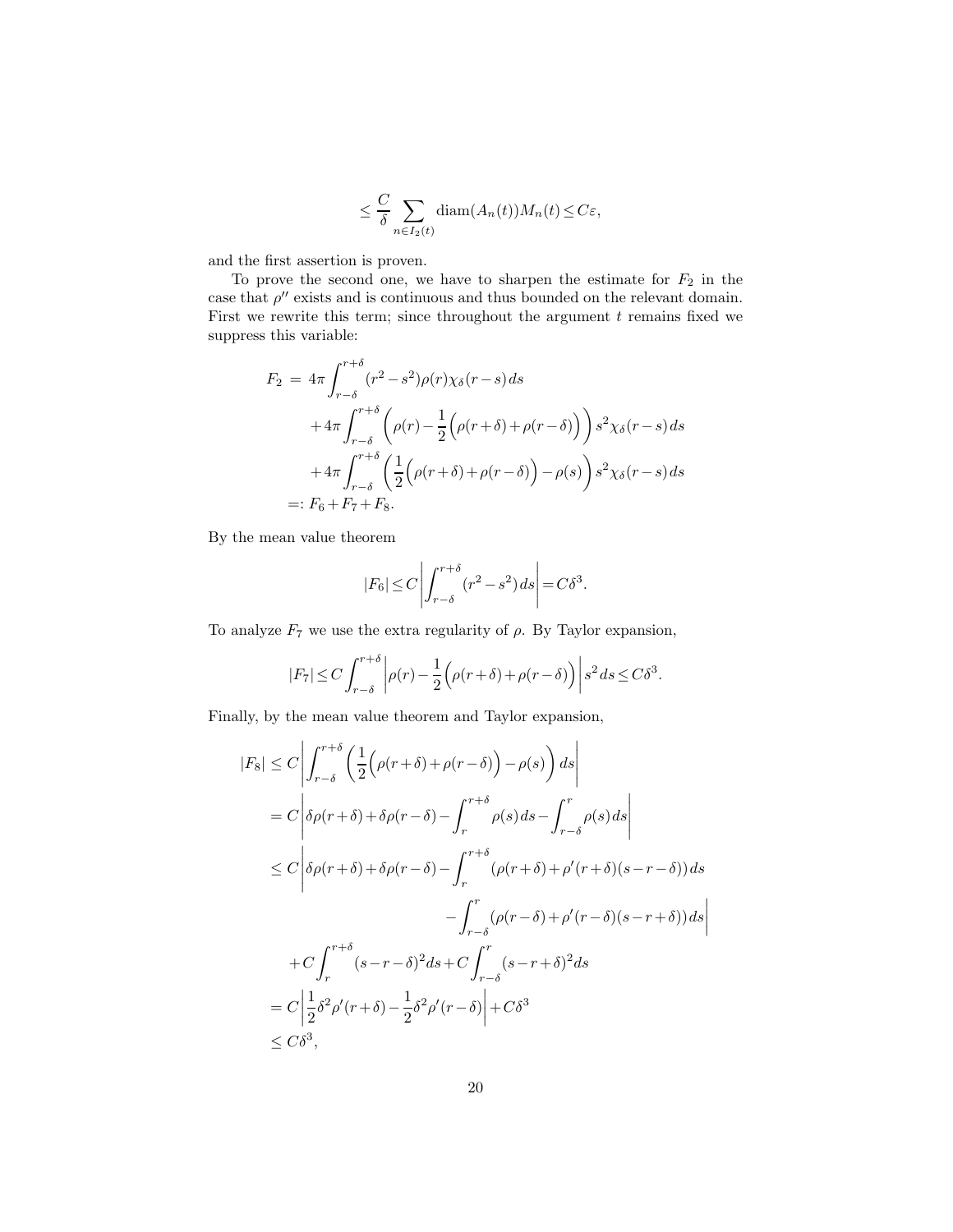<span id="page-20-0"></span>and the proof is complete.  $\hfill \Box$ 

The next lemma will complement the previous one in that we now estimate the differences between the approximations of the source terms and the corresponding intermediate double-barred quantities. It is at this point that we loose one order of  $\delta$  in the error estimates for the sources compared to the other quantities in Theorem [2.2](#page-9-0):

**Lemma 3.9** For all  $t \in [0, T_{\varepsilon,\delta}],$ 

$$
\|\overline{\rho}(t)-\overline{\overline{\rho}}(t)\|_{\infty}\leq C\left(\frac{\|R(t)-\overline{R}(t)\|}{\delta}+\|W(t)-\overline{W}(t)\|+\|M(t)-\overline{M}(t)\|\right),
$$

in particular,  $\|\overline{\rho}(0)-\overline{\overline{\rho}}(0)\|_{\infty}=0$ . The same estimates hold for p and j.

**Proof.** Since  $\overline{\rho}(t,r) = \overline{\overline{\rho}}(t,r) = 0$  for  $r \notin [1/(4D),3D]$  we only need to consider  $r \in [1/(4D),3D]$ . By definition

$$
\overline{\rho}(t,r) - \overline{\overline{\rho}}(t,r) = \frac{1}{4\pi r^2 \delta} \sum_{n=1}^N \overline{E}_n(t) \overline{M}_n(t) \left( \chi_\delta(r - \overline{R}_n(t)) - \chi_\delta(r - R_n(t)) \right) + \frac{1}{4\pi r^2 \delta} \sum_{n=1}^N \left( \overline{E}_n(t) \overline{M}_n(t) - E_n(t) M_n(t) \right) \chi_\delta(r - R_n(t)).
$$

Let  $I_1(t) := \{ n \in \mathcal{N} \mid |R_n(t) - r| \leq \delta \}$  and  $I_2(t) := \{ n \in \mathcal{N} \mid |\overline{R}_n(t) - r| \leq \delta \}$ . Then Lemma [3.6](#page-12-0) implies that  $|I_1(t)| \leq C\varepsilon^{-3}\delta$  and  $\sum_{n\in I_2(t)}\overline{M}_n(t) \leq C\delta$ . Moreover,  $n \notin$  $I_1(t) \cup I_2(t)$  implies  $\chi_\delta(r-\overline{R}_n(t)) = 0 = \chi_\delta(r-R_n(t))$ . Using similar estimates as in the lemmas above we find

$$
|\overline{\rho}(t,r)-\overline{\overline{\rho}}(t,r)| \leq \frac{C}{\delta} \sum_{n \in I_1(t) \cup I_2(t)} \overline{M}_n(t) |R_n(t)-\overline{R}_n(t)|/\delta
$$
  
+ 
$$
\frac{C\varepsilon^3}{\delta} \sum_{n \in I_1(t)} (|R_n(t)-\overline{R}_n(t)|+|W_n(t)-\overline{W}_n(t)|+\varepsilon^{-3}|M_n(t)-\overline{M}_n(t)|)
$$
  

$$
\leq C \frac{||R(t)-\overline{R}(t)||}{\delta^2} \left(\sum_{n \in I_1(t)} \varepsilon^3 + \sum_{n \in I_2(t)} \overline{M}_n(t)\right)
$$
  
+ 
$$
\frac{C\varepsilon^3}{\delta} |I_1(t)| (||R(t)-\overline{R}(t)||+||W(t)-\overline{W}(t)||+||M(t)-\overline{M}(t)||),
$$

and the proof is complete.  $\Box$ 

We now turn to the analysis of the evolution equations.

**Lemma 3.10** For all  $t \in [0, T_{\varepsilon,\delta}]$ ,

$$
||M(t) - \overline{M}(t)|| := \varepsilon^{-3} \max_{n \in \mathcal{N}} \sup_{s \in [0,t]} |M_n(s) - \overline{M}_n(s)| \le C\varepsilon.
$$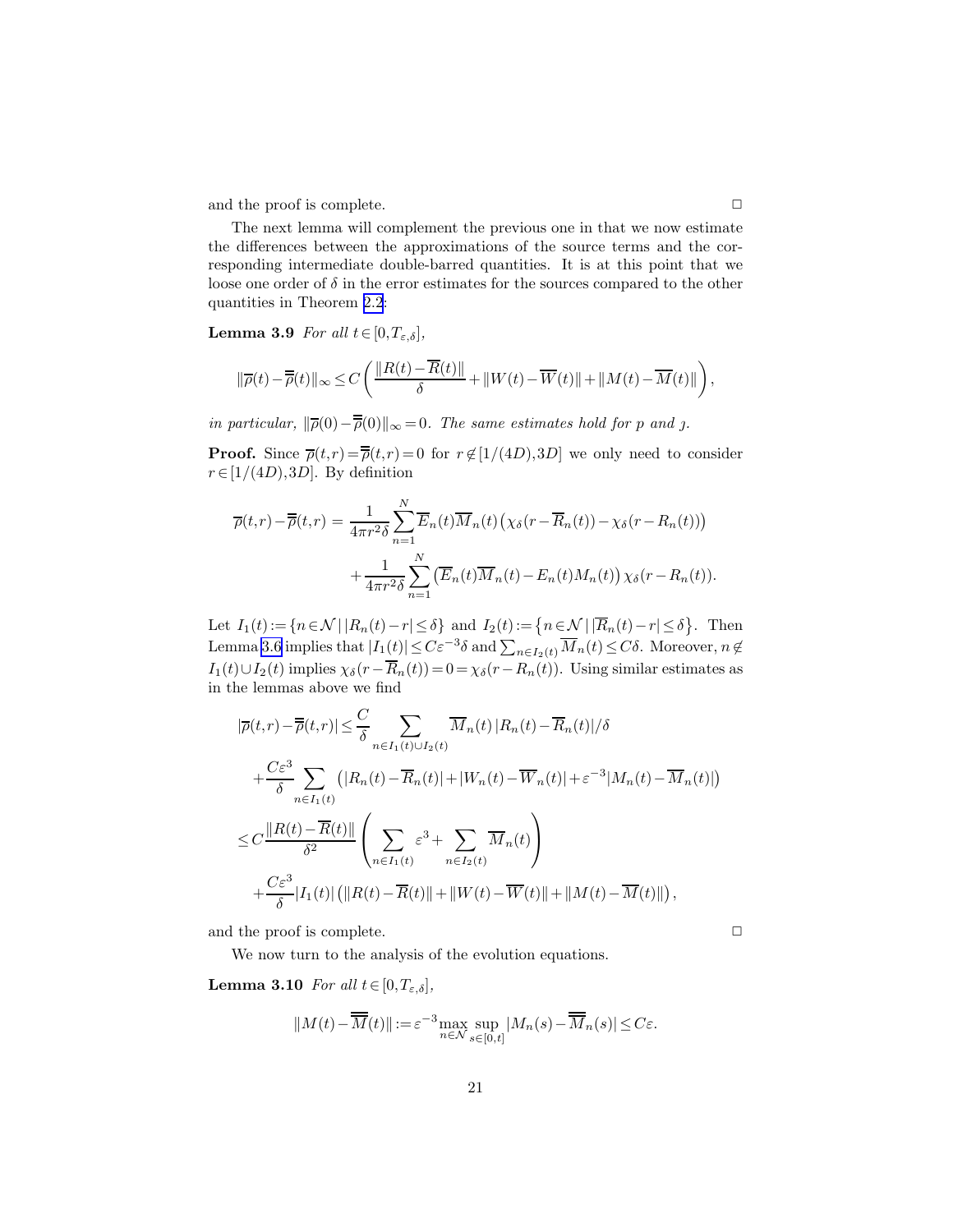<span id="page-21-0"></span>**Proof.** Let  $t \in [0, T_{\varepsilon, \delta}]$  and  $n \in \mathcal{N}$ . The definition of  $\overline{M}_n$  and Lemma [2.1](#page-6-0) with  $A=A_n$  yields

$$
M_n(t) - \overline{M}_n(t) = \int_0^t \left( \dot{\lambda}(s, R_n(s)) + \dot{R}_n(s) \lambda'(s, R_n(s)) \right) \overline{M}_n(s) ds
$$
  

$$
- \int_0^t \int_{A_n(s)} f(s, z) \left( \dot{\lambda}(s, |x|) + \dot{R}(s, 0, Z(0, s, z)) \lambda'(s, |x|) \right) dz ds
$$
  

$$
= \int_0^t \left[ \left( \dot{\lambda}(s, R_n(s)) + \dot{R}_n(s) \lambda'(s, R_n(s)) \right) \left( \overline{M}_n(s) - M_n(s) \right) \right] ds
$$
  

$$
+ \int_0^t \int_{A_n(s)} f(s, z) \left[ \dot{\lambda}(s, R_n(s)) - \dot{\lambda}(s, |x|) + \dot{R}_n(s) \lambda'(s, R_n(s)) - \dot{R}(s, 0, Z(0, s, z)) \lambda'(s, |x|) \right] dz ds.
$$

For  $z = (x, v) \in A_n(s)$ ,  $|\dot{\lambda}(s, R_n(s)) - \dot{\lambda}(s, |x|)| \le C |R_n(s) - |x|| \le C \text{diam}(A_n(s)) \le C\varepsilon,$ 

and

$$
\begin{aligned} \left| \dot{R}_n(s) \lambda'(s, R_n(s)) - \dot{R}(s, 0, Z(0, s, z)) \lambda'(s, |x|) \right| \\ &\leq \left| \dot{R}(s, 0, z_n) - \dot{R}(s, 0, Z(0, s, z)) \right| |\lambda'(s, R_n(s))| \\ &\quad + \left| \dot{R}(s, 0, Z(0, s, z)) \right| |\lambda'(s, R_n(s)) - \lambda'(s, |x|) | \\ &\leq C \left( |z_n - Z(0, s, z)| + |R_n(s) - |x| | \right) \\ &\leq C \left( \text{diam}(A_n(0)) + \text{diam}(A_n(s)) \right) \leq C \varepsilon. \end{aligned}
$$

Hence,

$$
\left| M_n(t) - \overline{M}_n(t) \right| \le C \int_0^t \left| M_n(s) - \overline{M}_n(s) \right| ds + C\varepsilon \int_0^t M_n(s) ds
$$
  

$$
\le C \int_0^t \left| M_n(s) - \overline{M}_n(s) \right| ds + C\varepsilon^4,
$$

and a Gronwall argument completes the proof.  $\hfill \Box$ 

**Lemma 3.11** For all  $t \in [0, T_{\varepsilon,\delta}]$  and  $n \in \mathcal{N}$ ,

$$
|\dot{R}_n(t) - \overline{\dot{R}}_n(t)| \le C\Big(|R_n(t) - \overline{R}_n(t)| + |W_n(t) - \overline{W}_n(t)| + ||\mu(t) - \overline{\mu}(t)||_{\infty} + ||\lambda(t) - \overline{\lambda}(t)||_{\infty}\Big).
$$

**Proof.** By the equations for  $\dot{R}_n(t)$  and  $\dot{\overline{R}}_n(t)$  and straight forward estimates,

$$
\begin{split} |\dot{R}_n(t)-\dot{\overline{R}}_n(t)| &\leq \left| e^{(\mu-\lambda)(t,R_n(t))}-e^{(\mu-\lambda)(t,\overline{R}_n(t))}\right| \\ &\qquad \qquad + \left| e^{(\mu-\lambda)(t,\overline{R}_n(t))}-e^{(\overline{\mu}-\overline{\lambda})(t,\overline{R}_n(t))}\right| + \left|\frac{W_n(t)}{E_n(t)}-\frac{\overline{W}_n(t)}{\overline{E}_n(t)}\right|, \end{split}
$$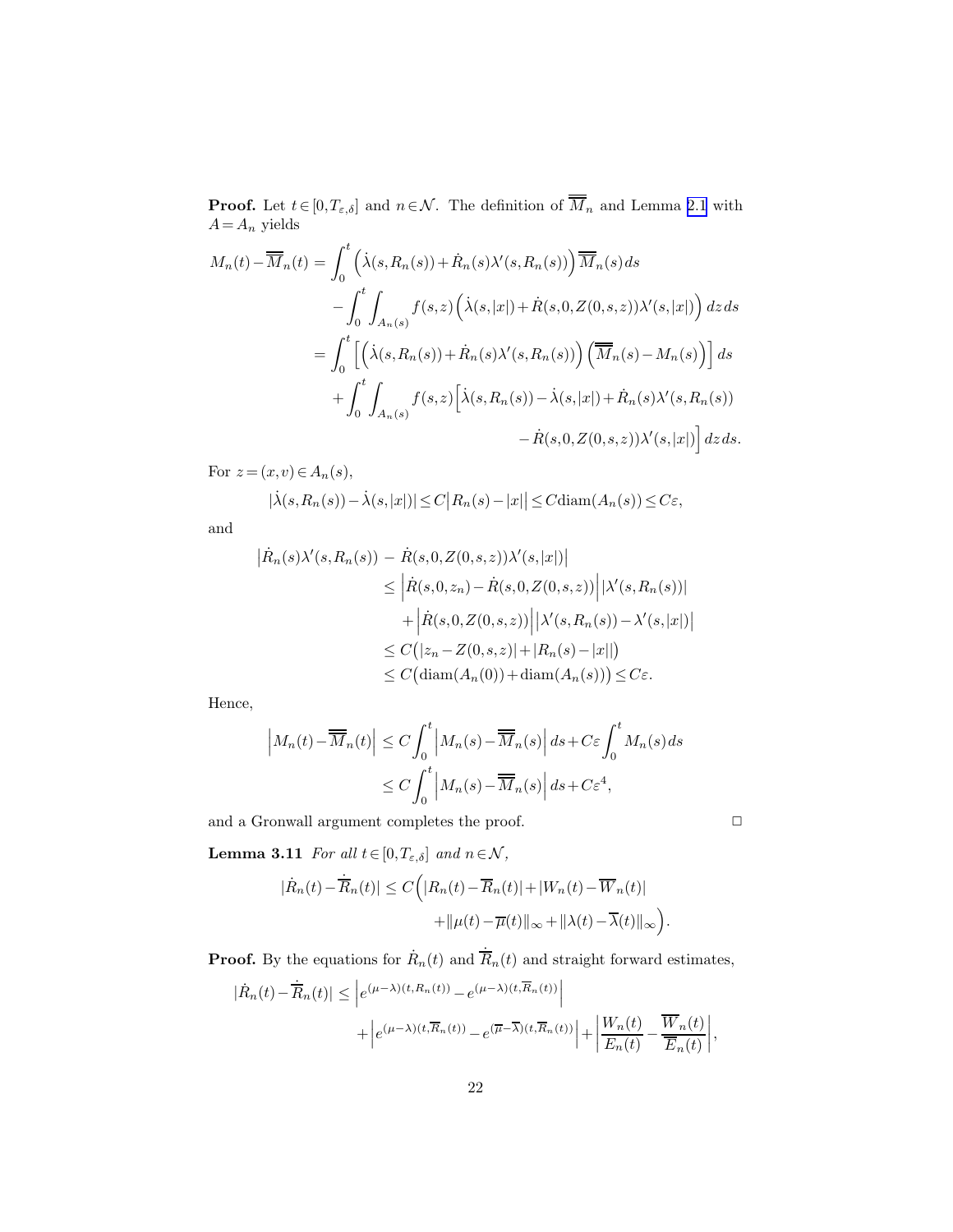<span id="page-22-0"></span>and the assertion follows.  $\hfill \Box$ 

The use of the following technical lemma will become obvious later:

**Lemma 3.12** Let  $g_{n,m} \in C^1([0,T_{\varepsilon,\delta}]), m,n \in \mathcal{N}$ . Then for all  $t \in [0,T_{\varepsilon,\delta}]$  and  $m \in \mathcal{N}$ ,

$$
\left| \frac{1}{\delta} \sum_{n=1}^{N} \int_{0}^{t} g_{n,m}(s) \left[ \chi_{\delta}(\overline{R}_{m}(s) - R_{n}(s)) \left( \dot{\overline{R}}_{m}(s) - \dot{R}_{n}(s) \right) - \chi_{\delta}(\overline{R}_{m}(s) - \overline{R}_{n}(s)) \left( \dot{\overline{R}}_{m}(s) - \dot{\overline{R}}_{n}(s) \right) \right] ds \right|
$$
  

$$
\leq C \varepsilon^{-3} \max_{k,l \in \mathcal{N}} \left( \|g_{k,l}\|_{\infty} + \|\dot{g}_{k,l}\|_{\infty} \right) \|R(t) - \overline{R}(t)\|.
$$

(Note that C does not depend on the functions  $g_{m,n}$ .)

**Proof.** Let  $m \in \mathcal{N}$  be fixed, denote the left hand side of the inequality by S, and define

$$
d_n(s) := \overline{R}_m(s) - R_n(s), \quad \overline{d}_n(s) := \overline{R}_m(s) - \overline{R}_n(s), \quad s \in [0, T_{\varepsilon, \delta}].
$$

Integration by parts and  $d_n(0) = \overline{d}_n(0)$  implies that

$$
S = \sum_{n=1}^{N} \left[ g_{n,m}(t) \left( \chi(d_n(t)) - \chi(\overline{d}_n(t)) \right) - \int_0^t \dot{g}_{n,m}(s) \left( \chi(d_n(s)) - \chi(\overline{d}_n(s)) \right) ds \right].
$$

For  $s \in [0, T_{\varepsilon,\delta}]$  define

$$
I(s) := \left\{ n \in \mathcal{N} \, | \, |R_n(s) - \overline{R}_m(s)| \le \delta + \|R(s) - \overline{R}(s)\| \right\}.
$$

By Lemma [3.6,](#page-12-0)

$$
|I(s)| \leq C\varepsilon^{-3}\big(\delta + \|R(s) - \overline{R}(s)\| + \varepsilon\big) \leq C\varepsilon^{-3}\big(\delta + \|R(t) - \overline{R}(t)\|\big), \ s \in [0, T_{\varepsilon,\delta}].
$$

If  $R_n(s) < R_m(s) - \delta - ||R(s) - R(s)||$  then  $d_n(s) \geq \delta$  and  $d_n(s) \geq \delta$ , and hence  $\chi(d_n(s)) = 1 = \chi(d_n(s)).$  If  $R_n(s) > R_m(s) + \delta + ||R(s) - R(s)||$  then  $d_n(s) \leq -\delta$ and  $d_n(s) \leq -\delta$ , and hence  $\chi(d_n(s)) = 0 = \chi(d_n(s))$ . Hence, using Lemma [3.3](#page-11-0),

$$
|S| \leq \sum_{n \in I(t)} |g_{n,m}(t)| |\chi(d_n(t)) - \chi(\overline{d}_n(t))|
$$
  
+ 
$$
\int_0^t \max_{k,l \in \mathcal{N}} |\dot{g}_{k,l}(s)| \sum_{n \in I(s)} |\chi(d_n(s)) - \chi(\overline{d}_n(s))| ds
$$
  

$$
\leq \max_{k,l \in \mathcal{N}} ||g_{k,l}||_{\infty} |I(t)| \min \{ ||R(t) - \overline{R}(t)|| / \delta, 1 \}
$$
  
+ 
$$
\max_{k,l \in \mathcal{N}} ||\dot{g}_{k,l}||_{\infty} \int_0^t |I(s)| \min \{ ||R(s) - \overline{R}(s)|| / \delta, 1 \} ds
$$
  

$$
\leq C \max_{k,l \in \mathcal{N}} (||g_{k,l}||_{\infty} + ||\dot{g}_{k,l}||_{\infty}) (\delta + ||R(t) - \overline{R}(t)||) \varepsilon^{-3}
$$
  

$$
\min \{ ||R(t) - \overline{R}(t)|| / \delta, 1 \},
$$

and the assertion follows.  $\hfill \square$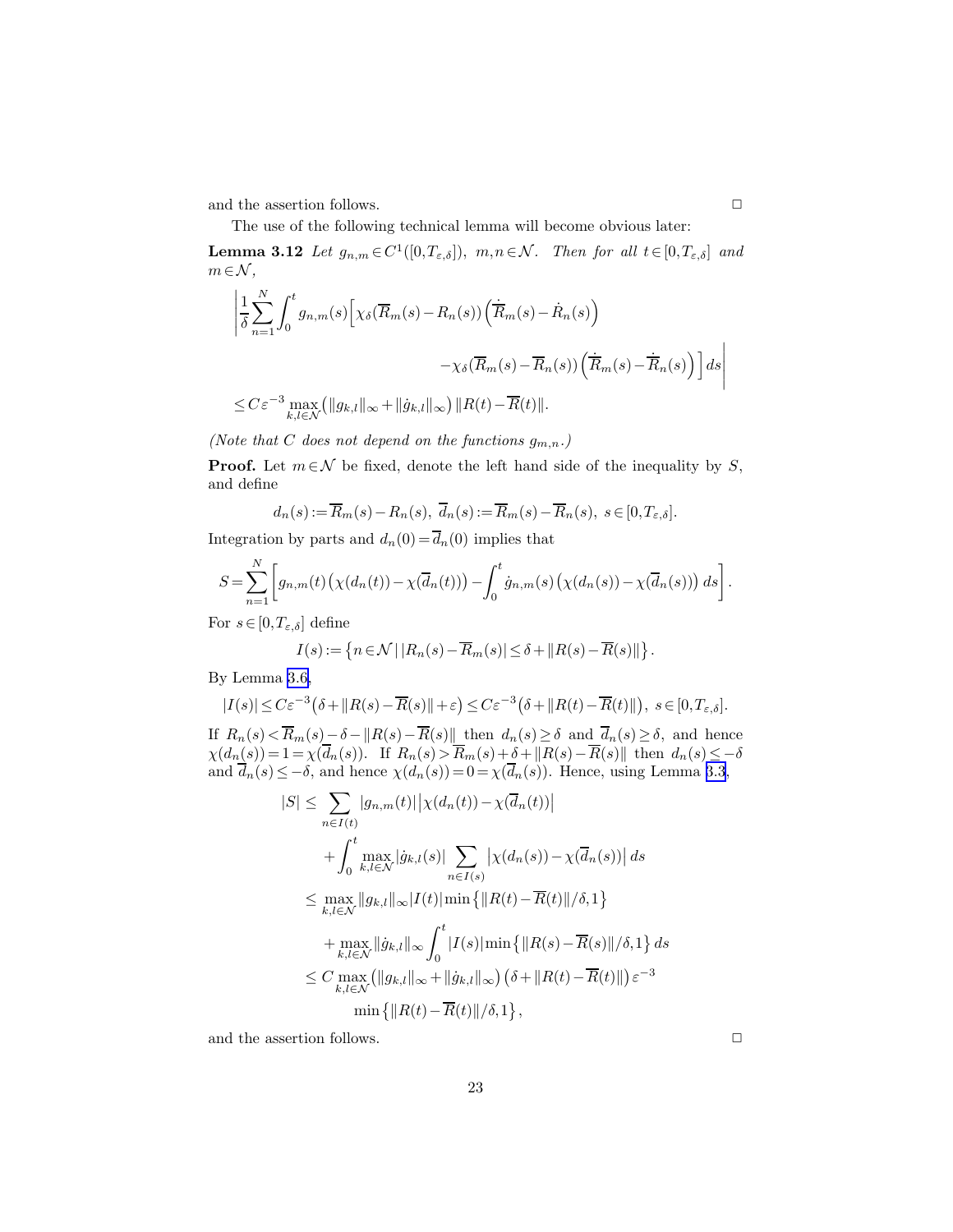Lemma 3.13 Let

$$
e(s) := \|\rho(s) - \overline{\overline{\rho}}(s)\|_{\infty} + \|p(s) - \overline{\overline{p}}(s)\|_{\infty} + \|j(s) - \overline{\overline{j}}(s)\|_{\infty} + \|W(s) - \overline{W}(s)\| + \|M(s) - \overline{M}(s)\|.
$$

Then

$$
\|\overline{M}(t) - \overline{M}(t)\| \le C \int_0^t e(s) \, ds + C \|R(t) - \overline{R}(t)\|, \ t \in [0, T_{\varepsilon, \delta}].
$$

**Proof.** Let  $t \in [0, T_{\varepsilon, \delta}]$  and  $m \in \mathcal{N}$ . By the definitions of  $\overline{M}_m$  and  $\overline{\overline{M}}_m$ ,

$$
\overline{\overline{M}}_{m}(t) - \overline{M}_{m}(t)
$$
\n
$$
= \int_{0}^{t} \left[ \overline{\lambda}(s,\overline{R}_{m}(s)) + \overline{R}_{m}(s)\overline{\lambda}'(s,\overline{R}_{m}(s)) \right] \overline{M}_{m}(s) ds
$$
\n
$$
- \int_{0}^{t} \left[ \lambda(s,R_{m}(s)) + \overline{R}_{m}(s)\lambda'(s,R_{m}(s)) \right] \overline{\overline{M}}_{m}(s) ds
$$
\n
$$
= \int_{0}^{t} \left[ \overline{\lambda}(s,\overline{R}_{m}(s)) + \overline{R}_{m}(s)\overline{\lambda}'(s,\overline{R}_{m}(s)) - \overline{\lambda}(s,\overline{R}_{m}(s)) \right] \overline{M}_{m}(s) ds
$$
\n
$$
+ \int_{0}^{t} \left[ \lambda(s,\overline{R}_{m}(s)) - \lambda(s,R_{m}(s)) + \left( \overline{R}_{m}(s) - \overline{R}_{m}(s) \right) \lambda'(s,\overline{R}_{m}(s)) + \overline{R}_{m}(s) \left( \lambda'(s,\overline{R}_{m}(s)) - \lambda'(s,R_{m}(s)) \right) \right] \overline{M}_{m}(s) ds
$$
\n
$$
+ \int_{0}^{t} \left[ \lambda(s,R_{m}(s)) + \overline{R}_{m}(s)\lambda'(s,R_{m}(s)) \right] \left( \overline{M}_{m}(s) - \overline{M}_{m}(s) \right) ds
$$
\n
$$
=: F_{1} + F_{2} + F_{3}.
$$

By Lemma [3.1,](#page-10-0)

$$
|F_3| \le C \int_0^t \left| \overline{M}_m(s) - \overline{\overline{M}}_m(s) \right| ds.
$$

By Lemma [3.1](#page-10-0) and Lemma [3.11,](#page-21-0)

$$
|F_2| \leq C\varepsilon^3 \int_0^t (|R_m(s) - \overline{R}_m(s)| + |\dot{R}_m(s) - \dot{\overline{R}}_m(s)|) ds
$$
  

$$
\leq C\varepsilon^3 \int_0^t (||\mu(s) - \overline{\mu}(s)||_{\infty} + ||\lambda(s) - \overline{\lambda}(s)||_{\infty}
$$
  

$$
+ ||R(s) - \overline{R}(s)|| + ||W(s) - \overline{W}(s)||) ds.
$$

Now we use the formulas for the derivatives of  $\lambda$ ,  $\overline{\lambda}$  respectively where we smuggle in the intermediate double-barred source terms to estimate  $F_1$ :

$$
|F_1| = \left| 4\pi \int_0^t \overline{R}_m(s) \overline{M}_m(s) \right|
$$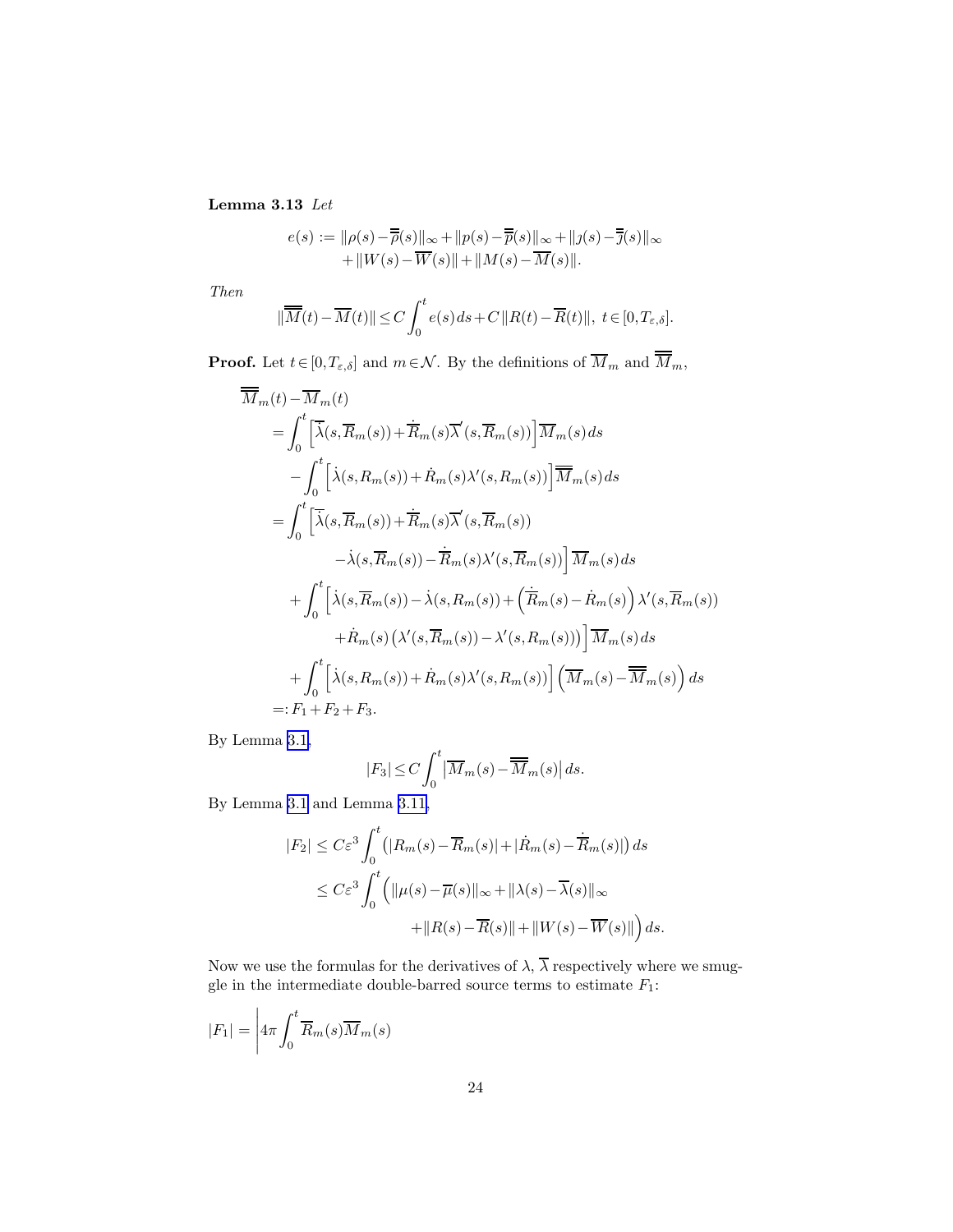$$
\begin{split}\n&\left[e^{(\lambda+\mu)(s,\overline{R}_{m}(s))}j(s,\overline{R}_{m}(s))-e^{(\overline{\lambda}+\overline{\mu})(s,\overline{R}_{m}(s))}\overline{\jmath}(s,\overline{R}_{m}(s))\right.\\&\left.+\dot{\overline{R}}_{m}(s)\left(e^{2\overline{\lambda}(s,\overline{R}_{m}(s))}\left(\overline{\rho}(s,\overline{R}_{m}(s))-\frac{\overline{m}(s,\overline{R}_{m}(s))}{\overline{R}_{m}^{3}(s)}\right)\right.\\&\left.\left.-e^{2\lambda(s,\overline{R}_{m}(s))}\left(\rho(s,\overline{R}_{m}(s))-\frac{m(s,\overline{R}_{m}(s))}{\overline{R}_{m}^{3}(s)}\right)\right)\right]ds\\&\leq C\varepsilon^{-3}\int_{0}^{t}\left|e^{2\overline{\lambda}(s,\overline{R}_{m}(s))}\frac{\overline{m}(s,\overline{R}_{m}(s))}{\overline{R}_{m}^{3}(s)}-e^{2\lambda(s,\overline{R}_{m}(s))}\frac{m(s,\overline{R}_{m}(s))}{\overline{R}_{m}^{3}(s)}\right|ds\\&+\left|4\pi\int_{0}^{t}\overline{R}_{m}(s)\overline{M}_{m}(s)\left[\left(e^{(\lambda+\mu)(s,\overline{R}_{m}(s))}-e^{(\overline{\lambda}+\overline{\mu})(s,\overline{R}_{m}(s))}\right)j(s,\overline{R}_{m}(s))\right]ds\right|\\&+\left|4\pi\int_{0}^{t}\overline{R}_{m}(s)\overline{M}_{m}(s)\left[e^{(\overline{\lambda}+\overline{\mu})(s,\overline{R}_{m}(s))}\left(j(s,\overline{R}_{m}(s))-\overline{\bar{\jmath}}(s,\overline{R}_{m}(s))\right)\right]ds\right|\\&+\left|4\pi\int_{0}^{t}\overline{R}_{m}(s)\overline{M}_{m}(s)\left[e^{(\overline{\lambda}+\overline{\mu})(s,\overline{R}_{m}(s))}\left(j(s,\overline{R}_{m}(s))-\overline{\bar{\jmath}}(s,\overline{R}_{m}(s))\right)\right]ds\right|\\&+\left|4\pi\int_{0}^{t}\overline{R}_{m}(s)\overline{M}_{m}(s)\left[e^{(\overline{\lambda}+\overline{\mu})(s,\overline{R}_{m}(s))}\left(\overline{\bar{\
$$

 $\overline{\phantom{a}}$ I  $\overline{\phantom{a}}$  $\overline{\phantom{a}}$  $\overline{\phantom{a}}$ 

The troublesome term is the last one containing the differences  $\overline{\overline{\jmath}} - \overline{\jmath}$  and  $\overline{\overline{\rho}} - \overline{\rho}$ . If we denote it by  $F_4$ , then

$$
|F_1| \leq C\varepsilon^3 \int_0^t \left[ \|m(s) - \overline{m}(s)\|_{\infty} + \|\mu(s) - \overline{\mu}(s)\|_{\infty} + \|\lambda(s) - \overline{\lambda}(s)\|_{\infty} + \|\rho(s) - \overline{\overline{\rho}}(s)\|_{\infty} + \|j(s) - \overline{\overline{j}}(s)\|_{\infty} \right] ds + |F_4|.
$$

To continue we introduce some abbreviations:

$$
h_m(s) := \frac{e^{2\overline{\lambda}(s,\overline{R}_m(s))}}{\overline{R}_m(s)}\overline{M}_m(s), \ g_n(s) := e^{(\mu-\lambda)(s,R_n(s))}, \ \overline{g}_n(s) := e^{(\overline{\mu}-\overline{\lambda})(s,R_n(s))}.
$$

The definitions of  $g_{\overline{n}}$  and  $\overline{g}_{\overline{n}}$  are analogous to those of  $g_n$  and  $\overline{g}_n$  with  $\overline{R}_n$  instead of  $R_n$ , and in particular

$$
\frac{W_n(s)}{E_n(s)}g_n(s) = \dot{R}_n(s), \quad \overline{\frac{W_n(s)}{\overline{E}_n(s)}}\overline{g}_{\overline{n}}(s) = \dot{\overline{R}}_n(s).
$$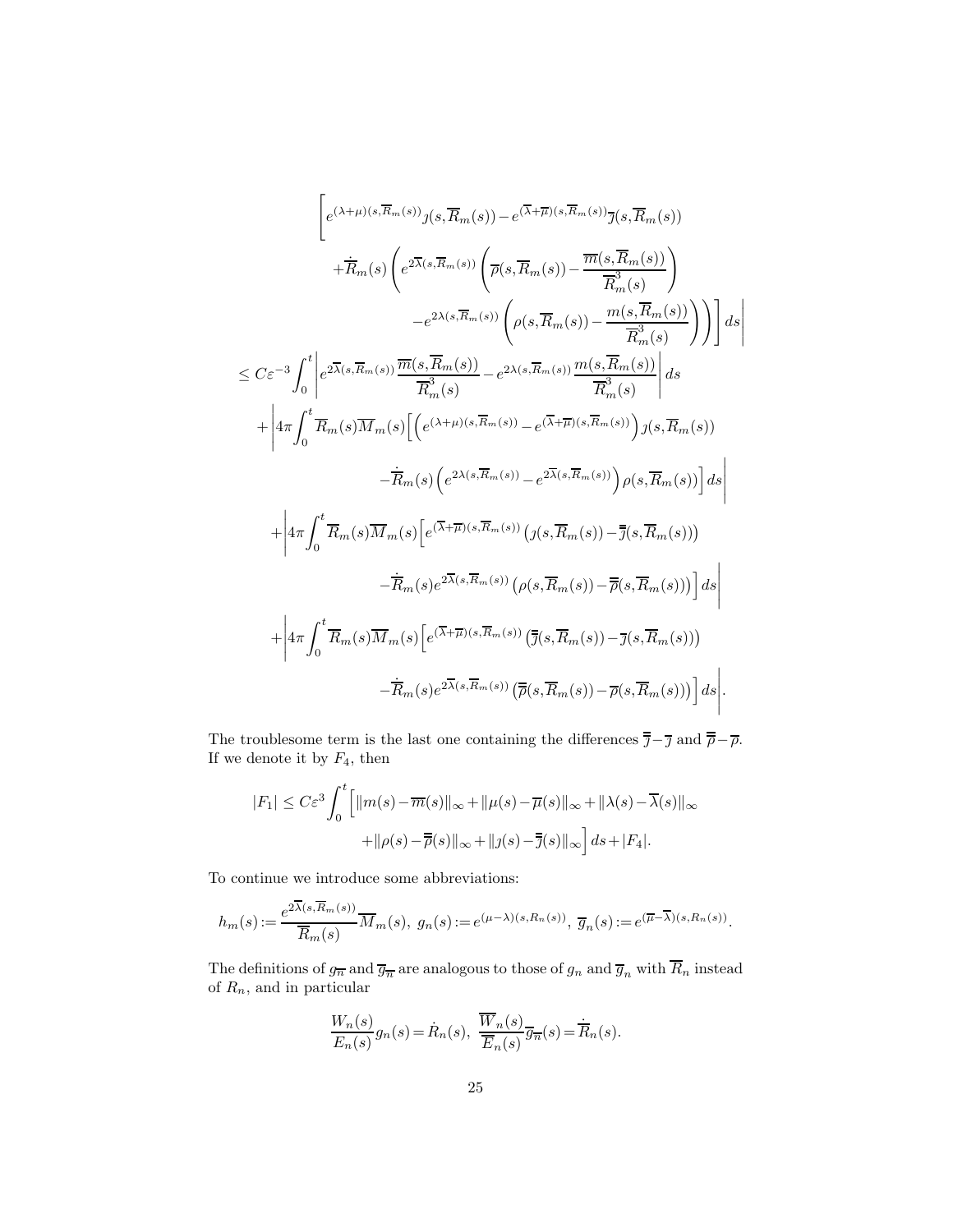Moreover,  $H_{m,n}^{\delta}(s) := \chi_{\delta}(R_m(s) - R_n(s))$ . The definitions of  $H_{\overline{m},n}^{\delta}$ ,  $H_{\overline{m},\overline{n}}^{\delta}$ , and  $H_{m,\overline{n}}^{\delta}$  should be obvious. Inserting these abbreviations and the definition of the source terms into  $F_4$  yields

$$
|F_4| = \left| \frac{1}{\delta} \int_0^t \sum_{n=1}^N h_m(s) \left[ \overline{g}_{\overline{m}}(s) \left( W_n M_n H_{\overline{m},n}^{\delta} - \overline{W}_n \overline{M}_n H_{\overline{m},\overline{n}}^{\delta} \right) (s) \right. \\ - \overline{R}_m(s) \left( E_n M_n H_{\overline{m},n}^{\delta} - \overline{E}_n \overline{M}_n H_{\overline{m},\overline{n}}^{\delta} \right) (s) \right] ds
$$
  

$$
\leq \left| \frac{1}{\delta} \int_0^t \sum_{n=1}^N h_m(s) \overline{W}_n(s) \overline{M}_n(s) H_{\overline{m},n}^{\delta}(s) (\overline{g}_{\overline{n}} - \overline{g}_n)(s) ds \right|
$$
  

$$
+ \left| \frac{1}{\delta} \int_0^t \sum_{n=1}^N h_m(s) \overline{g}_{\overline{m}}(s) H_{\overline{m},n}^{\delta}(s) (W_n M_n - \overline{W}_n \overline{M}_n)(s) ds \right|
$$
  

$$
+ \left| \frac{1}{\delta} \int_0^t \sum_{n=1}^N h_m(s) \overline{M}_n(s) H_{\overline{m},n}^{\delta}(s) (\overline{g}_n \overline{W}_n - g_n W_n \frac{\overline{E}_n}{E_n}) (s) ds \right|
$$
  

$$
+ \left| \frac{1}{\delta} \int_0^t \sum_{n=1}^N h_m(s) \overline{R}_m(s) H_{\overline{m},n}^{\delta}(s) (\overline{E}_n \overline{M}_n - E_n M_n)(s) ds \right|
$$
  

$$
+ \left| \frac{1}{\delta} \int_0^t \sum_{n=1}^N h_m(s) \overline{W}_n(s) \overline{M}_n(s) (\overline{g}_{\overline{m}} - \overline{g}_{\overline{n}})(s) (H_{\overline{m},n}^{\delta} - H_{\overline{m},\overline{n}}^{\delta})(s) ds \right|
$$
  

$$
+ \left| \frac{1}{\delta} \int_0^t \sum_{n=1}^N h_m(s) \overline{E
$$

 $=: F_5 + F_6 + F_7 + F_8 + F_9 + F_{10}.$ 

Let  $I_1(s) := \{n \in \mathcal{N} \mid |R_n(s) - R_m(s)| \le \delta\}, I_2(s) := \{n \in \mathcal{N} \mid |R_n(s) - R_m(s)| \le \delta\}.$ Then by Lemma [3.6](#page-12-0),  $|I_1(s)| \leq C \varepsilon^{-3} \delta$  and  $\sum_{n \in I_2(s)} \overline{M}_n(s) \leq C \delta$ . Hence,

$$
|F_5| \leq C \frac{\varepsilon^6}{\delta} \int_0^t \sum_{n \in I_1(s)} |R_n(s) - \overline{R}_n(s)| ds \leq C \varepsilon^3 \int_0^t ||R(s) - \overline{R}(s)|| ds,
$$
  
\n
$$
|F_6| \leq C \frac{\varepsilon^6}{\delta} \int_0^t \sum_{n \in I_1(s)} (|W_n(s) - \overline{W}_n(s)| + \varepsilon^{-3} |M_n(s) - \overline{M}_n(s)|) ds
$$
  
\n
$$
\leq C \varepsilon^3 \int_0^t (||W(s) - \overline{W}(s)|| + ||M(s) - \overline{M}(s)||) ds,
$$
  
\n
$$
|F_7| \leq C \frac{\varepsilon^6}{\delta} \int_0^t \sum_{n \in I_1(s)} (||\mu(s) - \overline{\mu}(s)||_{\infty} + ||\lambda(s) - \overline{\lambda}(s)||_{\infty}
$$
  
\n
$$
+ |R_n(s) - \overline{R}_n(s)| + |W_n(s) - \overline{W}_n(s)|) ds
$$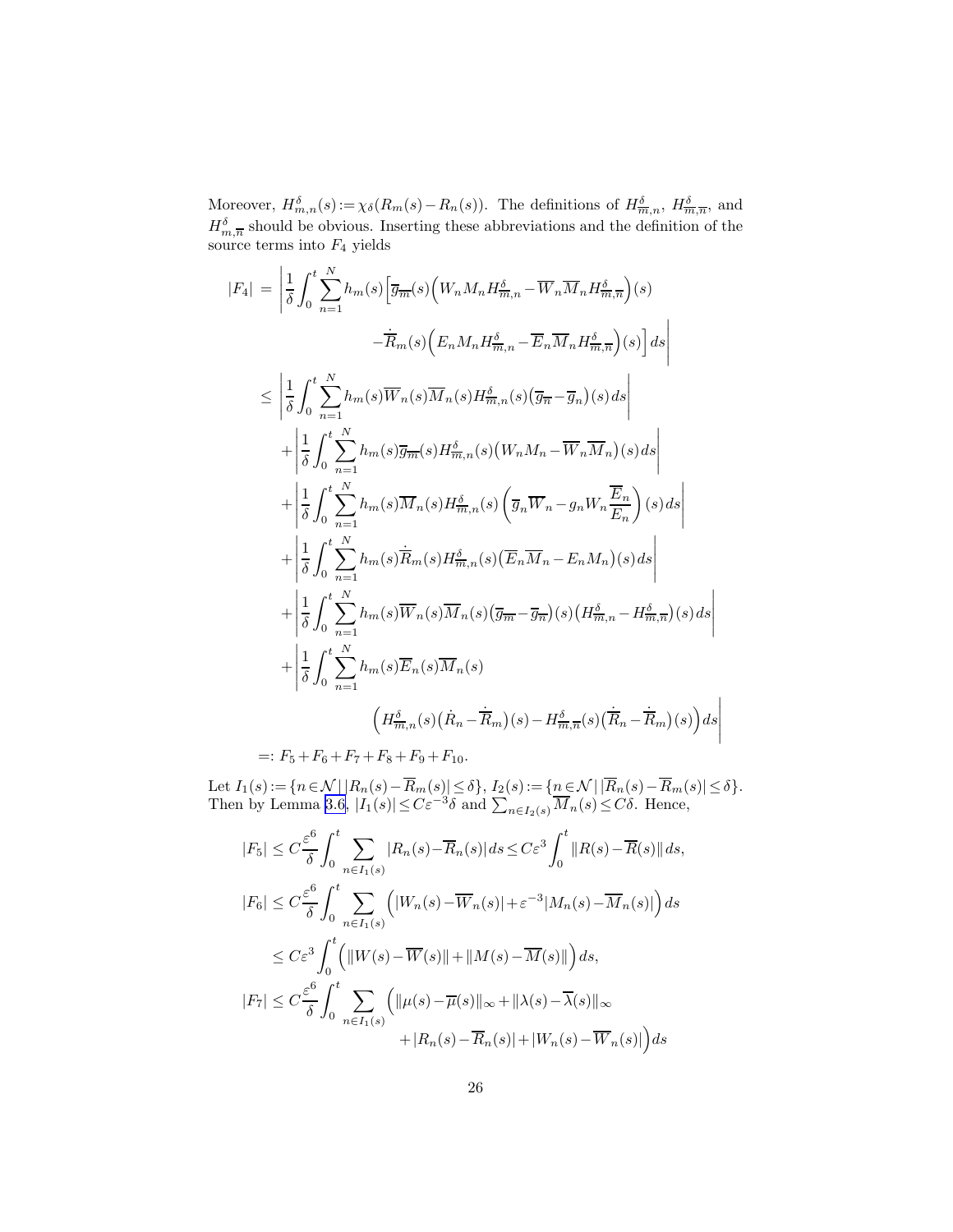<span id="page-26-0"></span>
$$
\leq C\varepsilon^{3} \int_{0}^{t} \left( \|\mu(s) - \overline{\mu}(s)\|_{\infty} + \|\lambda(s) - \overline{\lambda}(s)\|_{\infty} + \|R(s) - \overline{R}(s)\| + \|W(s) - \overline{W}(s)\| \right) ds,\n+ \|R(s) - \overline{R}(s)\| + \|W(s) - \overline{W}(s)\| \right) ds,\n|F_{8}| \leq C \frac{\varepsilon^{6}}{\delta} \int_{0}^{t} \sum_{n \in I_{1}(s)} \left( |R_{n}(s) - \overline{R}_{n}(s)| + |W_{n}(s) - \overline{W}_{n}(s)| + \varepsilon^{-3}|M_{n}(s) - \overline{M}_{n}(s)| \right) ds\n\leq C\varepsilon^{3} \int_{0}^{t} \left( \|R(s) - \overline{R}(s)\| + \|W(s) - \overline{W}(s)\| + \|M(s) - \overline{M}(s)\| \right) ds,\n|F_{9}| \leq C \frac{\varepsilon^{3}}{\delta} \int_{0}^{t} \sum_{n \in I_{1}(s) \cup I_{2}(s)} \overline{M}_{n}(s) |\overline{R}_{m}(s) - \overline{R}_{n}(s)|\n\min\left\{ |R_{n}(s) - \overline{R}_{n}(s)|/ \delta, 1 \right\} ds\n\leq C \frac{\varepsilon^{3}}{\delta} \int_{0}^{t} \sum_{n \in I_{1}(s) \cup I_{2}(s)} \overline{M}_{n}(s) (\delta + \|R(s) - \overline{R}(s)\|)\n\min\left\{ ||R(s) - \overline{R}(s)|| \right\} ds\n\leq C \varepsilon^{3} \int_{0}^{t} ||R(s) - \overline{R}(s)|| \sum_{n \in I_{1}(s) \cup I_{2}(s)} \overline{M}_{n}(s) ds\n\leq C\varepsilon^{3} \int_{0}^{t} ||R(s) - \overline{R}(s)|| ds.
$$

To deal with  $F_{10}$  let  $g_{n,m}(s) := h_m(s) \overline{K}_n(s) \overline{M}_n(s)$ . By Lemma [3.5,](#page-12-0)  $|\dot{M}_n| \leq C\varepsilon^3$ , hence for all  $n,m\!\in\!\mathcal{N},$ 

$$
||g_{n,m}||_\infty \leq C \varepsilon^6, \quad ||\dot{g}_{n,m}||_\infty \leq C \varepsilon^6.
$$

Thus Lemma [3.12](#page-22-0) yields

$$
|F_{10}| \leq C \varepsilon^{-3} \max_{k,l \in \mathcal{N}} (\|g_{k,l}\|_{\infty} + \|\dot{g}_{k,l}\|_{\infty}) \|R(t) - \overline{R}(t)\|
$$
  

$$
\leq C \varepsilon^{3} \|R(t) - \overline{R}(t)\|.
$$

Putting all our estimates together and observing Lemma [3.7,](#page-14-0) we get

$$
\frac{|\overline{\overline{M}}_m(t)-\overline{M}_m(t)|}{\varepsilon^3}\leq C\int_0^t\frac{|\overline{\overline{M}}_m(s)-\overline{M}_m(s)|}{\varepsilon^3}ds+C\int_0^te(s)\,ds+C\|R(t)-\overline{R}(t)\|.
$$

Taking the maximum over  $m \in \mathcal{N}$  and using a Gronwall argument completes the  $\Box$ 

**Lemma 3.14** With  $e(s)$  defined as in Lemma [3.13](#page-22-0),

$$
||W(t) - \overline{W}(t)|| \le C \int_0^t e(s) \, ds + C \, ||R(t) - \overline{R}(t)||, \ t \in [0, T_{\varepsilon, \delta}].
$$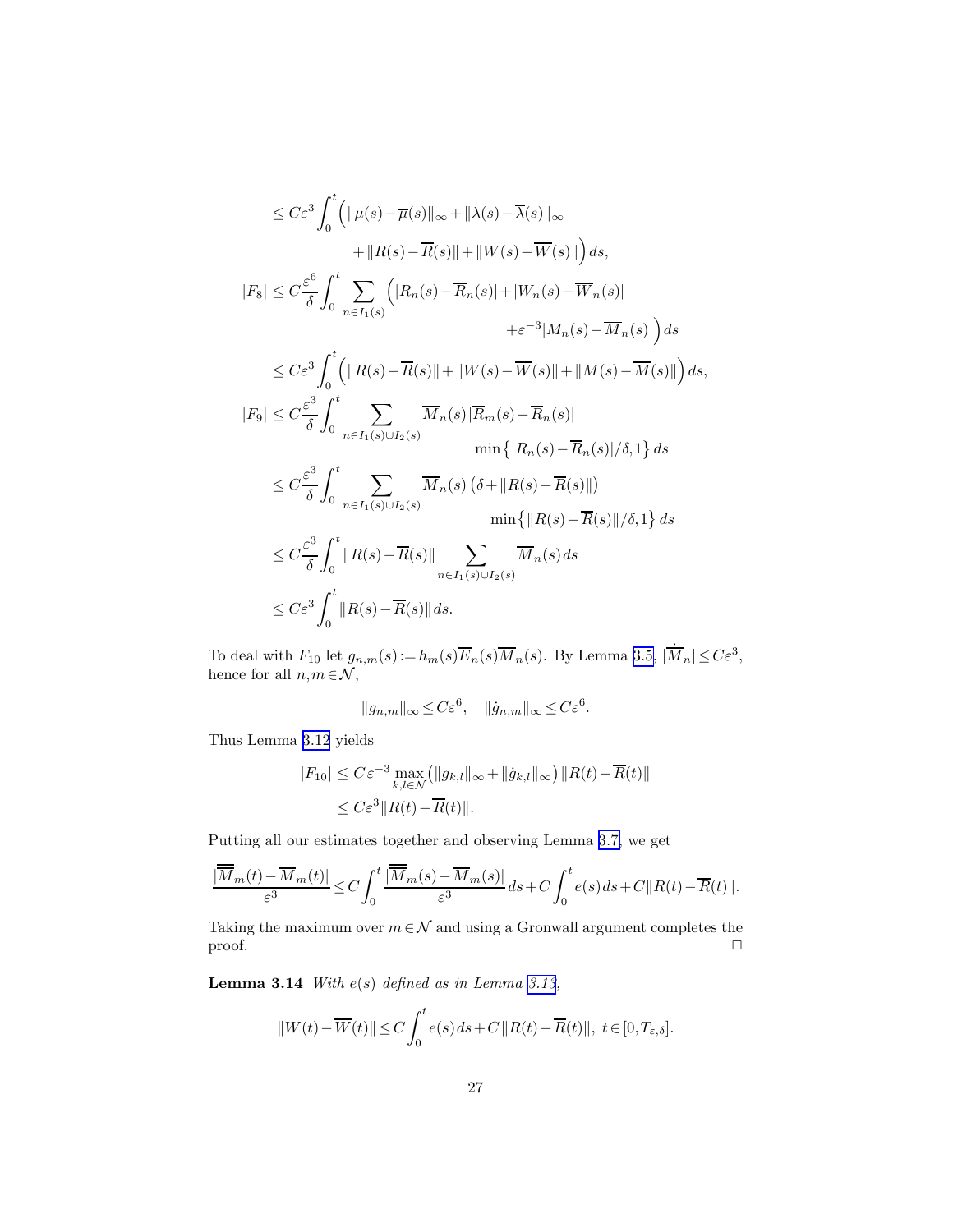**Proof.** The proof is similar to the one of Lemma [3.13](#page-22-0). Let  $t \in [0, T_{\varepsilon,\delta}]$  and  $m \in \mathcal{N}$ . From the differential equations for  $W_m$  and  $W_m$ ,

$$
W_m(t) - \overline{W}_m(t) = \int_0^t \left[ \frac{e^{(\mu - \lambda)(s, R_m(s))} L_m}{R_m^3(s) E_m(s)} - \lambda(s, R_m(s)) W_m(s) - e^{(\mu - \lambda)(s, R_m(s))} \mu'(s, R_m(s)) E_m(s) - \frac{e^{(\overline{\mu} - \overline{\lambda})(s, \overline{R}_m(s))} L_m}{\overline{R}_m^3(s) \overline{E}_m(s)} + \overline{\lambda}(s, \overline{R}_m(s)) \overline{W}_m(s) + e^{(\overline{\mu} - \overline{\lambda})(s, \overline{R}_m(s))} \overline{\mu}'(s, \overline{R}_m(s)) \overline{E}_m(s) \right] ds.
$$

Inserting the equations for  $\dot{\lambda}$ ,  $\mu'$ ,  $\dot{\lambda}$  and  $\overline{\mu}'$  yields

$$
W_m(t) - \overline{W}_m(t) =
$$
\n
$$
\int_0^t \left[ \frac{e^{(\mu - \lambda)(s, R_m(s))} L_m}{R_m^3(s) E_m(s)} - \frac{e^{(\overline{\mu} - \overline{\lambda})(s, \overline{R}_m(s))} L_m}{\overline{R}_m^3(s) \overline{E}_m(s)} \right] ds
$$
\n
$$
+ \int_0^t \left[ e^{(\overline{\mu} + \overline{\lambda})(s, \overline{R}_m(s))} \overline{E}_m(s) \frac{\overline{m}(s, \overline{R}_m(s))}{\overline{R}_m^2(s)} - e^{(\mu + \lambda)(s, R_m(s))} E_m(s) \frac{m(s, R_m(s))}{R_m^2(s)} \right] ds
$$
\n
$$
+ \int_0^t \left[ 4\pi R_m(s) e^{(\mu + \lambda)(s, R_m(s))} \left( W_m(s) j(s, R_m(s)) - E_m(s) p(s, R_m(s)) \right) - 4\pi \overline{R}_m(s) e^{(\overline{\mu} + \overline{\lambda})(s, \overline{R}_m(s))} \left( \overline{W}_m(s) \overline{j}(s, \overline{R}_m(s)) - \overline{E}_m(s) \overline{p}(s, \overline{R}_m(s)) \right) \right] ds
$$
\n
$$
=: F_1 + F_2 + F_3;
$$

we have changed the order of terms to group the un-integrated source terms together. Using the same calculations as in the lemmas above we find

$$
|F_1| \leq C \int_0^t \left( \|\mu(s) - \overline{\mu}(s)\|_{\infty} + \|\lambda(s) - \overline{\lambda}(s)\|_{\infty} + \|R(s) - \overline{R}(s)\| + \|W(s) - \overline{W}(s)\| \right) ds,
$$
  
\n
$$
|F_2| \leq C \int_0^t \left( \|\mu(s) - \overline{\mu}(s)\|_{\infty} + \|\lambda(s) - \overline{\lambda}(s)\|_{\infty} + \|m(s) - \overline{m}(s)\|_{\infty} + \|R(s) - \overline{R}(s)\| + \|W(s) - \overline{W}(s)\| \right) ds,
$$
  
\n
$$
|F_3| \leq 4\pi \left| \int_0^t \left[ R_m(s)e^{(\mu+\lambda)(s,R_m(s))} \left( W_m(s)j(s,R_m(s)) - E_m(s)p(s,R_m(s)) \right) - \overline{R}_m(s)e^{(\overline{\mu}+\overline{\lambda})(s,\overline{R}_m(s))} \left( \overline{W}_m(s)j(s,\overline{R}_m(s)) - \overline{E}_m(s)p(s,\overline{R}_m(s)) \right) \right] ds \right|
$$
  
\n
$$
+ 4\pi \left| \int_0^t \overline{R}_m(s)e^{(\overline{\mu}+\overline{\lambda})(s,\overline{R}_m(s))} \left[ \overline{W}_m(s) \left( j(s,\overline{R}_m(s)) - \overline{j}(s,\overline{R}_m(s)) \right) - \overline{E}_m(s) \left( p(s,\overline{R}_m(s)) - \overline{p}(s,\overline{R}_m(s)) \right) \right] ds \right|
$$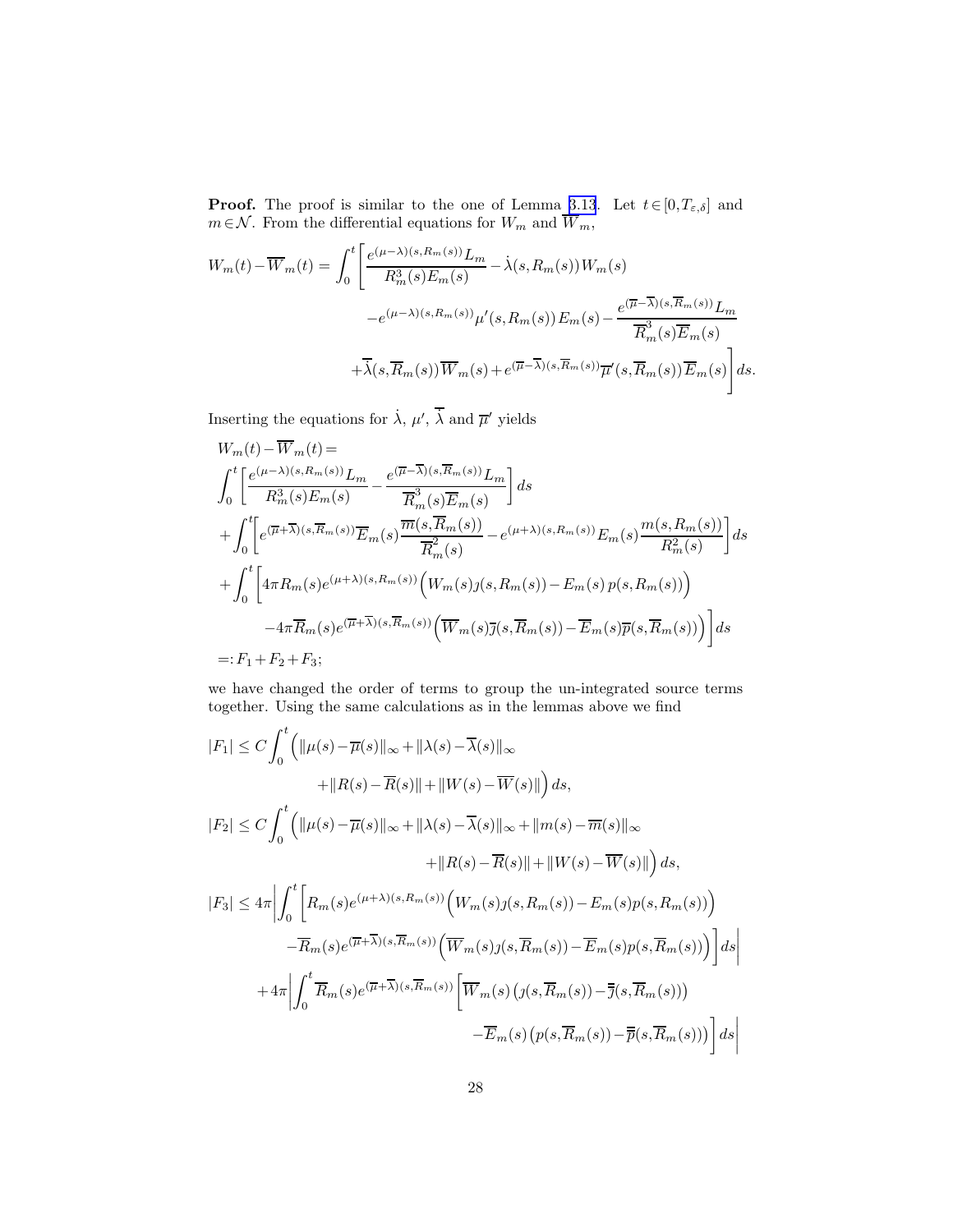$$
+4\pi \left| \int_0^t \overline{R}_m(s) e^{(\overline{\mu}+\overline{\lambda})(s,\overline{R}_m(s))} \left[ \overline{W}_m(s) \left( \overline{\overline{j}}(s,\overline{R}_m(s)) - \overline{j}(s,\overline{R}_m(s)) \right) \right. \\ \left. - \overline{E}_m(s) \left( \overline{\overline{p}}(s,\overline{R}_m(s)) - \overline{p}(s,\overline{R}_m(s)) \right) \right] ds \right|
$$

.

Denote the last term—the one with the differences  $\overline{\overline{j}}-\overline{j}$  and  $\overline{\overline{p}}-\overline{p}$ —by  $F_4$ . Then

$$
|F_3| \le C \int_0^t \left[ \|\mu(s) - \overline{\mu}(s)\|_{\infty} + \|\lambda(s) - \overline{\lambda}(s)\|_{\infty} + \|R(s) - \overline{R}(s)\| + \|W(s) - \overline{W}(s)\| + \|p(s) - \overline{\overline{p}}(s)\|_{\infty} + \|j(s) - \overline{j}(s)\|_{\infty} \right] ds + |F_4|.
$$

We insert the definitions of the source terms into  $F_4$ , define  $k_m(s)$ :=  $e^{2\lambda(s,R_m(s))}\overline{E}_m(s)/\overline{R}_m(s)$ , recall the definitions of  $g_m$ ,  $H_{m,n}^{\delta}$  etc. from the proof of Lemma [3.13](#page-22-0) and note that  $\overline{W}_m \overline{g}_{\overline{m}} / \overline{E}_m = \overline{R}_m$ . Then

$$
|F_4| = \left| \frac{1}{\delta} \int_0^t \sum_{n=1}^N k_m(s) \overline{g_m}(s) \left[ \frac{\overline{W}_m(s)}{\overline{E}_m(s)} \left( W_n M_n H_{\overline{m},n}^{\delta} - \overline{W}_n \overline{M}_n H_{\overline{m},n}^{\delta} \right) (s) \right. \\ \left. + \left( \frac{\overline{W}_n^2}{\overline{E}_n} \overline{M}_n H_{\overline{m},n}^{\delta} - \frac{W_n^2}{\overline{E}_n} M_n H_{\overline{m},n}^{\delta} \right) (s) \right] ds \right|
$$
  

$$
\leq \left| \frac{1}{\delta} \int_0^t \sum_{n=1}^N k_m(s) \overline{M}_n(s) H_{\overline{m},n}^{\delta}(s) \left( \frac{\overline{W}_n W_n}{\overline{E}_n} g_n - \frac{\overline{W}_n \overline{W}_n}{\overline{E}_n} \overline{g}_{\overline{n}} \right) (s) ds \right|
$$
  

$$
+ \left| \frac{1}{\delta} \int_0^t \sum_{n=1}^N k_m(s) \frac{\overline{W}_m(s)}{\overline{E}_m(s)} \overline{g}_{\overline{m}}(s) H_{\overline{m},n}^{\delta}(s) \left( W_n M_n - \overline{W}_n \overline{M}_n \right) (s) ds \right|
$$
  

$$
+ \left| \frac{1}{\delta} \int_0^t \sum_{n=1}^N k_m(s) \overline{g}_{\overline{m}}(s) H_{\overline{m},n}^{\delta}(s) \left( \frac{\overline{W}_n^2}{\overline{E}_n} \overline{M}_n - \frac{W_n^2}{\overline{E}_n} M_n \right) (s) ds \right|
$$
  

$$
+ \left| \frac{1}{\delta} \int_0^t \sum_{n=1}^N k_m(s) \frac{\overline{W}_n^2(s)}{\overline{E}_n(s)} \overline{M}_n(s) \left( \overline{g}_{\overline{m}} - \overline{g}_{\overline{n}} \right) (s) \left( H_{\overline{m},\overline{n}}^{\delta} - H_{\overline{m},n}^{\delta}(s) ds
$$

Let  $I_1(s) := \{n \in \mathcal{N} \mid |R_n(s) - R_m(s)| \le \delta\},\ I_2(s) := \{n \in \mathcal{N} \mid |R_n(s) - R_m(s)| \le \delta\}.$ Then by Lemma [3.6](#page-12-0),  $|I_1(s)| \leq C\varepsilon^{-3}\delta$  and  $\sum_{n \in I_2(s)} \overline{M}_n(s) \leq C\delta$ . Hence,

$$
|F_5| \le C \int_0^t \left( \|\mu(s) - \overline{\mu}(s)\|_{\infty} + \|\lambda(s) - \overline{\lambda}(s)\|_{\infty} \right)
$$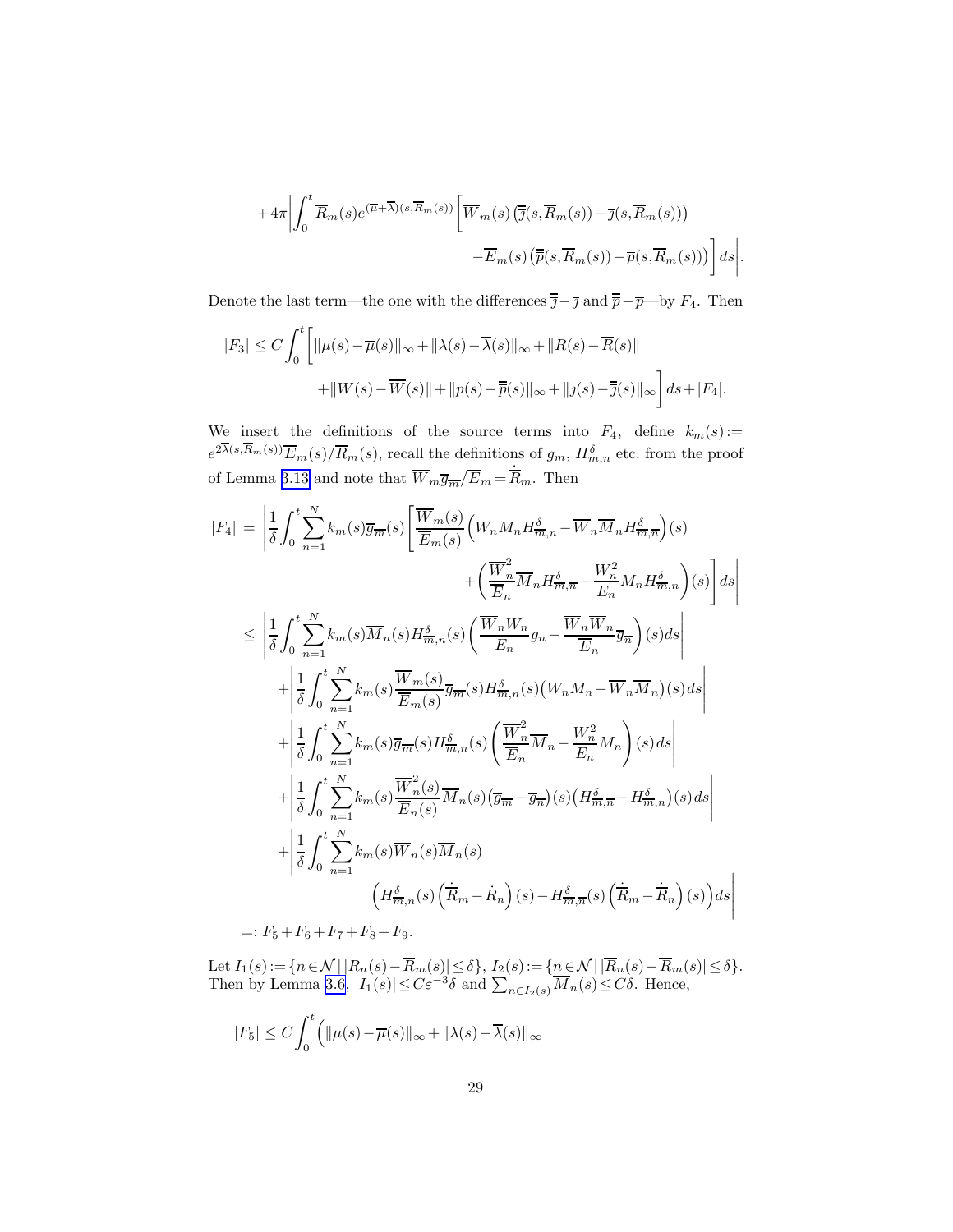$$
+||R(s) - \overline{R}(s)|| + ||W(s) - \overline{W}(s)||) ds,
$$
  
\n
$$
|F_6| \leq C \frac{\varepsilon^3}{\delta} \int_0^t \sum_{n \in I_1(s)} (|W_n(s) - \overline{W}_n(s)| + \varepsilon^{-3}|M_n(s) - \overline{M}_n(s)|) ds
$$
  
\n
$$
\leq C \int_0^t (||W(s) - \overline{W}(s)|| + ||M(s) - \overline{M}(s)||) ds,
$$
  
\n
$$
|F_7| \leq C \frac{\varepsilon^3}{\delta} \int_0^t \sum_{n \in I_1(s)} (|R_n - \overline{R}_n| + |W_n - \overline{W}_n| + \varepsilon^{-3}|M_n - \overline{M}_n|) (s) ds
$$
  
\n
$$
\leq C \int_0^t (||R(s) - \overline{R}(s)|| + ||W(s) - \overline{W}(s)|| + ||M(s) - \overline{M}(s)||) ds,
$$
  
\n
$$
|F_8| \leq \frac{C}{\delta} \int_0^t \sum_{n \in I_1(s) \cup I_2(s)} \overline{M}_n(s) (|\overline{R}_m - \overline{R}_n| \min\{|R_n - \overline{R}_n|/\delta, 1\}) (s) ds
$$
  
\n
$$
\leq \frac{C}{\delta} \int_0^t \sum_{n \in I_1(s) \cup I_2(s)} \overline{M}_n(s) ((\delta + ||R - \overline{R}||) \min\{|R - \overline{R}||/\delta, 1\}) (s) ds
$$
  
\n
$$
\leq C \int_0^t ||R(s) - \overline{R}(s)|| ds.
$$

Finally, let  $g_{n,m}(s) := k_m(s) \overline{W}_n(s) \overline{M}_n(s)$ . By Lemma [3.5](#page-12-0),  $|\dot{M}_n(s)| \leq C \varepsilon^3$ , hence  $||g_{n,m}||_{\infty} \leq C\varepsilon^3$ ,  $||\dot{g}_{n,m}||_{\infty} \leq C\varepsilon^3$ ,  $n,m \in \mathcal{N}$ .

Thus Lemma [3.12](#page-22-0) yields

$$
|F_9| \leq C \varepsilon^{-3} \max_{k,l \in \mathcal{N}} \left( \|g_{k,l}\|_{\infty} + \|\dot{g}_{k,l}\|_{\infty} \right) \left\| R(t) - \overline{R}(t) \right\| \leq C \left\| R(t) - \overline{R}(t) \right\|.
$$

Collecting all these estimates and recalling Lemma [3.7](#page-14-0) completes the proof.  $\ \Box$ 

We are finally ready to prove our main results: Proof of Theorem [2.2](#page-9-0) and Theorem [3.2](#page-10-0).

By Lemma [3.13,](#page-22-0)

$$
\begin{aligned} \|\overline{M}(t) - \overline{\overline{M}}(t)\| &\leq C \Big( \|R(t) - \overline{R}(t)\| + \Delta \Big) \\ &+ C \int_0^t \Big( \|W(s) - \overline{W}(s)\| + \|M(s) - \overline{M}(s)\| \Big) ds. \end{aligned}
$$

where

$$
\Delta:=\sup_{t\in[0,T_{\varepsilon,\delta}]}\Big(\|\rho(t)-\overline{\overline{\rho}}(t)\|_\infty+\|p(t)-\overline{\overline{p}}(t)\|_\infty+\|j(t)-\overline{\overline{j}}(t)\|_\infty\Big)
$$

.

Combining this with Lemma [3.10](#page-20-0) yields

$$
||M(t) - \overline{M}(t)|| \le C \Big( ||R(t) - \overline{R}(t)|| + \Delta + \varepsilon \Big) + C \int_0^t \Big( ||W(s) - \overline{W}(s)|| + ||M(s) - \overline{M}(s)|| \Big) ds.
$$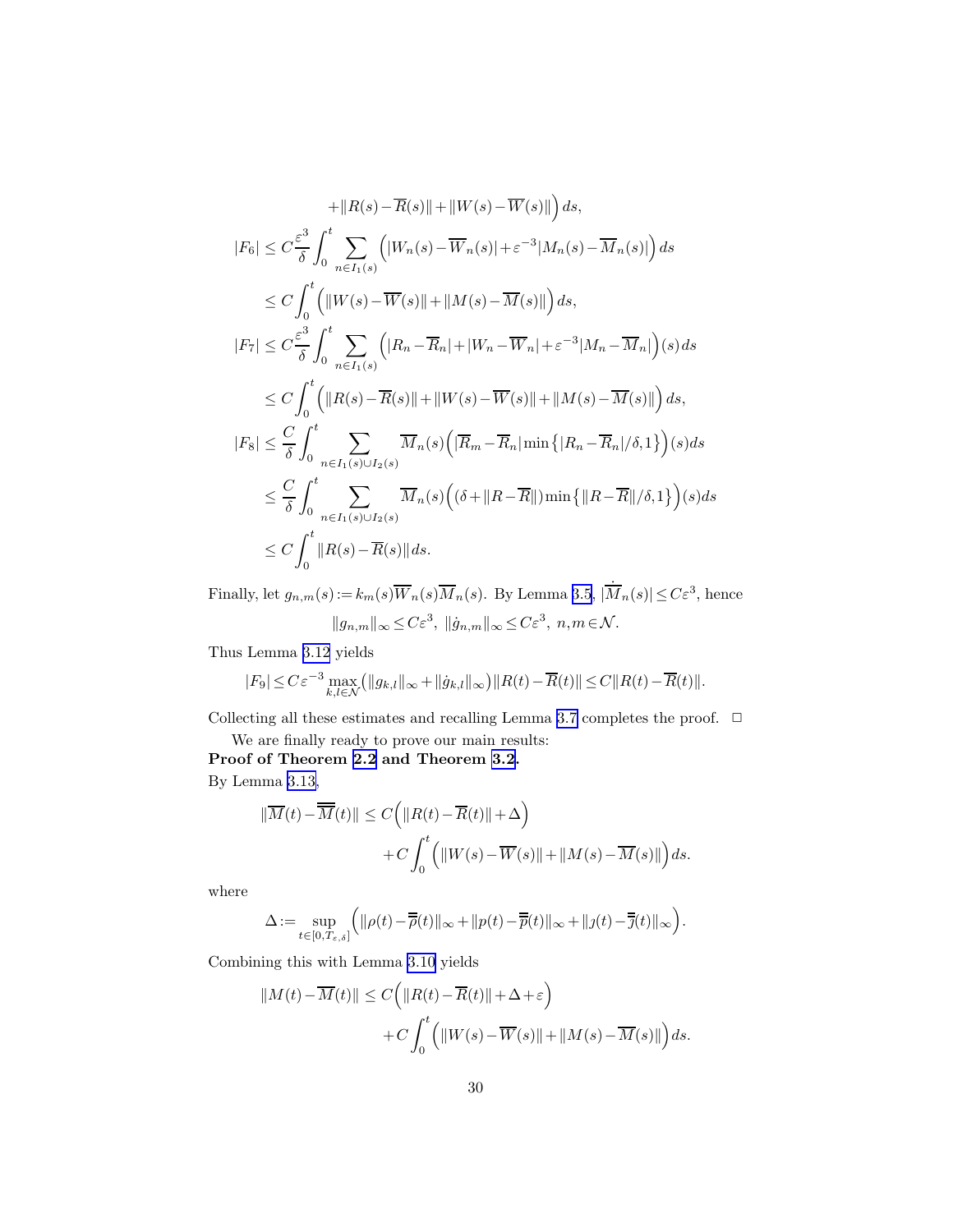Next, by Lemma [3.14](#page-26-0),

$$
||W(t) - \overline{W}(t)|| \le C \left( ||R(t) - \overline{R}(t)|| + \Delta \right) + \int_0^t \left( ||W(s) - \overline{W}(s)|| + ||M(s) - \overline{M}(s)|| \right) ds.
$$

Adding the last two estimates and applying a Gronwall argument implies

$$
||W(t) - \overline{W}(t)|| + ||M(t) - \overline{M}(t)|| \le C\Big(||R(t) - \overline{R}(t)|| + \Delta + \varepsilon\Big).
$$
 (3.5)

Using Lemma [3.11](#page-21-0) and Lemma [3.7](#page-14-0) we find

$$
|R_n(t) - \overline{R}_n(t)| \le C \int_0^t \left( |R_n(s) - \overline{R}_n(s)| + |W_n(s) - \overline{W}_n(s)| + ||\mu(s) - \overline{\mu}(s)||_{\infty} + ||\lambda(s) - \overline{\lambda}(s)||_{\infty} \right) ds
$$
  
\n
$$
\le C\Delta + C \int_0^t \left( ||R(s) - \overline{R}(s)|| + ||W(s) - \overline{W}(s)|| + ||M(s) - \overline{M}(s)|| \right) ds
$$

for all  $t \in [0, T_{\varepsilon,\delta}]$  and  $n \in \mathcal{N}$ . Taking the maximum over  $n \in \mathcal{N}$  and inserting (3.5) yields

$$
||R(t) - \overline{R}(t)|| \le C\left(\Delta + \varepsilon + \int_0^t ||R(s) - \overline{R}(s)|| ds\right)
$$

which via Gronwall implies that

$$
||R(t) - \overline{R}(t)|| \le C(\Delta + \varepsilon). \tag{3.6}
$$

Now we apply Lemma [3.8:](#page-17-0)

$$
\Delta \le C \begin{cases} \delta + \varepsilon/\delta & \text{in case of Theorem 3.2,} \\ \delta^2 + \varepsilon/\delta & \text{in case of Theorem 2.2.} \end{cases}
$$
 (3.7)

Inserting this into (3.6) proves the corresponding error estimates on  $\|R(t)-\|R(t)$  $\overline{R}(t)$ || in the two theorems. The error estimates for  $||W(t)-\overline{W}(t)||$  and  $||M(t)-\overline{M}(t)||$  follow from (3.5), and those for  $||\mu(t)-\overline{\mu}(t)||_{\infty}$ ,  $||\lambda(t)-\overline{\lambda}(t)||_{\infty}$ , and  $||m(t)-\overline{m}(t)||_{\infty}$  follow from Lemma [3.7](#page-14-0). Under the assumption of Theo-rem [2.2](#page-9-0) the estimates for  $\|\rho(t)-\overline{\rho}(t)\|_{\infty}$ ,  $\|p(t)-\overline{p}(t)\|_{\infty}$  and  $\|j(t)-\overline{j}(t)\|_{\infty}$  are valid due to Lemma [3.8](#page-17-0) and Lemma [3.9](#page-20-0).

It remains to establish the assertions on the length  $T_{\varepsilon,\delta}$  of our approximation interval. Let  $C$  denote a constant for which the error estimates in Theorem [2.2](#page-9-0) or Theorem [3.2](#page-10-0) hold; note that C is independent of  $\delta$  and  $\varepsilon$ . For Theorem [3.2,](#page-10-0) let  $\delta$  be so small that

$$
\delta + \frac{\varepsilon}{\delta} \le \frac{1}{32D^2C}.
$$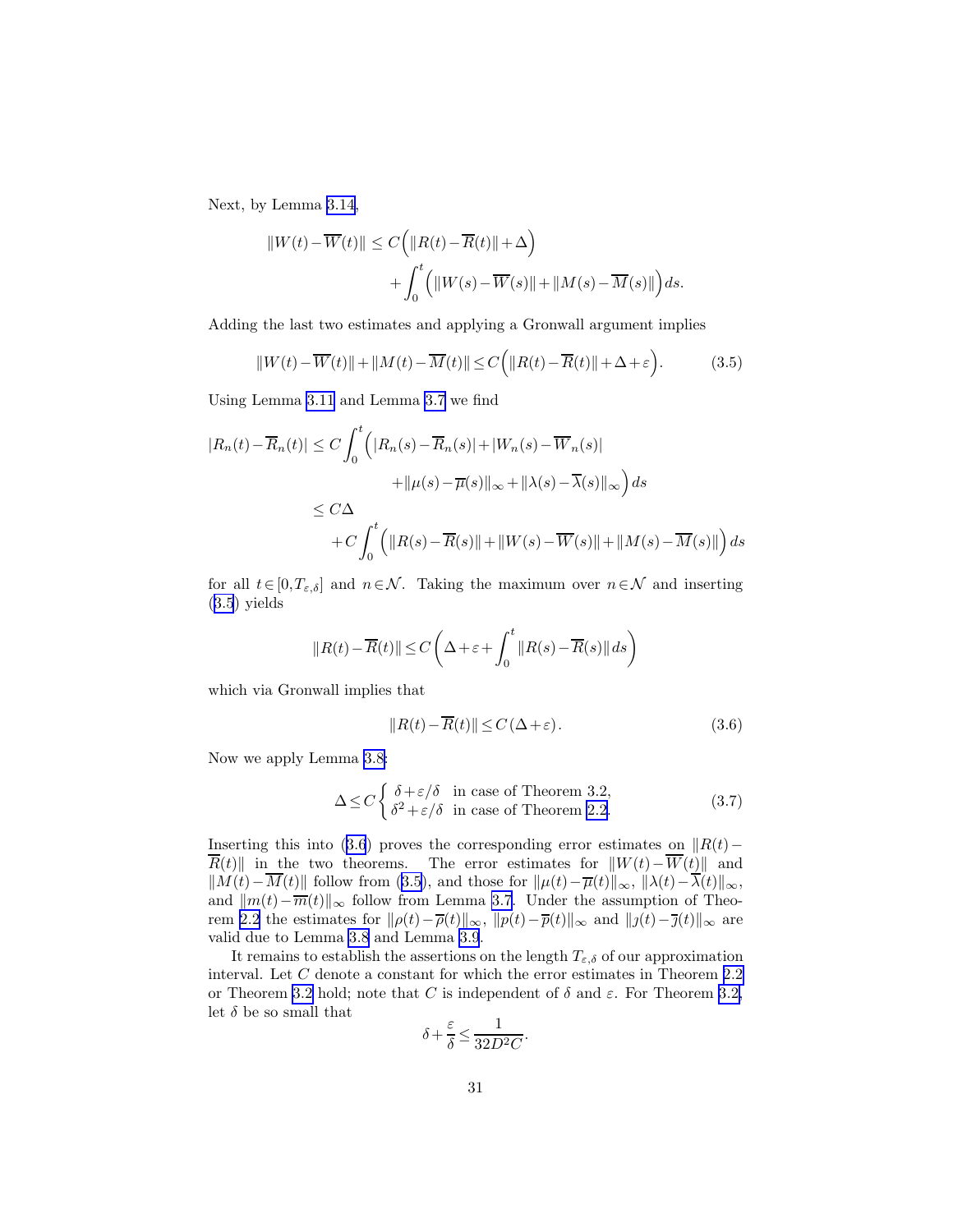Then

$$
\overline{R}_n(t) \le R_n(t) + \|R(t) - \overline{R}(t)\| \le D + C\left(\delta + \frac{\varepsilon}{\delta}\right) \le \frac{3}{2}D,
$$
\n
$$
\frac{1}{\overline{R}_n(t)} = \frac{1}{R_n(t)} + \frac{R_n(t) - \overline{R}_n(t)}{R_n(t)\overline{R}_n(t)} \le D + 2D^2C\left(\delta + \frac{\varepsilon}{\delta}\right) \le \frac{3}{2}D,
$$
\n
$$
|\overline{W}_n(t)| \le |W_n(t)| + \|W(t) - \overline{W}(t)\| \le D + C\left(\delta + \frac{\varepsilon}{\delta}\right) \le \frac{3}{2}D,
$$
\n
$$
|\overline{M}_n(t)| \le |M_n(t)| + \varepsilon^3 \|M(t) - \overline{M}(t)\| \le \varepsilon^3 \left(D + C\left(\delta + \frac{\varepsilon}{\delta}\right)\right) \le \varepsilon^3 \frac{3}{2}D,
$$
\n
$$
e^{2\overline{\lambda}(t,r)} = e^{2\lambda(t,r)} + \frac{2}{r}(\overline{m} - m)(t,r)e^{2(\lambda + \overline{\lambda})(t,r)} \le D + 16D^3C\left(\delta + \frac{\varepsilon}{\delta}\right) \le \frac{3}{2}D
$$

for all  $t \in [0, T_{\varepsilon,\delta}]$  and  $r > 0$  since  $\overline{m}(t,r) = m(t,r) = 0$  for  $r < 1/(4D)$ . Thus  $T_{\varepsilon,\delta} =$ T since otherwise the approximation interval could be extended beyond  $T_{\varepsilon,\delta}$ .

For Theorem [2.2,](#page-9-0) let  $\delta$  be so small that

$$
\delta+\frac{\varepsilon}{\delta}\leq \frac{1}{32D^2C}\;\wedge\;\delta+\frac{\varepsilon}{\delta^2}\leq \frac{D}{2C}.
$$

Then the above inequalities hold for all  $t \in [0, T_{\varepsilon,\delta}]$ , and in addition

$$
\|\overline{\rho}(t)\|_{\infty} \le \|\rho(t)\|_{\infty} + \|\overline{\rho}(t) - \rho(t)\|_{\infty} \le D + C\left(\delta + \frac{\varepsilon}{\delta^2}\right) \le \frac{3}{2}D.
$$

With the same argument as above,  $T_{\varepsilon,\delta} = T$ . This completes the proof of the main results.

## 4 The fully discretized approximation

In setting up a discretized version of a system like the Vlasov-Einstein system discretizing the phase space is the major step. For example, in several of the papers on numerical schemes for the Vlasov-Poisson or Vlasov-Maxwell systems mentioned in the introduction only this step is analyzed. However, due to the presence of the un-integrated source terms in the characteristic system, we can not discretize our system in time as easily . We have to modify the evolution equations slightly in order to get a convergence result, the idea being to discretize after integrating by parts in Lemma [3.12.](#page-22-0) Recall that the latter maneuver was essential for the convergence proof of the semi-discretized approximation, and we have to set up things in such a way that there is a substitute for this in the fully discretized case.

Throughout this section the assumptions of Theorem [2.2](#page-9-0) are to be satisfied. Moreover, we assume  $\varepsilon \leq \delta^2$  and  $\delta \leq 1/(8D)$ . Let  $0 < \tau \ll 1$  be a small parameter, the time step. Before we discretize the evolution equations for  $\overline{R}_n(t)$ ,  $\overline{W}_n(t)$ ,  $\overline{M}_n(t)$  we regroup the terms in these equations as follows; only the equations for  $\overline{W}_n(t)$  and  $\overline{M}_n(t)$  need to be considered, the discretization of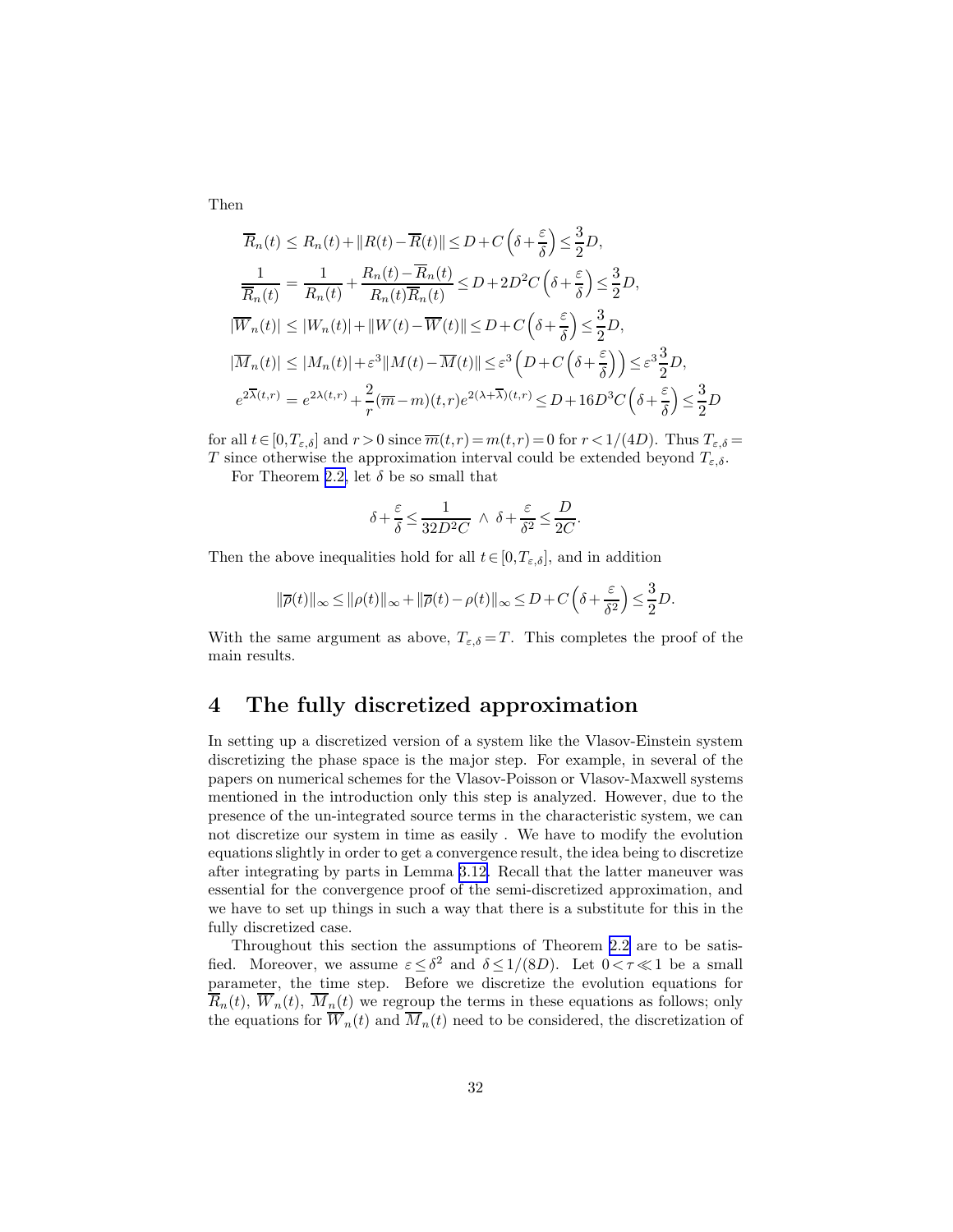the equation for  $\overline{R}_n(t)$  being trivial:

$$
\overline{W}_{n}(t) = e^{(\overline{\mu}-\overline{\lambda})(t,\overline{R}_{n}(t))} \frac{L_{n}}{\overline{R}_{n}^{3}(t)\overline{E}_{n}(t)} - e^{(\overline{\mu}+\overline{\lambda})(t,\overline{R}_{n}(t))} \frac{\overline{m}(t,R_{n}(t))}{\overline{R}_{n}^{2}(t)} \overline{E}_{n}(t) \n+ \frac{e^{2\overline{\lambda}(t,\overline{R}_{n}(t))}}{\overline{R}_{n}(t)} 4\pi \overline{R}_{n}^{2}(t)e^{(\overline{\mu}-\overline{\lambda})(t,\overline{R}_{n}(t))} (\overline{W}_{n}(t)\overline{\jmath}(t,\overline{R}_{n}(t)) - \overline{E}_{n}(t)\overline{p}(t,\overline{R}_{n}(t))) \n= e^{(\overline{\mu}-\overline{\lambda})(t,\overline{R}_{n}(t))} \frac{L_{n}}{\overline{R}_{n}^{3}(t)\overline{E}_{n}(t)} - e^{(\overline{\mu}+\overline{\lambda})(t,\overline{R}_{n}(t))} \frac{\overline{m}(t,\overline{R}_{n}(t))}{\overline{R}_{n}^{2}(t)} \overline{E}_{n}(t) \n+ \frac{e^{2\overline{\lambda}(t,\overline{R}_{n}(t))}}{\overline{R}_{n}(t)} \frac{1}{\delta} \sum_{m=1}^{N} \overline{M}_{m}(t) \overline{W}_{m}(t) \overline{E}_{n}(t) \frac{d}{dt} \chi(\overline{R}_{n}(t) - \overline{R}_{m}(t)) \n+ \frac{e^{2\overline{\lambda}(t,\overline{R}_{n}(t))}}{\overline{R}_{n}(t)} \frac{1}{\delta} \sum_{m=1}^{N} \overline{M}_{m}(t) \overline{W}_{m}^{2}(t) \frac{\overline{E}_{n}(t)}{\overline{E}_{m}(t)} \chi_{\delta}(\overline{R}_{n}(t) - \overline{R}_{m}(t)) \n- e^{(\overline{\mu}-\overline{\lambda})(t,\overline{R}_{m}(t))} - e^{(\overline{\mu}-\overline{\lambda})(t,\overline{R}_{n}(t))}) \tag{e^{(\overline{\mu}-\overline{\lambda})(t,\overline{R}_{m}(t))} - e^{(\overline{\mu}-\overline{\lambda})(t,\overline{R}_{n}(t))})
$$

note that

$$
\frac{d}{dt}\chi(\overline{R}_n(t) - \overline{R}_m(t)) = \frac{1}{\delta}\chi_\delta(\overline{R}_n(t) - \overline{R}_m(t))
$$
\n
$$
\left(e^{(\overline{\mu}-\overline{\lambda})(t,\overline{R}_n(t))}\frac{\overline{W}_n(t)}{\overline{E}_n(t)} - e^{(\overline{\mu}-\overline{\lambda})(t,\overline{R}_m(t))}\frac{\overline{W}_m(t)}{\overline{E}_m(t)}\right).
$$

Similarly,

$$
\dot{M}_{n}(t) = \overline{M}_{n}(t) \left[ e^{(\overline{\mu} + \overline{\lambda})(t, \overline{R}_{n}(t))} \overline{m}(t, \overline{R}_{n}(t)) \overline{W}_{n}(t) + \frac{e^{2\overline{\lambda}(t, \overline{R}_{n}(t))}}{\overline{R}_{n}(t)} \overline{R}_{n}(t) e^{(\overline{\mu} - \overline{\lambda})(t, \overline{R}_{n}(t))} \left( \overline{\jmath}(t, \overline{R}_{n}(t)) - \overline{W}_{n}(t) \overline{P}(t, \overline{R}_{n}(t)) \right) \right]
$$
\n
$$
= \overline{M}_{n}(t) \left[ e^{(\overline{\mu} + \overline{\lambda})(t, \overline{R}_{n}(t))} \overline{m}(t, \overline{R}_{n}(t)) \overline{W}_{n}(t) - \frac{e^{2\overline{\lambda}(t, \overline{R}_{n}(t))} \overline{m}(t, \overline{R}_{n}(t))}{\overline{R}_{n}^{2}(t)} \overline{E}_{n}(t) - \frac{e^{2\overline{\lambda}(t, \overline{R}_{n}(t))} \overline{W}_{n}(t)}{\overline{R}_{n}(t)} \overline{B}_{n}(t) \overline{E}_{n}(t) \overline{W}_{n}(t) \overline{W}_{n}(t) \overline{W}_{n}(t) - \overline{R}_{m}(t)) \right]
$$
\n
$$
+ \frac{e^{2\overline{\lambda}(t, \overline{R}_{n}(t))} \overline{W}_{n}(t)}{\overline{R}_{n}(t)} \frac{1}{\delta} \sum_{m=1}^{N} \overline{M}_{m}(t) \overline{W}_{m}(t) \chi_{\delta}(\overline{R}_{n}(t) - \overline{R}_{m}(t)) - \left( e^{(\overline{\mu} + \overline{\lambda})(t, \overline{R}_{n}(t))} - e^{(\overline{\mu} + \overline{\lambda})(t, \overline{R}_{m}(t))} \right) \right]
$$
\n
$$
=: \overline{M}_{n}(t) \left[ \overline{F M}_{n}^{1}(t) + \overline{F M}_{n}^{2}(t) + \overline{F M}_{n}^{3}(t) \right].
$$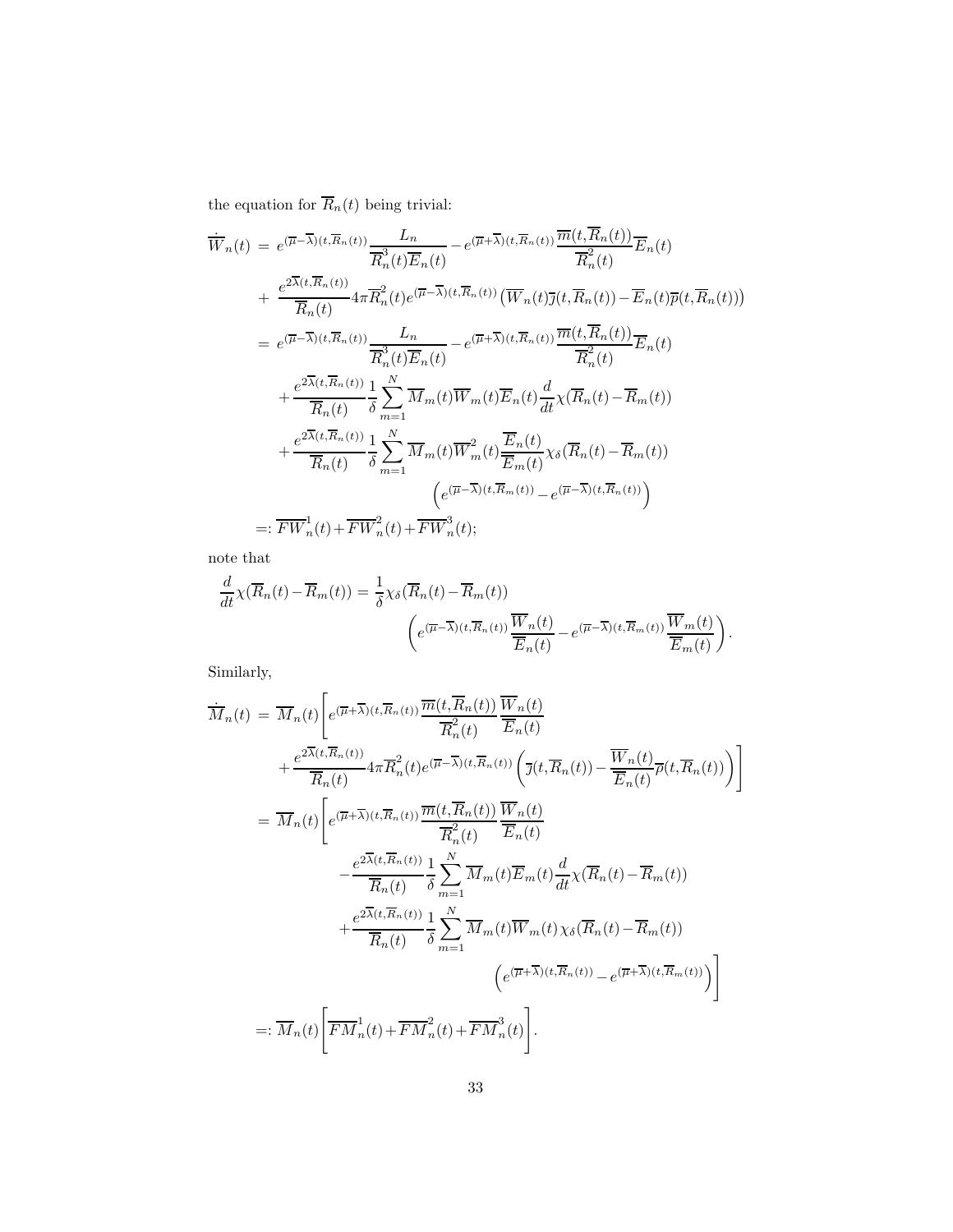The terms  $\overline{FW}_n^1(t)$ ,  $\overline{FW}_n^2(t)$ ,  $\overline{FW}_n^3(t)$  and  $\overline{FM}_n^1(t)$ ,  $\overline{FM}_n^2(t)$ ,  $\overline{FM}_n^3(t)$  have natural discretizations given below; note that  $\frac{d}{dt}\chi(\overline{R}_n(t)-\overline{R}_m(t))$  is much better to discretize and analyze than the term  $\frac{1}{\delta}$  $\left(\dot{\overline{R}}_n - \dot{\overline{R}}_m\right) \chi_{\delta}(\overline{R}_n(t) - \overline{R}_m(t)).$ Discretizing the equations above leads to the following Euler-like scheme:

$$
\overline{R}_{n,i+1} := \overline{R}_{n,i} + \tau e^{(\overline{\mu}_i - \overline{\lambda}_i)(\overline{R}_{n,i})} \frac{\overline{W}_{n,i}}{\overline{E}_{n,i}},
$$
\n
$$
\overline{W}_{n,i+1} := \overline{W}_{n,i} + \tau \left( \overline{FW}_{n,i}^{1} + \frac{e^{2\overline{\lambda}_i(\overline{R}_{n,i})}}{\overline{R}_{n,i}} \overline{FW}_{n,i}^{2} + \overline{FW}_{n,i}^{3} \right),
$$
\n
$$
\overline{M}_{n,i+1} := \overline{M}_{n,i} + \tau \overline{M}_{n,i} \left( \overline{FM}_{n,i}^{1} + \frac{e^{2\overline{\lambda}_i(\overline{R}_{n,i})}}{\overline{R}_{n,i}} \overline{FM}_{n,i}^{2} + \overline{FM}_{n,i}^{3} \right),
$$
\n
$$
\overline{FW}_{n,i}^{1} := e^{(\overline{\mu}_i - \overline{\lambda}_i)(\overline{R}_{n,i})} \frac{L_n}{\overline{R}_{n,i}^{3} \overline{E}_{n,i}} - e^{(\overline{\mu}_i + \overline{\lambda}_i)(\overline{R}_{n,i})} \overline{m}_{n,i}^{2} (\overline{R}_{n,i})} \overline{R}_{n,i}^{2},
$$
\n
$$
\overline{FW}_{n,i}^{2} := \frac{e^{2\overline{\lambda}_i(\overline{R}_{n,i})}}{\overline{R}_{n,i}} \sum_{m=1}^{N} \overline{M}_{m,i} \overline{W}_{m,i} \overline{E}_{n,i} \frac{\chi(\overline{R}_{n,i+1} - \overline{R}_{m,i+1}) - \chi(\overline{R}_{n,i} - \overline{R}_{m,i})}{\tau},
$$
\n
$$
\overline{FW}_{n,i}^{3} := \frac{e^{2\overline{\lambda}_i(\overline{R}_{n,i})}}{\overline{R}_{n,i}} \frac{1}{\sigma} \sum_{m=1}^{N} \overline{M}_{m,i} \overline{W}_{m,i}^{2} \overline{E}_{n,i} \chi_{\delta}(\overline{R}_{n,i} - \overline{R}_{m,i})
$$
\n
$$
\left( e^{(\overline{\mu}_i - \overline{\lambda}_i)(\overline{R}_{n,i})} - e^{(\overline{\mu}_i
$$

with initial data

$$
(\overline{R}_{n,0},\overline{W}_{n,0},\overline{M}_{n,0}):=(\overline{R}_n(0),\overline{W}_n(0),\overline{M}_n(0)),\ n\in\mathcal{N}.
$$

We have abbreviated

$$
\overline{E}_{n,i}:=\sqrt{1+\overline{W}^2_{n,i}+L_n/\overline{R}^2_{n,i}};
$$

note that  $\overline{R}_{n,i+1}$  can be computed without knowing the terms  $\overline{FW}_{n,i}^{1}$  and  $\overline{FM}_{n,i}^{1}$ where  $\overline{R}_{n,i+1}$  appears in the difference quotient. The definitions of the approximating source terms etc. at the i-th time step are completely analogous to the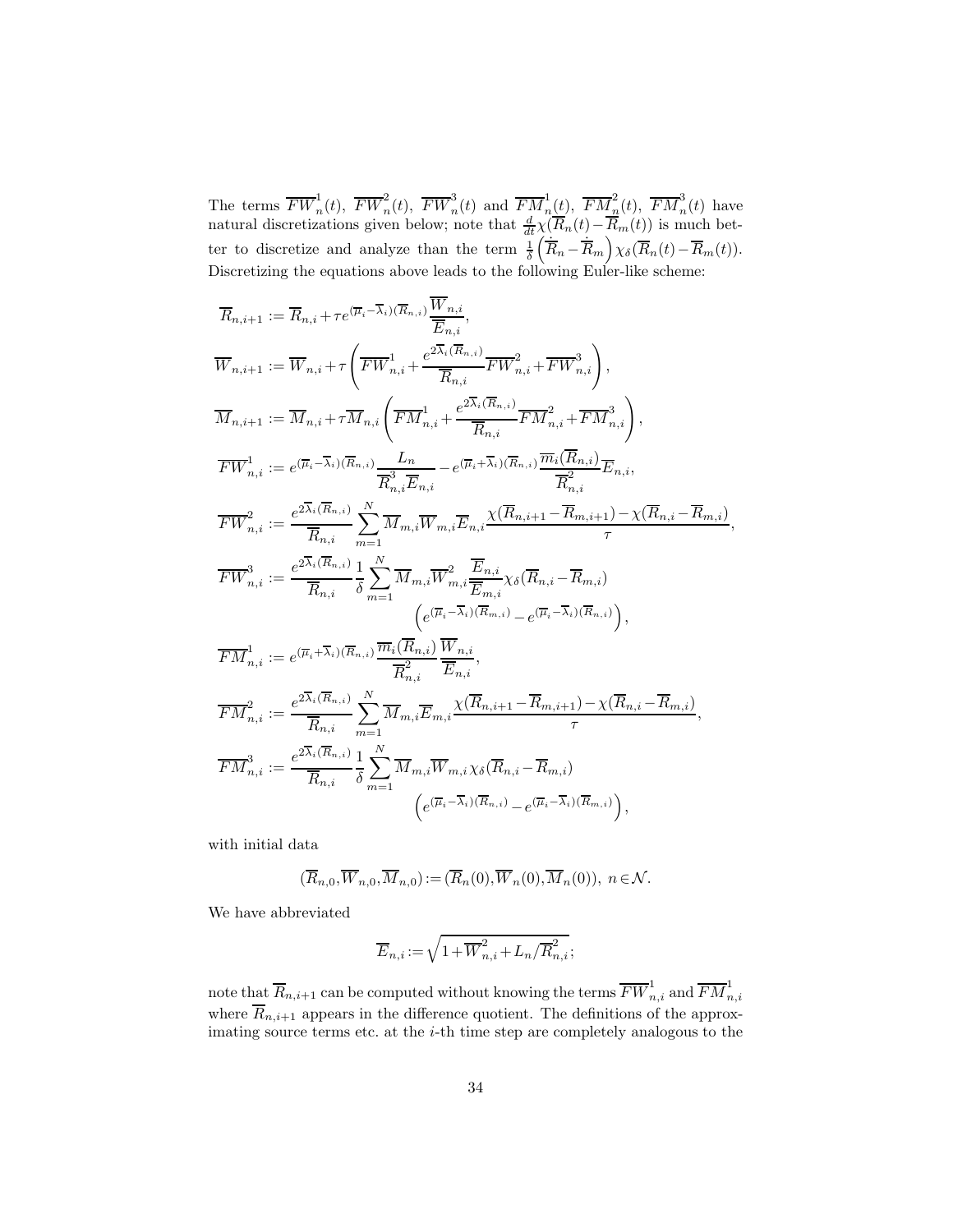definitions of these quantities at time  $t=i\tau$  in case of the phase space discretization. For example, for  $r > 0$ ,

$$
\overline{\rho}_i(r) := \frac{1}{4\pi r^2 \delta} \sum_{n=1}^N \overline{M}_{n,i} \overline{E}_{n,i} \chi_{\delta}(r - \overline{R}_{n,i}),
$$

and analogously for  $\overline{p}_i$  and  $\overline{j}_i$ . Inserting these into the formulas for  $\overline{m}(t)$ ,  $\lambda(t)$ , and  $\overline{\mu}(t)$  defines corresponding approximations at the *i*-th time step of these quantities.

To measure the errors for the fully discretized system we define

$$
e_i^R := \max_{n \in \mathcal{N}, k \in \{0, 1, \dots, i\}} \left| \overline{R}_n(t_k) - \overline{R}_{n,k} \right|,
$$
  
\n
$$
e_i^W := \max_{n \in \mathcal{N}, k \in \{0, 1, \dots, i\}} \left| \overline{W}_n(t_k) - \overline{W}_{n,k} \right|,
$$
  
\n
$$
e_i^M := \max_{n \in \mathcal{N}, k \in \{0, 1, \dots, i\}} \varepsilon^{-3} \left| \overline{M}_n(t_k) - \overline{M}_{n,k} \right|;
$$

note that these are monotonous in  $i$ . The convergence result for the fully discretized scheme is as follows:

**Theorem 4.1** Suppose the assumptions of Theorem [2.2](#page-9-0) hold,  $\varepsilon \leq \delta^2$ , and let  $\delta$ and  $\tau$  be sufficiently small. Then

$$
e_i^R + e_i^W + e_i^M \le C\tau,
$$
  

$$
\|\overline{m}(i\tau) - \overline{m}_i\|_{\infty} + \|\overline{\mu}(i\tau) - \overline{\mu}_i\|_{\infty} + \|\overline{\lambda}(i\tau) - \overline{\lambda}_i\|_{\infty} \le C\tau,
$$
  

$$
\|\overline{\rho}(i\tau) - \overline{\rho}_i\|_{\infty} + \|\overline{p}(i\tau) - \overline{p}_i\|_{\infty} + \|\overline{\jmath}(i\tau) - \overline{\jmath}_i\|_{\infty} \le C\frac{\tau}{\delta}
$$

for all  $i \in \mathbb{N}$  such that  $i \tau \in [0,T]$ , the time interval on which the solution f is to be approximated.

As to the proof only some indications are given since once the fully discretized system is set up in the appropriate way, what remains is to establish a series of auxiliary results most of which have analogues in the semi-discretized approximation which were proven in that situation. The detailed proof can be found in [\[21](#page-36-0)]. Let

$$
J_{\varepsilon,\delta}:=\Big\{i\in\mathrm{I\!N}\,|\,i\tau\in[0,T_{\varepsilon,\delta}]\Big\}.
$$

The approximations are calculated as long as  $i \in J_{\varepsilon,\delta}$  and for all  $n \in \mathcal{N}$  and  $k \in \{0, \ldots, i\}$  the estimates

$$
\varepsilon^{-3}\overline{M}_{n,k}, |\overline{W}_{n,k}|, \overline{R}_{n,k}, \frac{1}{\overline{R}_{n,k}}, \|e^{2\overline{\lambda}_k}\|_{\infty}, \|\overline{\rho}_k\|_{\infty} \le 4D
$$

hold;observe the analogy to  $(3.1)$  $(3.1)$  $(3.1)$ ,  $(3.3)$  $(3.3)$ . The set of all these indices i is denoted by  $J_{\varepsilon,\delta,\tau}$  For these i the error estimates from Theorem 4.1 are established. This is then used to show that if  $i \in J_{\varepsilon,\delta,\tau}$  and  $i+1 \in J_{\varepsilon,\delta}$  then  $i+1 \in J_{\varepsilon,\delta,\tau}$ , provided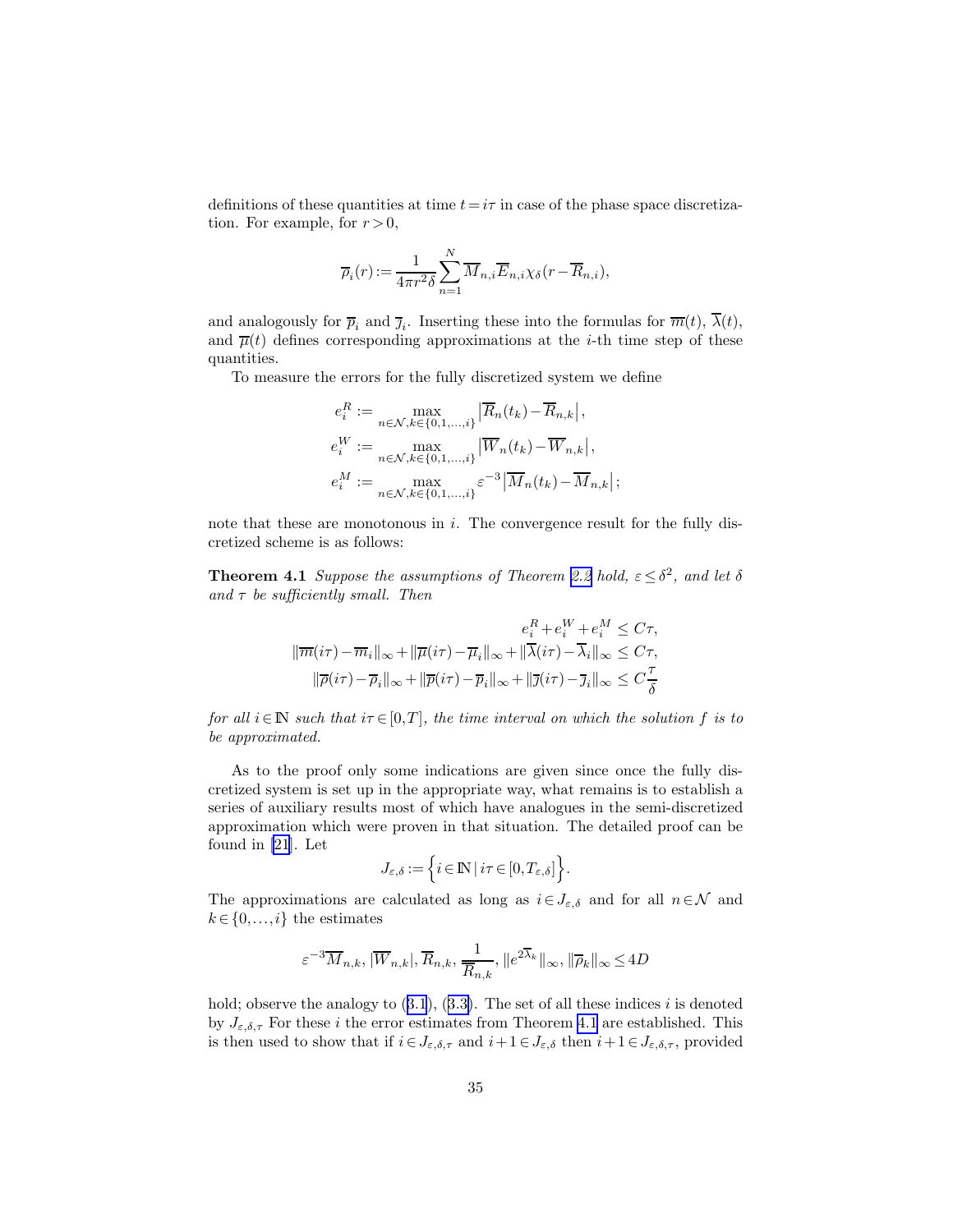<span id="page-35-0"></span>the time step  $\tau$  is sufficiently small. Since  $T_{\varepsilon,\delta} = T$  for sufficiently small  $\delta$  this completes this indication of the proof.

Acknowledgment: GR acknowledges support by the Wittgenstein 2000 Award of P. A. Markowich, funded by the Austrian FWF.

## References

- [1] H. ANDRÉASSON. The Einstein-Vlasov system/Kinetic theory. Living Reviews in Relativity, to appear
- [2] C. K. BIRDSALL, A. B. LANGDON. Plasma Physics via Computer Simulation. McGraw-Hill (1985).
- [3] J. M. Dawson. Particle simulation of plasmas. Rev. Modern Phys. 55 (1983), 403–447.
- [4] K. Ganguly, J. T. Lee, H. D. Victory, Jr. On simulation methods for Vlasov-Poisson systems with particles initially asymptotically distributed. SIAM J. Numer. Anal. 28 (1991), 1574–1609.
- [5] K. GANGULY, H. D. VICTORY, JR. On the convergence of particle methods for multidimensional Vlasov-Poisson systems. SIAM J. Numer. Anal. 26  $(1989), 249-288$ .
- [6] R. Glassey, J. Schaeffer. Convergence of a particle method for the relativistic Vlasov-Maxwell system. SIAM J. Numer. Anal. 28, 1-25 (1991).
- [7] P.-L. Lions, B. Perthame. Propagation of moments and regularity for the 3-dimensional Vlasov-Poisson system. Invent. Math. 105 (1991), 415– 430.
- [8] I. OLABARRIETA, M. W. CHOPTUIK. Critical phenomena at the threshold of black hole formation for collisionless matter in spherical symmetry. Phys. Rev. D. 65 (2002), 024007
- [9] K. Pfaffelmoser. Global classical solutions of the Vlasov-Poisson system in three dimensions for general initial data. J. Diff. Eqns. **95** (1992), 281– 303.
- [10] G. Rein. Static solutions of the spherically symmetric Vlasov-Einstein system. Math. Proc. Camb. Phil. Soc. 115 (1994), 559–570.
- [11] G. Rein. The Vlasov-Einstein System with Surface Symmetry. Habilitationsschrift, Munich, 1995.
- [12] G. Rein. Static shells for the Vlasov-Poisson and Vlasov-Einstein systems. Indiana University Math. J. 48 (1999), 335–346.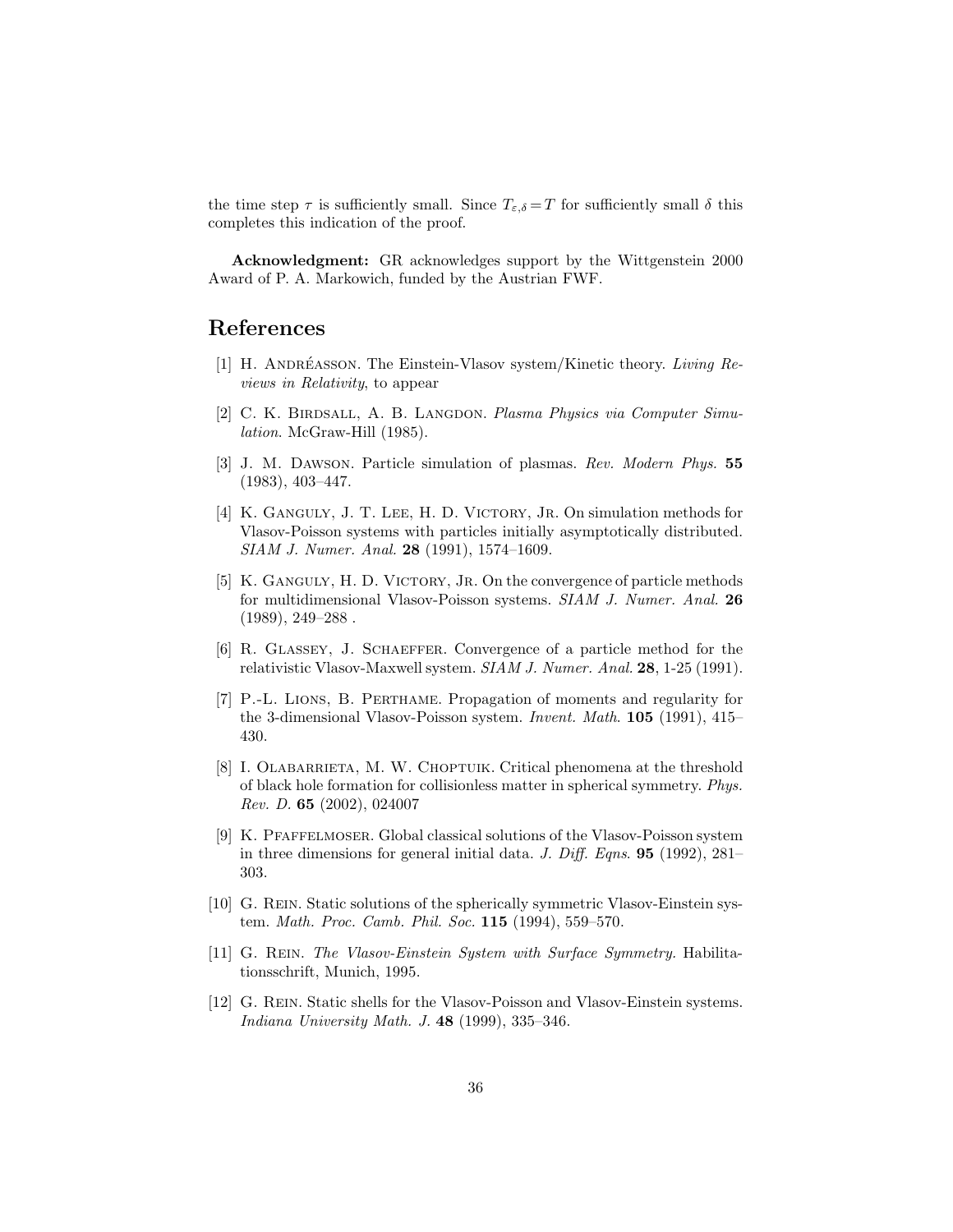- <span id="page-36-0"></span>[13] G. REIN, A. D. RENDALL. Global existence of solutions of the spherically symmetric Vlasov-Einstein system with small initial data. Commun. Math. Phys. 150 (1992), 561–583.
- [14] G. REIN, A. D. RENDALL. The Newtonian limit of the spherically symmetric Vlasov-Einstein system. Commun. Math. Phys. 150 (1992), 585–591
- [15] G. Rein, A. D. Rendall. Smooth static solutions of the spherically symmetric Vlasov-Einstein system. Ann. de l'Inst. H. Poincaré, Physique Théorique 59 (1993), 383-397.
- [16] G. Rein, A. D. Rendall. Compact support of spherically symmetric equilibria in non-relativistic and relativistic galactic dynamics. Math. Proc. Camb. Phil. Soc. 128 (2000), 363–380.
- [17] G. REIN, A. D. RENDALL, J. SCHAEFFER. A regularity theorem for the spherically symmetric Vlasov-Einstein system. Commun. Math. Phys. 168 (1995), 467–478.
- [18] G. REIN, A. RENDALL, J. SCHAEFFER. Critical collapse of collisionless matter: A numerical investigation. Phys. Rev. D 58 (1998), 044007.
- [19] A. D. RENDALL. Cosmic censorship and the Vlasov equation. Class. Quantum Grav. **9** (1992), L99-L104.
- [20] A. D. RENDALL. The Newtonian limit for asymptotically flat solutions of the Vlasov-Einstein system. Commun. Math. Phys. 163 (1994), 89–112
- [21] T. Rodewis. Numerical treatment of the symmetric Vlasov-Poisson and Vlasov-Einstein system by particle methods. PhD thesis, Munich 1999.
- [22] J. Schaeffer. Discrete Approximation of the Poisson-Vlasov System. Q. Appl. Math. 45 (1987), 59–73.
- [23] J. SCHAEFFER. Global existence of smooth solutions to the Vlasov-Poisson system in three dimensions. Commun. Part. Diff. Eqns. 16 (1991), 1313– 1335.
- [24] S. L. Shapiro, S. A. Teukolsky. Relativistic Stellar Dynamics on the computer. I Motivation and numerical method. Astrophys. J. 298 (1985), 34–57.
- [25] S. L. Shapiro, S. A. Teukolsky. Relativistic Stellar Dynamics on the computer. II Physical applications. Astrophys. J. 298 (1985), 58–79.
- [26] S. L. Shapiro, S. A. Teukolsky. Relativistic Stellar Dynamics on the computer. III. Astrophys. J. (Letters) 292 (1985), L 41.
- [27] S. L. Shapiro, S. A. Teukolsky. Relativistic Stellar Dynamics on the computer. IV Collapse of a stellar cluster to a black hole. Astrophys. J. 307 (1986), 575–592.